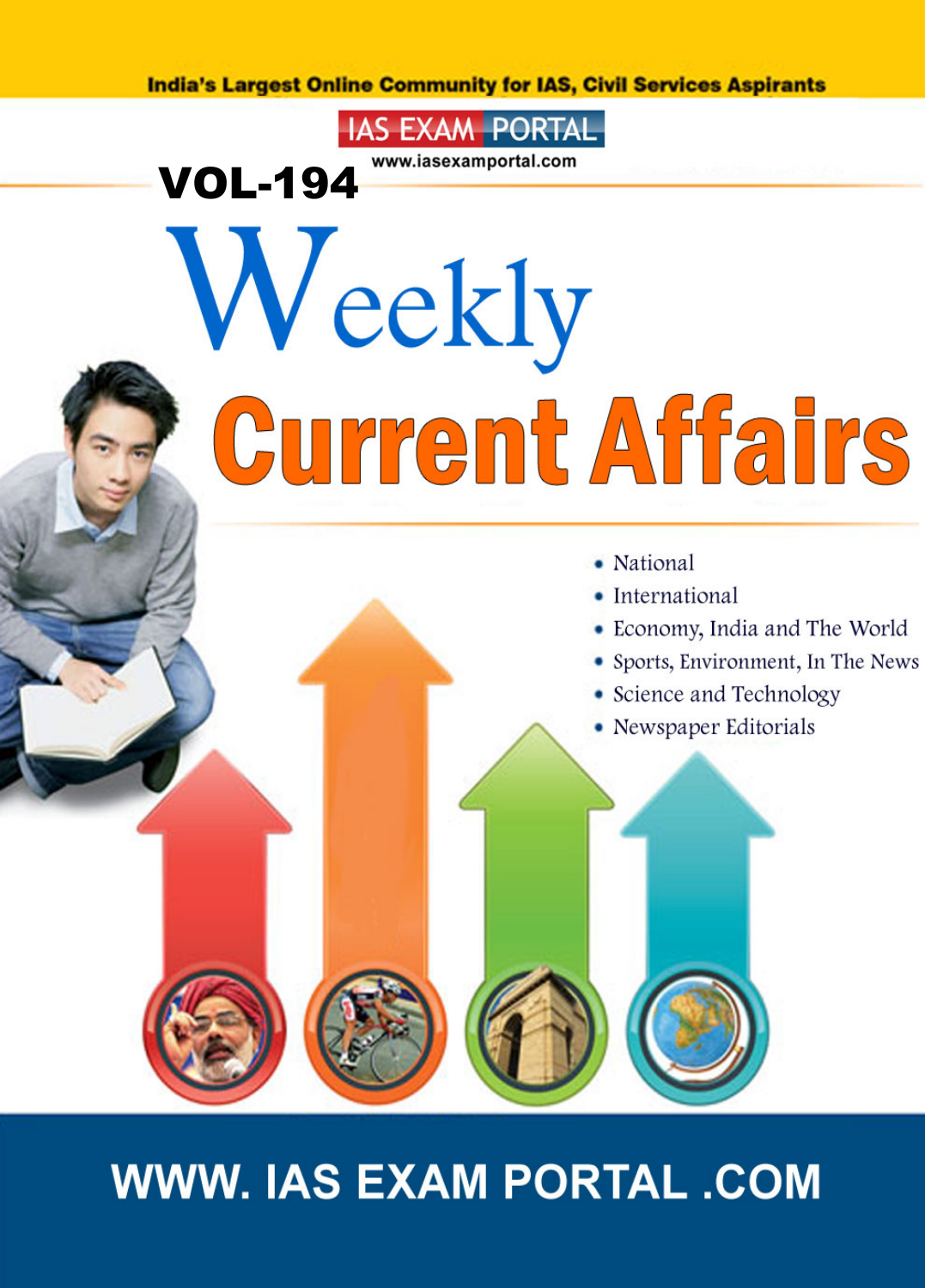# **IAS EXAM PORTA**

# **National**

#### **Driving down India's National Highways could be a much safer experience**

- Driving down India's National Highways could be a much safer experience by the end of this year, with the National Highways Authority of India (NHAI) set to roll out an 'incident management system'.
- Under this, ambulances will be stationed every 50 kilometres to be able to respond to any mishap within 15 minutes of it being reported on a national accident helpline.
- A greener drive is also likely for road users. Trucks running on CNG will be able to hit the highways without worrying about their fuel tank's range.
- CNG fuel stations will come up with wayside amenities on highways as part of a proposal now under discussion between the Ministries of Road Transport and Highways, as well as Petroleum and Natural Gas.
- A larger four-bedded ambulance with medical recovery systems that can save lives within the 'golden hour' will be placed every 100 km in seven States to begin with: Tamil Nadu, Delhi, Rajasthan, Uttar Pradesh, Haryana, Gujarat and Maharashtra.
- National Highways accounted for 35% of total deaths on Indian roads and 29% of the total number of persons injured in road accidents in 2015, as per official statistics.
- The NHAI plans to invite bids for running the ambulance service on highways from manufacturers of such specialised vehicles, hospitals and emergency response service providers, among others, by the end of this month.
- The NHAI has also mooted the inclusion of CNG fuel stations in the wayside amenities coming up along all highways.
- CNG-powered trucks or buses need a top-up after every 100 km, whereas CNG cars can travel up to 200 km before a refill is needed.

**Page: 1** 





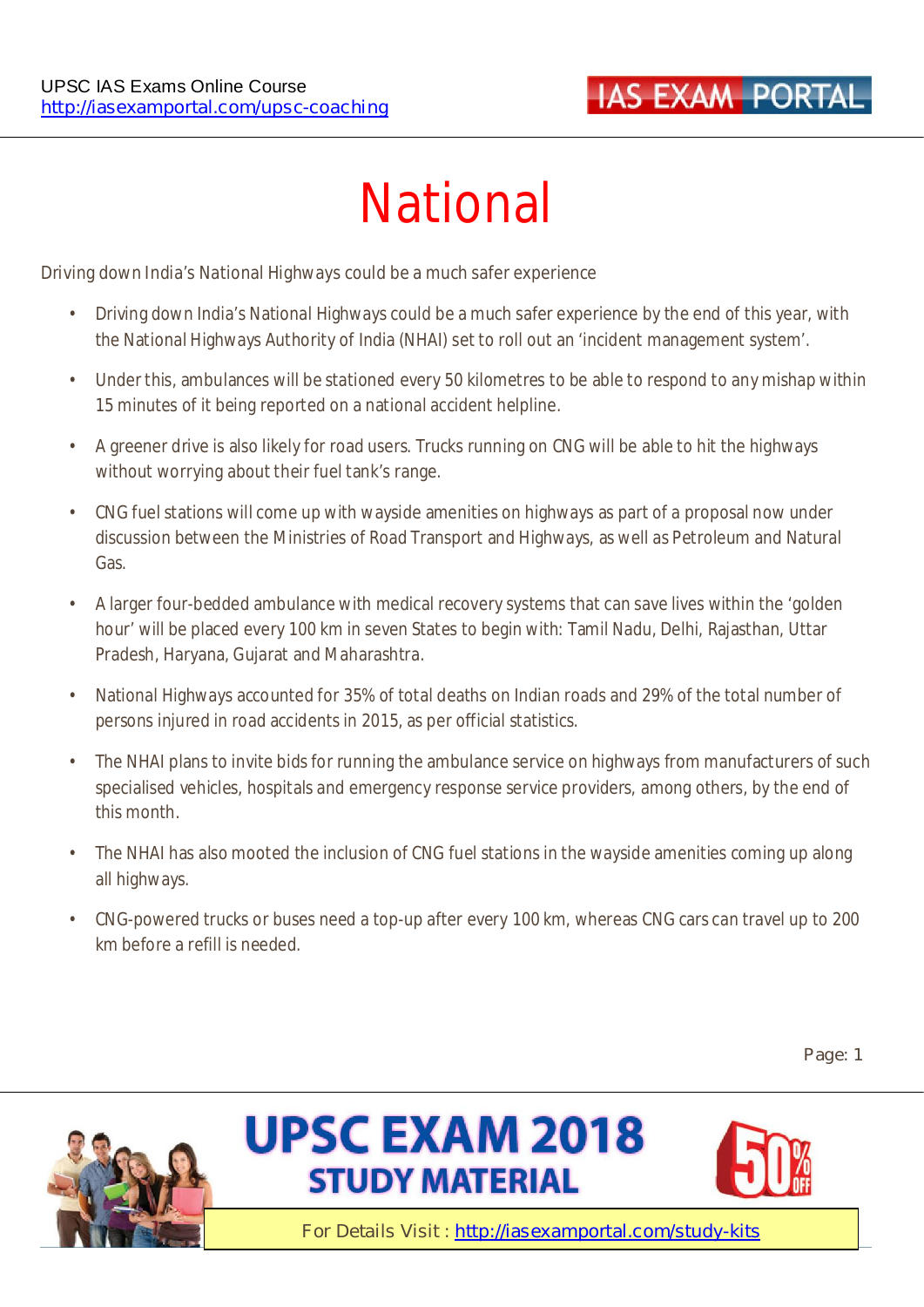#### **Centre for an urgent overhaul of inventory management of foodgrains**

- The Centre is understood to be carrying out an urgent overhaul of inventory management of foodgrains to eliminate scenarios where it is compelled to allow exports from public stockholding of these items.
- The move is to allay the fears of some World Trade Organisation (WTO)-member nations that India could export surplus grains from food security stockpiles to markets overseas at subsidised prices and distort international trade.
- The development also assumes significance as it comes in the backdrop of increased efforts by India to ensure a permanent solution to the public stockholding issue at the WTO-level talks by this December.
- As per the WTO, public stockholding is a policy tool used by governments to purchase, stockpile and distribute food when needed.
- Incidentally, in July 2012, the Centre had approved the export of two million tonnes of wheat "for managing the over-flowing wheat stocks in the central pool."
- The move was aimed at "disposing of the excess wheat stocks from the central pool to make space available for the forthcoming kharif crop of paddy and then wheat crop in the rabi Season," the Centre had said then.
- Meanwhile, Commerce Minister Nirmala Sitharaman told the Lok Sabha on July 31 that "India has a longstanding position on the need to prioritise the agreed mandate of the (WTO's ongoing) Doha Round (negotiations).
- In particular, the Ministerial decision to find a permanent solution by December 2017 on public stockholding for food security purposes, which relates to protection of our food-grain procurement programme at Minimum Support Prices.

#### **Personal liberty cannot be compromised says SC**

- Personal liberty cannot be compromised at the altar of what the state may perceive as justice, the Supreme Court has said while granting bail to former Assam Public Service Commission (APSC) chairman Rakesh Kumar Paul in a case of alleged corruption.
- A three-judge Bench headed by Justice Madan B. Lokur, in a majority ruling of 2:1, said Mr. Paul was entitled to 'default bail' and the trial judge should release him on such terms as may be reasonable.

**Page: 2** 



# **UPSC EXAM 2018 STUDY MATERIAL**

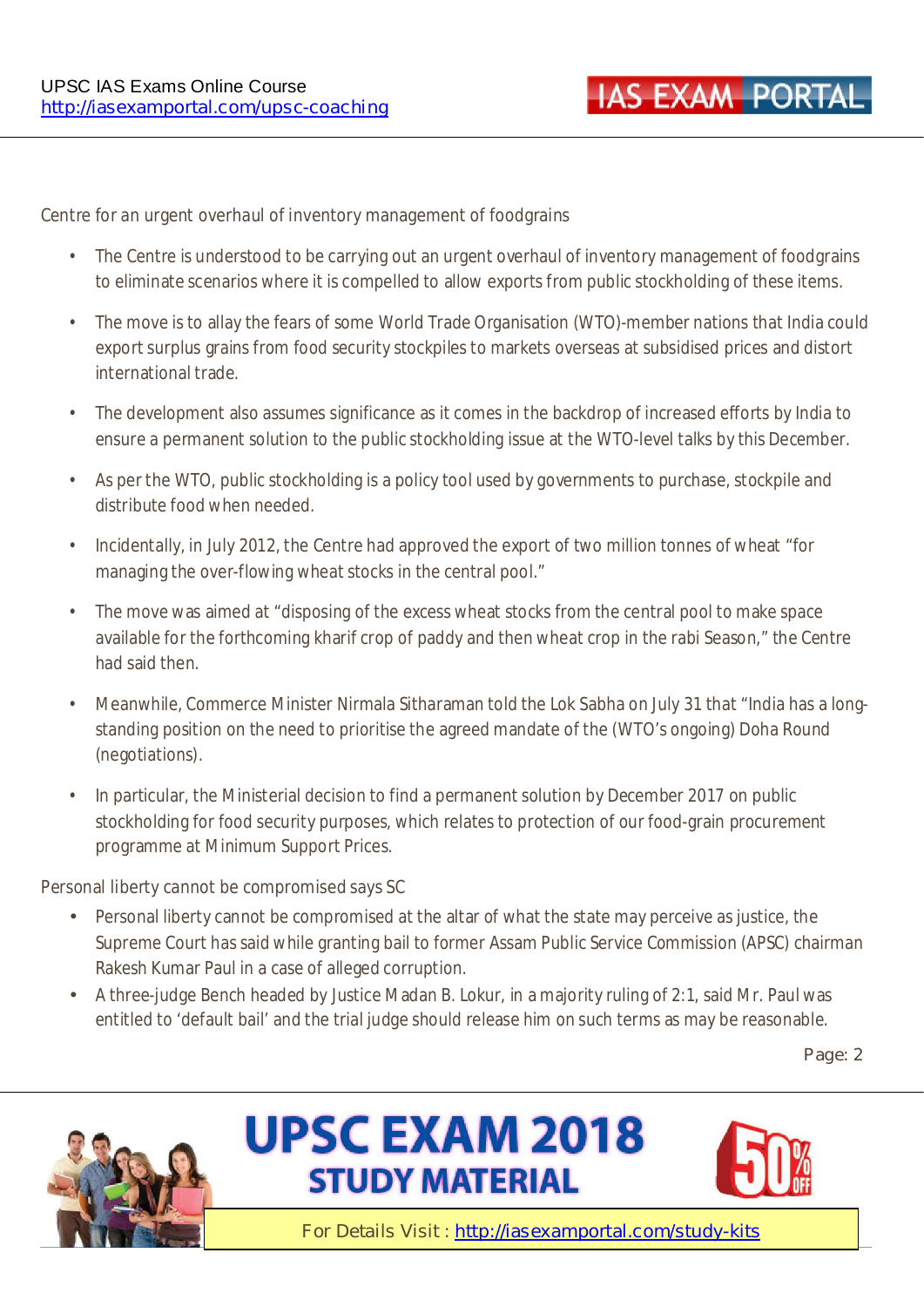- In the majority verdict, concurred by Justices Lokur and Deepak Gupta, the court said that "in matters of personal liberty, we cannot and should not be too technical and must lean in favour of personal liberty".
- The apex court was hearing the plea filed by Mr. Paul after his bail pleas were rejected by the Gauhati High Court twice.
- He was arrested in November last year after an FIR was lodged against him under the Prevention of Corruption Act and a charge sheet was filed this January.
- In his dissenting verdict, Justice P.C. Pant held that the allegations did not disclose merely an economic offence but it showed a transgression of the constitutional rights of the victims of the crime.

#### **Nine Judges bench to deliver verdict on right to privacy**

- A nine-judge Constitution Bench of the Supreme Court, led by Chief Justice of India J.S. Khehar, will deliver its judgment on the question whether the right to privacy of citizens is a fundamental right under the Constitution.
- The question is important as, in the words of one of the judges on the Bench Justice D.Y. Chandrachud, privacy means "the right to choose solitude if I want solitude or the freedom to socially cohabit, that is, if I want it".
- Privacy can also extend to other aspects, including bodily integrity, personal autonomy, informational self-determination, protection from state surveillance, dignity, confidentiality, compelled speech, freedom to dissent or move or think.
- The Supreme Court's judgment gains international significance as privacy enjoys a robust legal framework internationally, though India has remained circumspect.
- The judgment, if it declares privacy a fundamental right, will finally reconcile Indian laws with the spirit of Article 12 of the Universal Declaration of Human Rights, 1948.
- Article 17 of the International Covenant on Civil and Political Rights, 1966, which legally protects persons against the "arbitrary interference" with their privacy, family, home, correspondence, honour and reputation.
- The immediate effect of the judgment would be felt on the government's Aadhaar scheme which collects personal details and biometrics to identify beneficiaries for accessing social benefits and government welfare schemes.
- A bunch of petitions were filed in the court in 2015 challenging Aadhaar as a breach of privacy, informational self-determination and bodily integrity.
- The petitioners argued that Aadhaar enrolment was the means to a "totalitarian state" and an open invitation for personal data leakage.
- The government countered that the right to privacy of an "elite few" was submissive to the right of the masses to lead a dignified life in a developing country. It said informational privacy did not exist before

**Page: 3** 







**IAS EXAM PORTAL**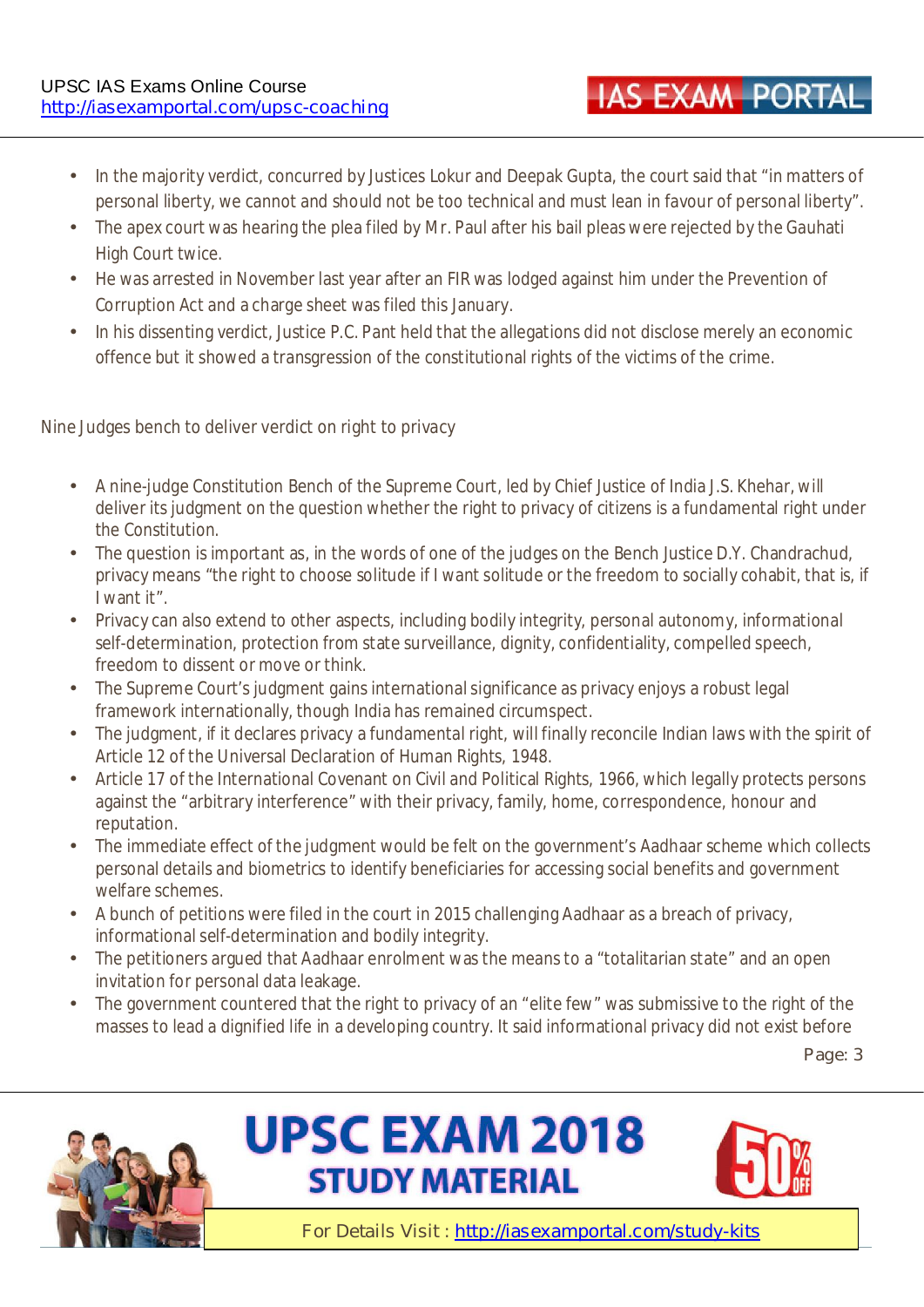compelling State interests and was not an absolute right.

- It reasoned that collection and use of personal data of citizens for Aadhaar benefits the lives of millions of poor by giving them direct access to public benefits, subsidies, education, food, health and shelter, among other basic rights.
- Both government and service-providers collect personal data such as mobile phone numbers, bank details, addresses, dates of birth, sexual identities, health records, property ownership and taxes without providing safeguards from third parties.
- National programmes such as Aadhaar, NATGRID, CCTNS, RSYB, DNA profiling, reproductive rights of women, privileged communications and brain mapping involve collection of personal data, including fingerprints, iris scans and bodily samples, and their storage in electronic form.
- The Law Commission has recently forwarded a Bill on human DNA profiling. All this adds to the danger of data leakage.
- The Supreme Court has repeatedly asked the government whether it plans to set up a "robust data" protection mechanism".

#### **Nine judges bench declares right to privacy as inherent part of fundamental rights**

- In a unanimous verdict, a nine-judge Constitution Bench of the Supreme Court declared that privacy is intrinsic to life and liberty and an inherent part of the fundamental rights enshrined in the Constitution.
- The court held that privacy is a natural right that inheres in human beings because they are human. The state does not bestow natural rights on citizens. Natural rights like privacy exist equally in all individuals, irrespective of class, strata, gender or orientation.
- "Privacy is the constitutional core of human dignity. Privacy ensures the fulfilment of dignity," Justice D.Y. Chandrachud wrote.
- The Centre had argued against the recognition of privacy as a fundamental right. It had assured the court that privacy would be protected through parliamentary statutes.
- But the court retorted that statutory laws "can be made and also unmade by a simple parliamentary majority."
- The court chided the Centre for describing right to privacy as an "elitist construct."
- Attorney-General K.K. Venugopal had argued that privacy was the concern of a few, while schemes like Aadhaar, which require citizens to part with their biometric details to the state, reduce corruption and benefit millions of poor.
- However, the court held that privacy is not an absolute right. The government can introduce a law which "intrudes" into privacy for public and legitimate state reasons.
- But a person can challenge this law in any of the constitutional courts of the land the Supreme Court or the State High Courts — for violation of his fundamental right to privacy.
- Over 40 years after the Supreme Court's darkest hour when it said citizens had no right to life and liberty

**Page: 4** 





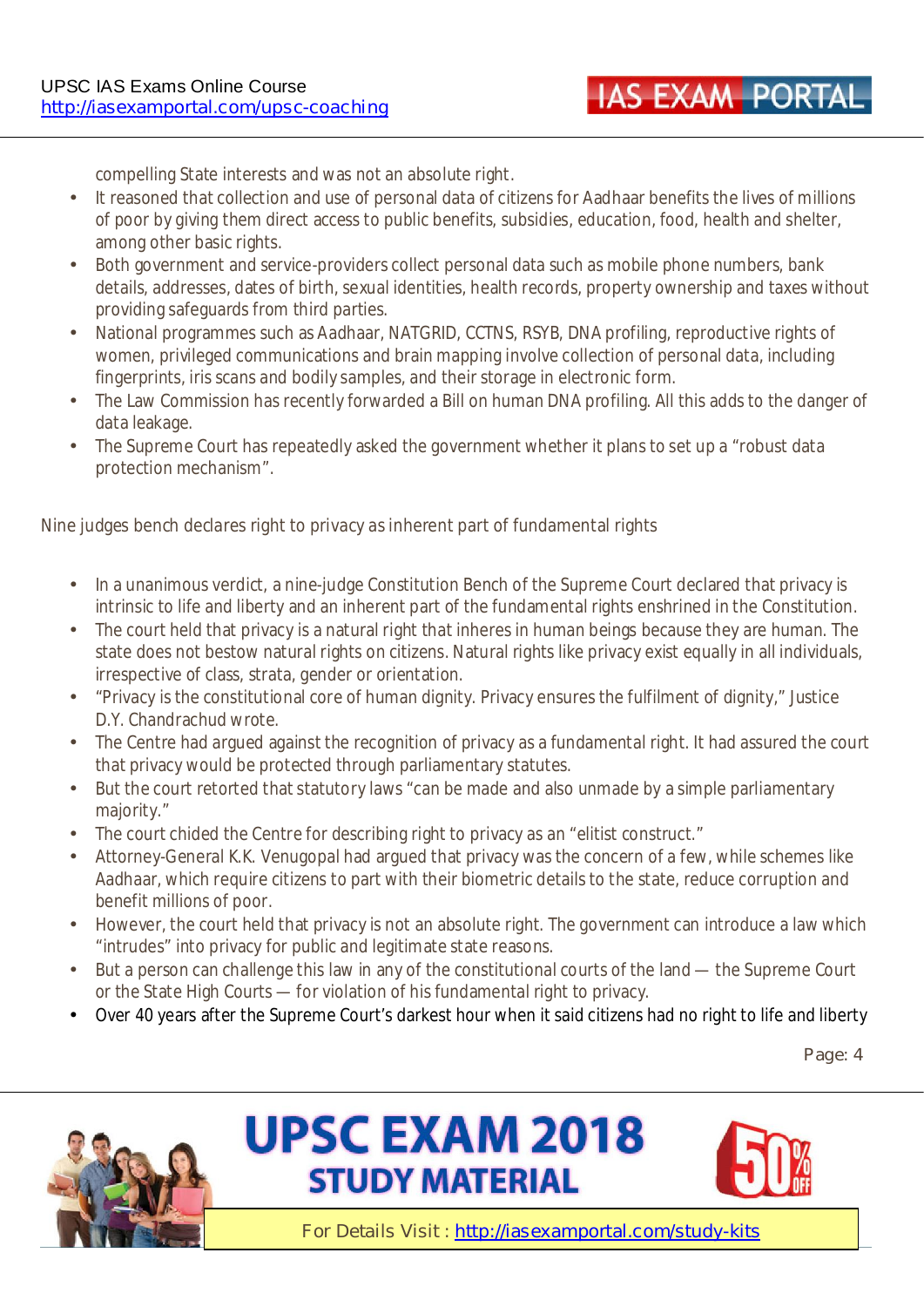during the Emergency period, a nine-judge Bench condemned the decision in the infamous ADM Jabalpur case, better known as the habeas corpus case, as "seriously flawed."

- The habeas corpus judgment in 1976 upheld the Congress government's move to unlawfully detain citizens, including political rivals, during the Emergency years.
- Of the five judges on that Bench, only Justice H.R. Khanna dissented with the majority opinion of then Chief Justice of India A.N. Ray, Justices M.H. Beg, Y.V. Chandrachud and P.N. Bhagwati. Justice Khanna's dissent cost him the chief justiceship.
- For the first time in Supreme Court's history, a nine-judge Bench, led by Chief Justice of India J.S. Khehar, officially condemned the Supreme Court's majority opinion in the habeas corpus case.

#### **Defence Ministry has delegated administrative and financial powers to BRO**

- As part of efforts to improve the functioning of the Border Roads Organisation (BRO) and speed up works, the Defence Ministry has delegated administrative and financial powers right up to the level of Chief Engineer and task force commander.
- Earlier, a Chief Engineer in the BRO could give administrative approval of works up to Rs. 10 crore and ADG up to Rs. 20 crore for departmental works.
- For contractual works, all administrative approvals were given by the DGBR, who had powers only up to Rs. 50 crore.
- The BRO, engaged in road construction to provide connectivity to difficult and inaccessible regions, was brought under the control of the Defence Ministry in 2015.
- Completion of strategic border roads has been delayed as was highlighted on various occasions by the Comptroller and Auditor-General and the Parliamentary Standing Committee.

#### **RERA will start issuing show cause notice, to unregistered promoters**

- The Real Estate Regulatory Authority will start issuing show cause notice, to real estate project promoters and agents who have failed to register with the authority.
- Local bodies such as the Chennai Corporation will start sharing information on planning permission applications and building approval data with the Authority shortly.
- In an effort to improve services by RERA, a group of experienced persons who retired from service recently have been roped in by the Authority.
- Just 16 projects and 18 agents have been approved by RERA so far. According to officials, many real

**Page: 5** 





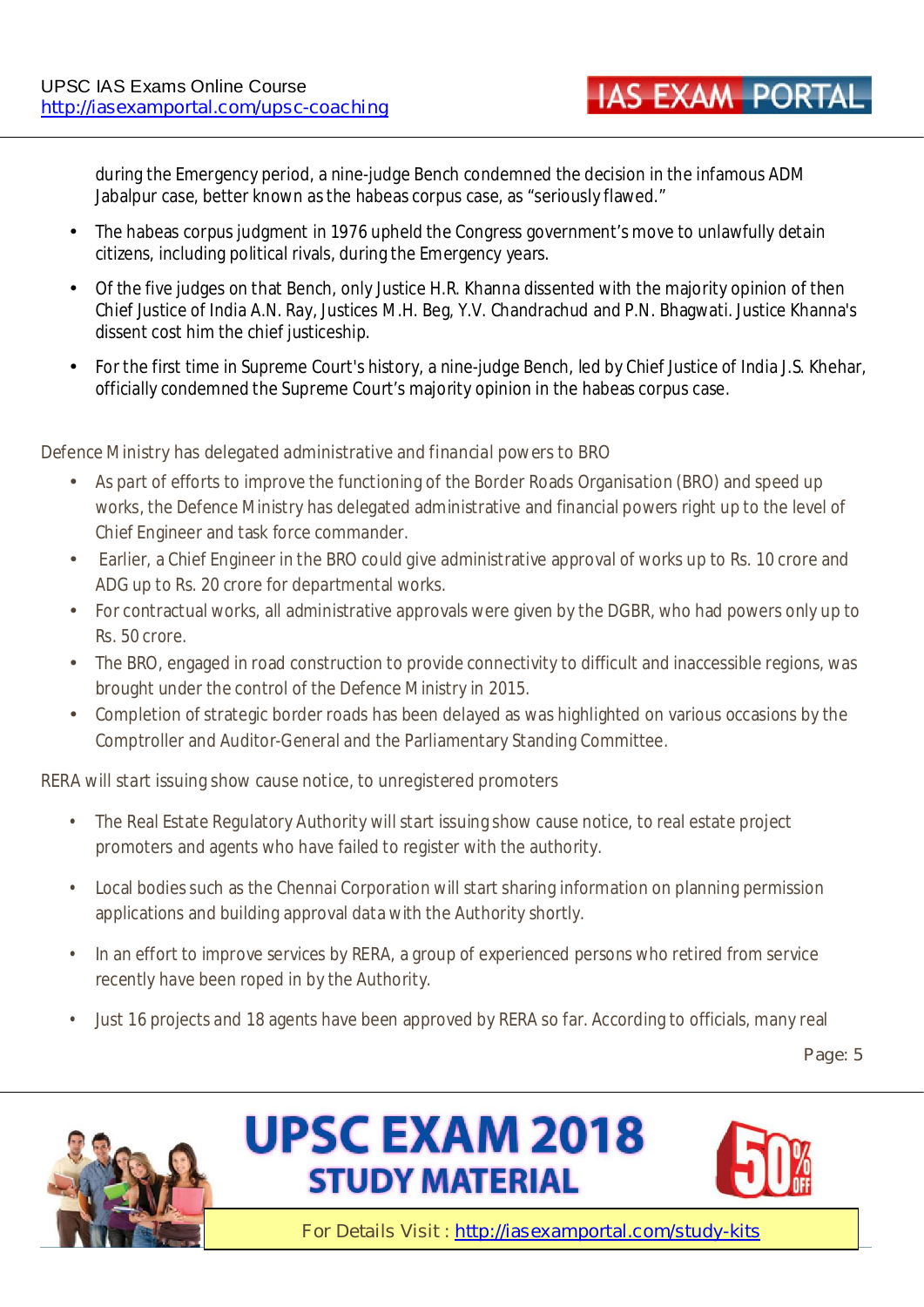estate agents and developers whose projects cover more than 500 sq.m or eight dwelling units in the Chennai Metropolitan Area have not registered with the Authority.

- The applications received by RERA will be approved or rejected in 30 days. Any application not processed within the stipulated date will deemed to be approved.
- The deadline for submitting application to RERA was July 31. Another 58 applications for registering projects are likely to be approved shortly.
- The Real Estate (Regulation and Development) Act, 2016 is aimed at regulating transactions between buyers and promoters of residential as well as commercial projects.

#### **Triple talaq verdict to be delivered by constitutional bench**

- A five-judge Supreme Court Bench, headed by Chief Justice of India J.S. Khehar, will pronounce its judgment on the legality of the Islamic personal law practice of triple talaq .
- The court will decide if the law, which allows a Muslim man to divorce his wife by saying talaq (divorce) thrice, violates the fundamental and human rights of Muslim women.
- On October 16, 2015, the court questioned if Muslim personal law practices of marriage and divorce reduce women to chattels. In a rare move, it registered a suo motu PIL petition to examine if arbitrary divorce, polygamy and nikah halala violate women's dignity.
- It rued the missed opportunity to address gender inequality in both the Shah Bano and Danial Latifi cases. In the Shah Bano case, it had merely goaded the government to frame the Uniform Civil Code.
- The Supreme Court's judgment on the constitutionality of triple talaq may also decide the age-old debate whether personal laws can be brought under the ambit of Article 13 of the Constitution.
- While the All India Muslim Personal Law Board ( AIMPLB) has argued that the Supreme Court does not have jurisdiction to strike down provisions of personal law.
- Organisations calling for reform and Muslim women from various walks of life across the country have urged the court to declare triple talaq and polygamy as "un-Islamic".
- This is the first time that aggrieved persons themselves have approached the apex court in person to settle the law on whether religious law is immune from constitutional standards enshrined under fundamental rights.

**Page: 6** 





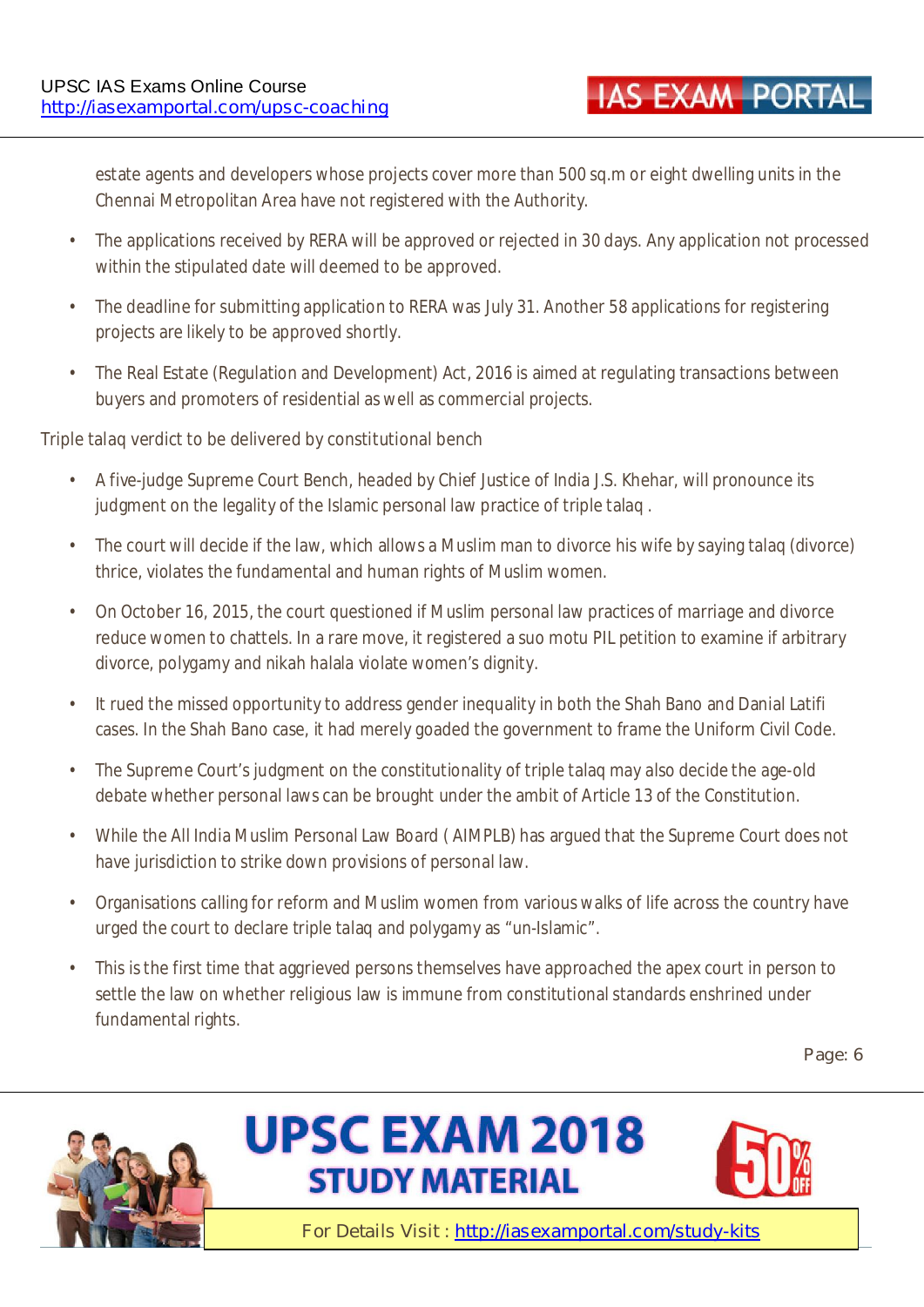• Article 13 includes in its ambit any "ordinance, order, by-law, rule, regulation, notification and even customs and usages" passed or made by the Legislature or any other "competent authority".

**IAS EXAM PORTAL** 

- It mandates that any law in force in the country before or after the commencement of Constitution should not violate the fundamental rights of citizens enshrined in Part III.
- A judicial declaration from a Constitution Bench under Article 13 that personal laws are liable to comply with the fundamental rights guaranteed by Constitution would bring religious law, even uncodified practices, under judicial review.
- In the past, courts have made discordant notes about the immunity enjoyed by personal laws. In 1951, the Bombay High Court in State of Bombay versus Narasu Appa Mali held that personal law is not 'law' under Article 13. The judgment was never challenged in the Supreme Court.
- In Ahmedabad Women Action Group versus Union of India , the Supreme Court was asked to consider that unilateral divorce by talaq and polygamy violated Articles 14 and 15.
- The court rejected the claim, saying it was for the legislature to determine. Whether this Constitution Bench will resolve the age-old dispute or leave it to the legislature to decide is to be seen.

#### **With a historic 3:2 majority judgment SC has set aside Triple Talaq**

- A historic 3:2 majority judgment, delivered by a multi-faith Constitution Bench, set aside instant talaq as a "manifestly arbitrary" practice not protected by Article 25 (freedom of religion) of the Constitution.
- On the five-judge Bench, Justices Kurian Joseph and Rohinton Fali Nariman gave separate judgments against the validity of instant talaq.
- Justice U.U. Lalit supported Justice Nariman's view that instant talaq given by a Muslim man "capriciously and whimsically," without an attempt at reconciliation, was "manifestly arbitrary and violative of Article 14 (right to equality)."
- The triumvirate of Justices Kurian, Nariman and Lalit overwhelmed the minority verdict pronounced by Chief Justice of India J.S. Khehar and endorsed by Justice S. Abdul Nazeer, the juniormost judge on the Bench.
- Chief Justice J.S. Khehar held that talaq-e-biddat , as a personal law practice, was an integral part of Article 25 (freedom of religion). Ninety per cent of Muslims in India follow the practice. It was

**Page: 7** 





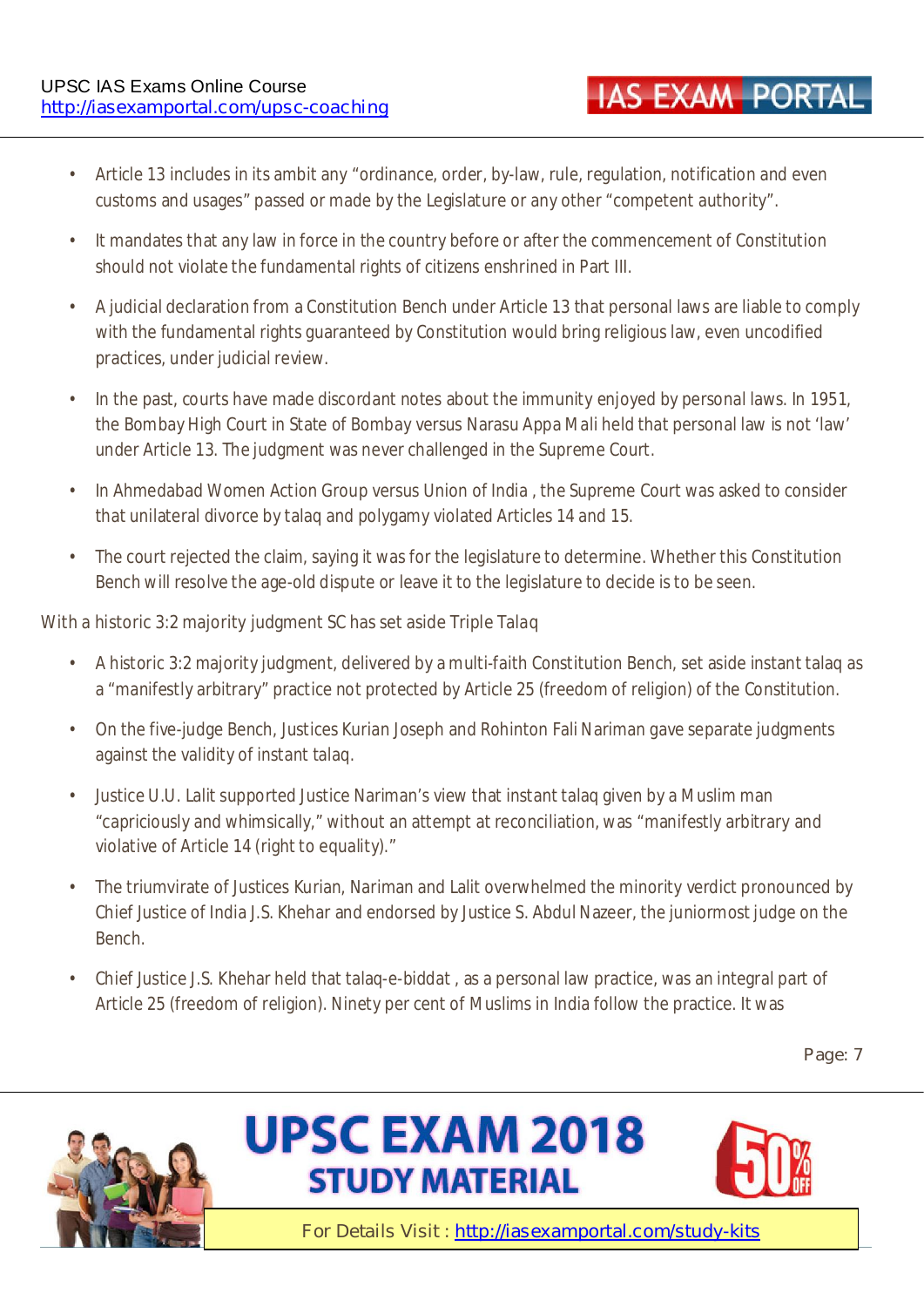constitutionally protected as a fundamental right, he said.

- The Chief Justice reasoned that talaq-e-biddat was in vogue for over 1,400 years, and this made instant talaq a "matter of religious faith," which cannot be tested on the touchstone of Article 14.
- He held that personal laws like instant talaq were an 'exception' to the Constitution's avowed aim to protect gender equality.
- But Justice Nariman countered that Section 2 of the Muslim Personal Law (Shariat) Application Act of 1937 has already recognised triple talaq as a statutory right and not a fundamental right.
- Instant talaq was no longer a personal law to remain free from the rigours of the fundamental rights as it comes under the ambit of Article 13 of the Constitution, he said.
- Article 13 mandates that any law, framed before or after the Constitution, should not be violative of the fundamental rights.
- Objecting to the Chief Justice's line of reasoning, Justice Kurian, in his separate verdict, held that "merely because a practice ( talaq-e-biddat ) has continued for long (over 1,400 years), that by itself cannot make it valid".
- The Chief Justice had reasoned that instant talaq cannot be invalidated just because the Koran does not expressly provide for or approve of it. Talaq-e-biddat , though bad in theology, was considered good in law, he held.
- Justice Kurian also referred to Section 2 of the Shariat Act, observing that the statute had put an end to the "unholy, oppressive and discriminatory customs and usages in the Muslim community. After Shariat Act, no practice against the tenet of Islam is permissible."

#### **Microsoft will come to the aid of farmers in Karnataka for price prediction**

- If all goes according to plan, software giant Microsoft will come to the aid of farmers in Karnataka who constantly struggle with an unpredictable market.
- The Agriculture Department has signed MoU with Microsoft India to develop an unique 'farm price forecasting model' using the latest IT tools in a bid to help farmers, administrators and other stakeholders understand the market behaviour in advance.
- The proposed initiative is said to be the first-of-its-kind in the country, as it is a 'multi-variate' one that takes into consideration various factors beyond the conventional supply-demand equation.

#### **Page: 8**





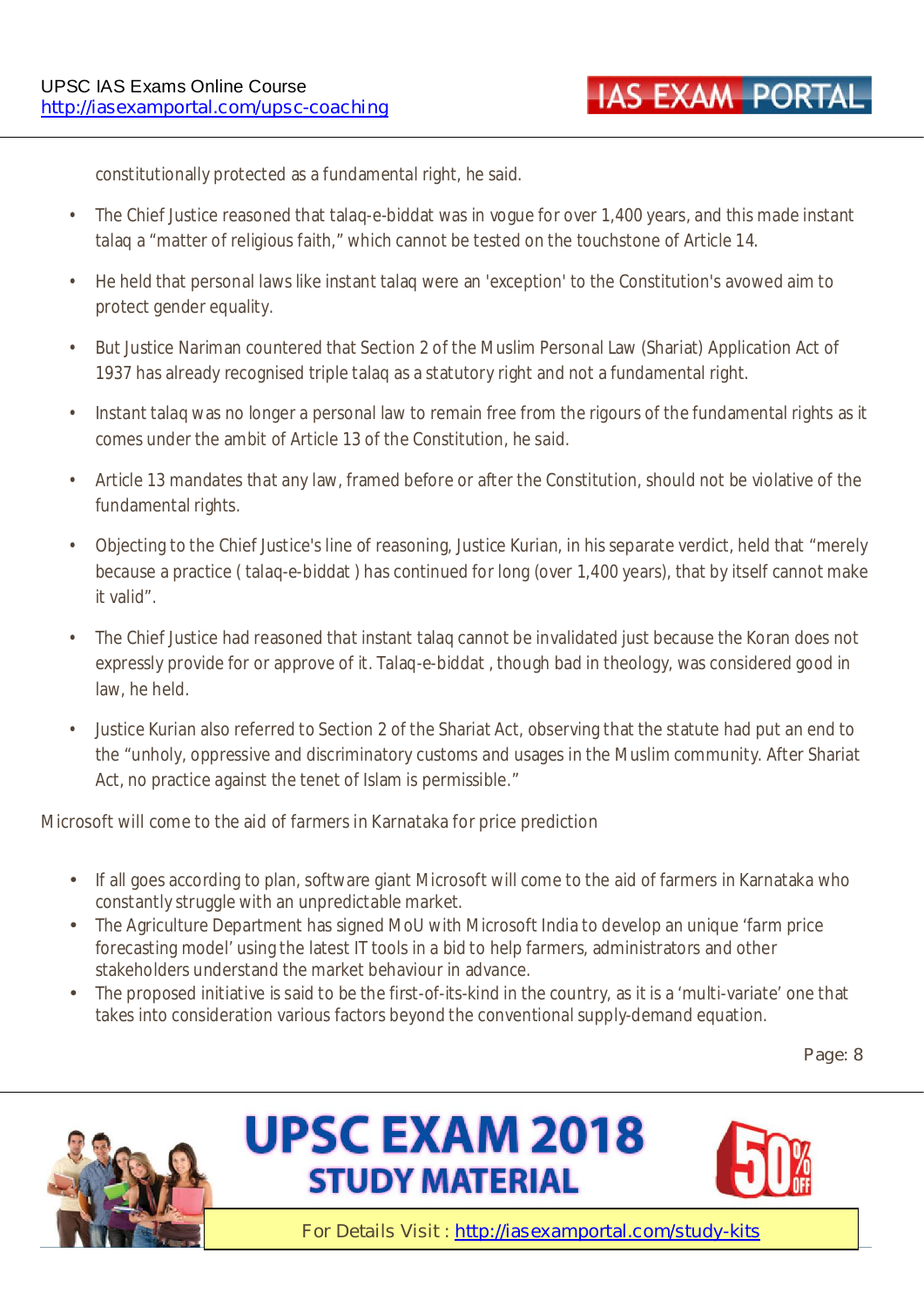- It will examine a slew of related factors, including weather, rainfall and external factors, that impact market behaviour.
- On the other hand, the forecast would help the government prepare in advance for market intervention if there is an indication of price crash, he pointed out. The model is expected to be in place for the next kharif crop.
- Microsoft has already taken up a 100-day study on the price pattern of onion and toor dal. Depending upon the outcome, the price forecasting model would be applied to other crops later.
- The initiative appears to have caught the attention of the Centre, which has sought suggestions from the KAPC on the importance of price forecasting for its initiative to double farmers' incomes. Microsoft would also develop a software for providing sowing advisory services to farmers.

#### **Commission to look into sub-categorisation of OBC**

- In a move that could have a far-reaching political and social impact, the Union Cabinet approved a proposal to set up a commission which will examine the issue of sub-categorisation of the Other Backward Classes (OBC).
- The committee has a three-point mandate. One, it has to examine the "extent of inequitable distribution of benefits of reservation" among various castes and communities that come under the Central OBC list.
- The committee also has to work out the mechanism, criteria and parameters for the actual subcategorisation. This will be tricky. The actual reservation will continue to be 27% and within this the committee will have to do the re-arranging.
- For example, if the committee comes to the conclusion that in the last many years Yadavs have benefited far more than Khatiks or Sainis then the amount of reservation for them will be increased visà-vis the Yadavs.
- The third task is bringing order to the Central list of OBCs by removing any repetitions.
- The committee will work on a tight schedule and have to deliver the report in 12 weeks.
- The Union Cabinet also increased the "creamy layer" ceiling for the Other Backward Classes to Rs. 8 lakh per annum from the existing Rs. 6 lakh for Central government jobs.
- This means that the umbrella of reservation is widened and those earning up to Rs. 8 lakh per annum would now get the benefits.

#### **Nine judges bench overruled judgement onSection 377**

- The nine-judge Bench of the Supreme Court ripped apart its own judgment of 2014 upholding Section 377 of the Indian Penal Code, which criminalises consensual sexual acts of adults in private.
- The Bench observed that the chilling effect of Section 377 "poses a grave danger to the unhindered

**Page: 9** 







**IAS EXAM PORTA**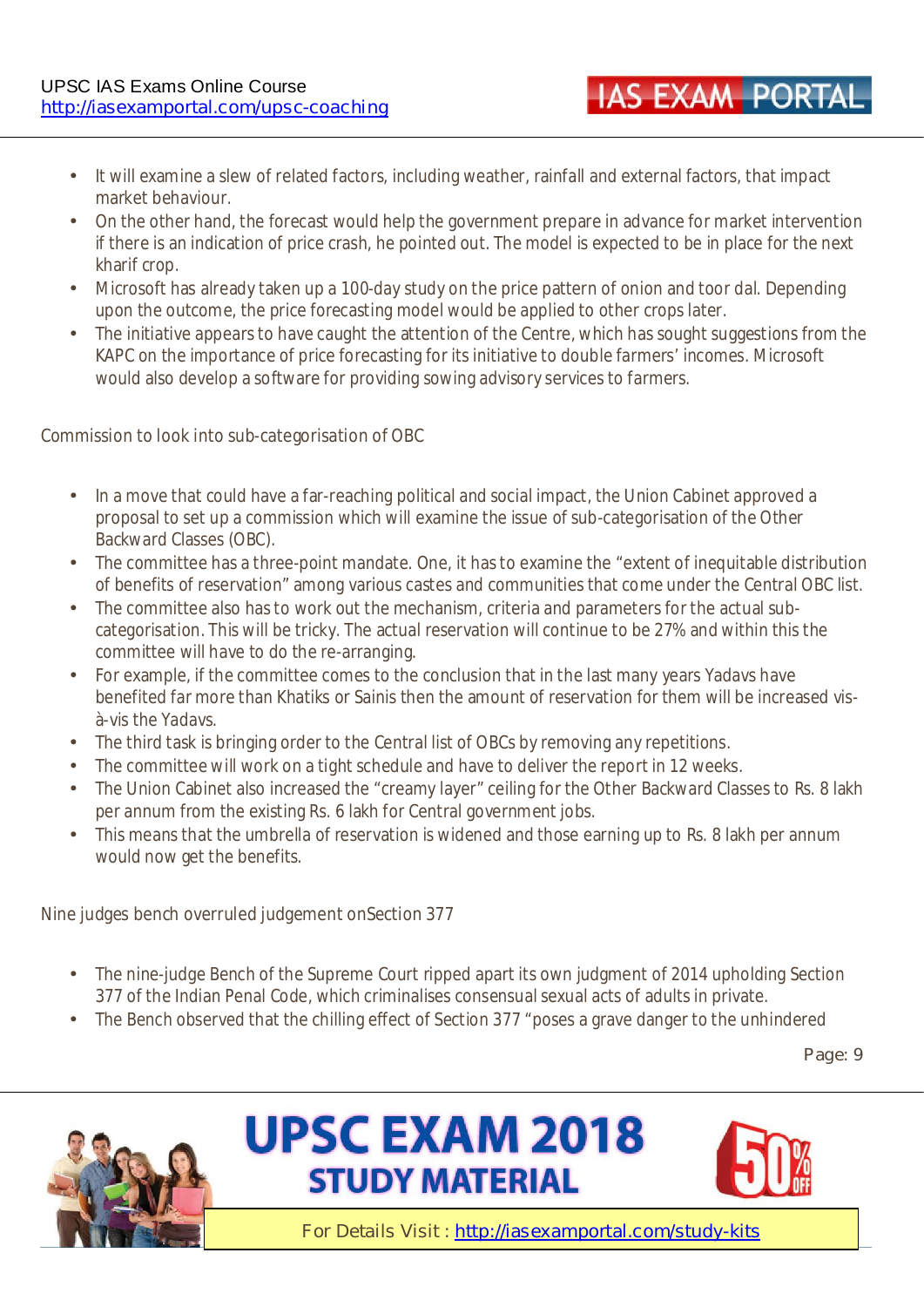# **'THE GIST' MAGAZINE**

**ANNUAL SUBSCRIPTION** 



**Gist of THE HINDU Gist of Yojana Magazine Gist of Science Reporter Gist of Kurukshetra Magazine Gist of PIB** 



**THE SMAGE HINDII** YOJANA **Kurukshetra** 

www.upscportal.com

Press Information Bureau

**PDF Copy** 

for Help Call: 011-45151781, 65023618

### **THE GIST DETAILS:**

**Medium: English Price: Rs. 840 Rs. 499 Only (Offer for Limited Time) No. of Issues: 12 (1 Year) File Type: PDF File Only (via Email)** 

### **TOPICS OF THE GIST Magazine**

- **Gist of The Hindu Newspaper**
- **Gist of Yojana Magazine (Govt of India)**
- **Gist of Kurukshetra (Govt of India)**
- **Gist of Press Information Bureau (Govt of India)**
- **Gist of Science Reporter Magazine**

#### **For Full Details Visit:**

**http://iasexamportal.com/the-gist/yearly-subscription-pdf-copy**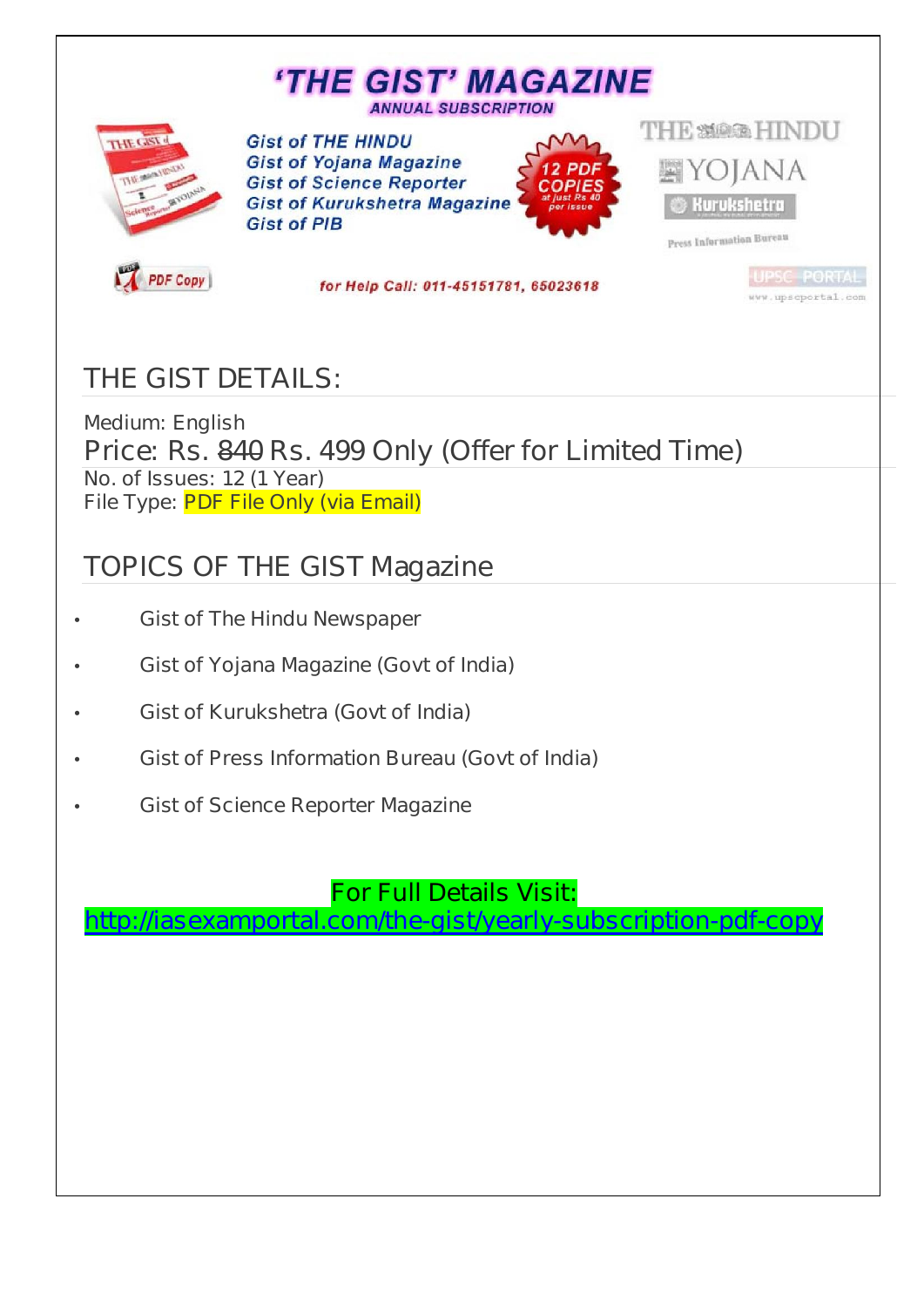**IAS EXAM PORTA** 

fulfilment of one's sexual orientation, as an element of privacy and dignity."

- In separate judgments, the Constitution Bench, led by Chief Justice of India J.S. Khehar, concluded that the 2014 verdict by a two-judge Bench of the apex court pandered to a "majoritarian" view.
- They turn down the LGBT community their inherent fundamental rights of life, personal liberty, equality and gender discrimination.
- The 2014 judgment's view that "a miniscule fraction of the country's population constitutes lesbians, gays, bisexuals or transgenders" was not a sustainable basis to deny the right to privacy, Justice D.Y. Chandrachud observed in his judgment.

#### **Right to privacy judgement could have some bearing on Animal slaughter judgement**

- The landmark judgment declaring right to privacy a fundamental right would have "some bearing" in matters relating to slaughter of cows, bulls and bullocks in Maharashtra, the Supreme Court said.
- The Bombay High Court had on May 6 last year struck down Sections 5(D) and 9(B) of the Maharashtra Animals Preservation (Amendment) Act, 1995.
- While Section 5(D) criminalises possession of flesh of cows, bulls or bullocks, slaughtered outside Maharashtra, Section 9(B) imposed burden on the accused to prove that meat or flesh possessed by him/her does not belong to these animals.
- The SC observed this while hearing a batch of appeals filed against the HC verdict decriminalising the possession of beef in case of animals slaughtered outside the state.
- A Bench comprising Justices A.K. Sikri and Ashok Bhushan was told by senior advocate Indira Jaising, representing some of the petitioners, that after privacy verdict, the right to eat food of one's choice was now protected under privacy.
- Senior advocate C.U. Singh also told the apex court that the privacy judgement would have to be looked into while deciding the issue.

#### **Target reduced fir Pradhan Mantri Awas Yojana**

- Midway through the government's ambitious Pradhan Mantri Awas Yojana (PMAY), which promises housing for all by 2022, the Urban Development Ministry has cut down the scheme's target.
- "The estimation of 1.87 crore houses was based on a 2012 survey. When we did a ground survey, which is still going on, we found that the demand is less. We now peg it at 1.2 crore," Housing and Urban Affairs Secretary said.
- Despite the revised estimates, the speed with which the project is being implemented is less than

**Page: 10** 





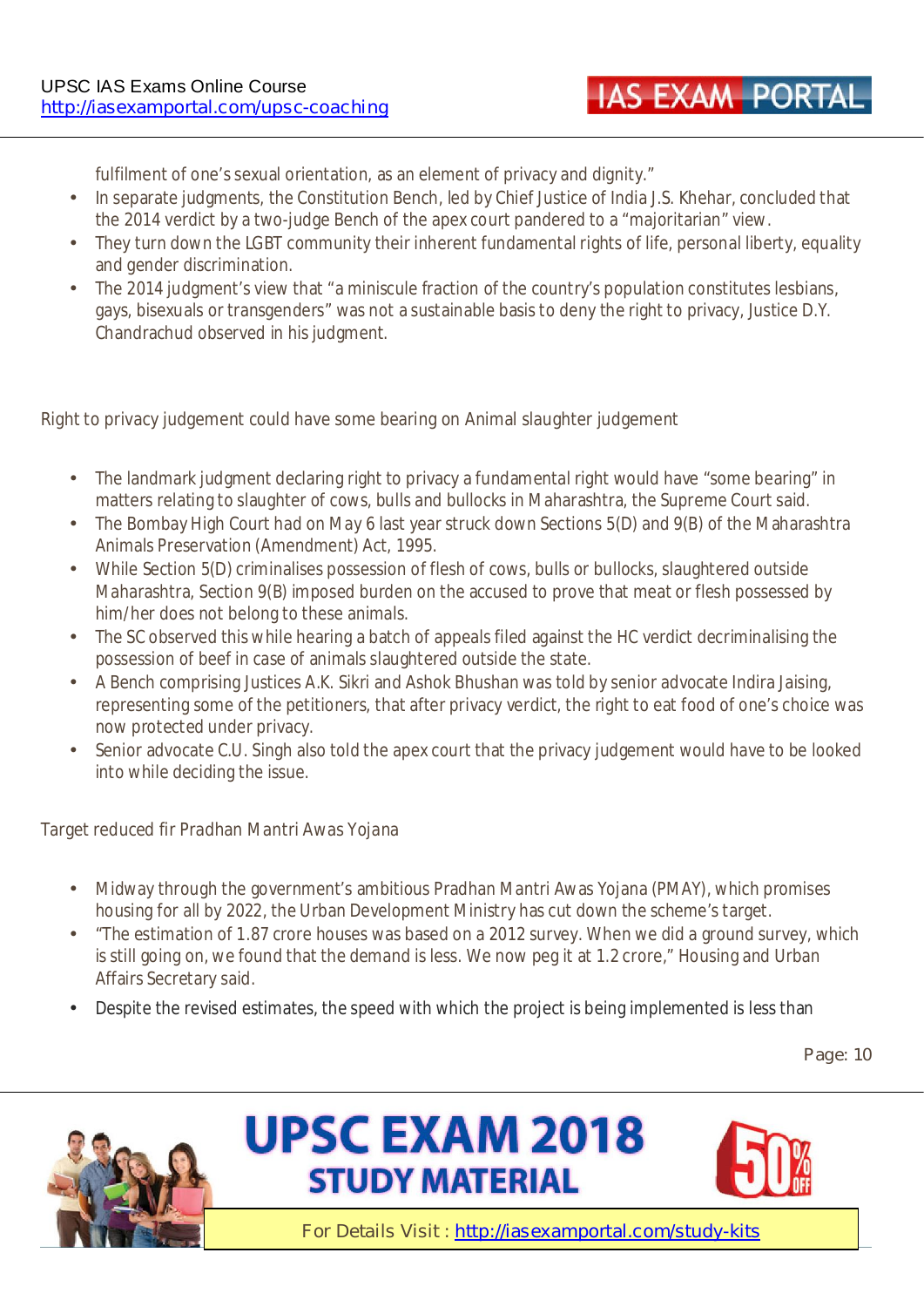**IAS EXAM PORTA** 

satisfactory.

- By 2017-18, the government was to construct 12 lakh houses under the PMAY, out of this till last year only 1.49 lakh houses have been constructed.
- The Centre seeks to construct 26 lakh houses in 2018-19, 26 lakh in 2019-20, 30 lakh in 2020-21 and 29.80 lakh in the 2021-22 period.
- The Ministry will hold an "India Housing Construction Technology Challenge" calling worldwide bids. The firm that offers a cost-effective technology that is adaptable to Indian climatic conditions will be selected.

#### **Report claims that picture still not clear on Bt. Cotton**

- Reigniting the debate on GM crops, a Parliamentary panel headed by Congress MP in a report said the government agencies have portrayed "a rosy picture" on Bt Cotton which is far removed from the truth.
- The report of the Standing Committee on Science and Technology claimed that the government cited only overall cotton output and not the average yield in area.
- "India's cotton yields increased by 69% in the five years (2000-2005) when Bt Cotton was less than 6% of total cotton area, but by only 10% in the 10 years from 2005-2015 when Bt Cotton grew to 94% of the total cotton area," the report noted.
- The "duality of the claims about the increase in yield of cotton" needs further examination, the committee said.It slammed the government for its "casual" approach to the need for a scientific study of GM crop impact on health.
- The committee noted that 20 years after introduction of GM crops in 1996, only six countries continue to account for over 90 % of all GM crop area globally including U.S., Brazil, Argentina, Canada, China and India.
- The Ministry of Agriculture conceded to the committee that herbicide-tolerant gene may escape through pollen into nearby farm and fields, to another GM or non-GM crop.
- Finally, unless bio-safety and socio-economic desirability studies are done through a participatory, independent and transparent process, the committee has recommended that no GM crop should be introduced.

**Page: 11** 





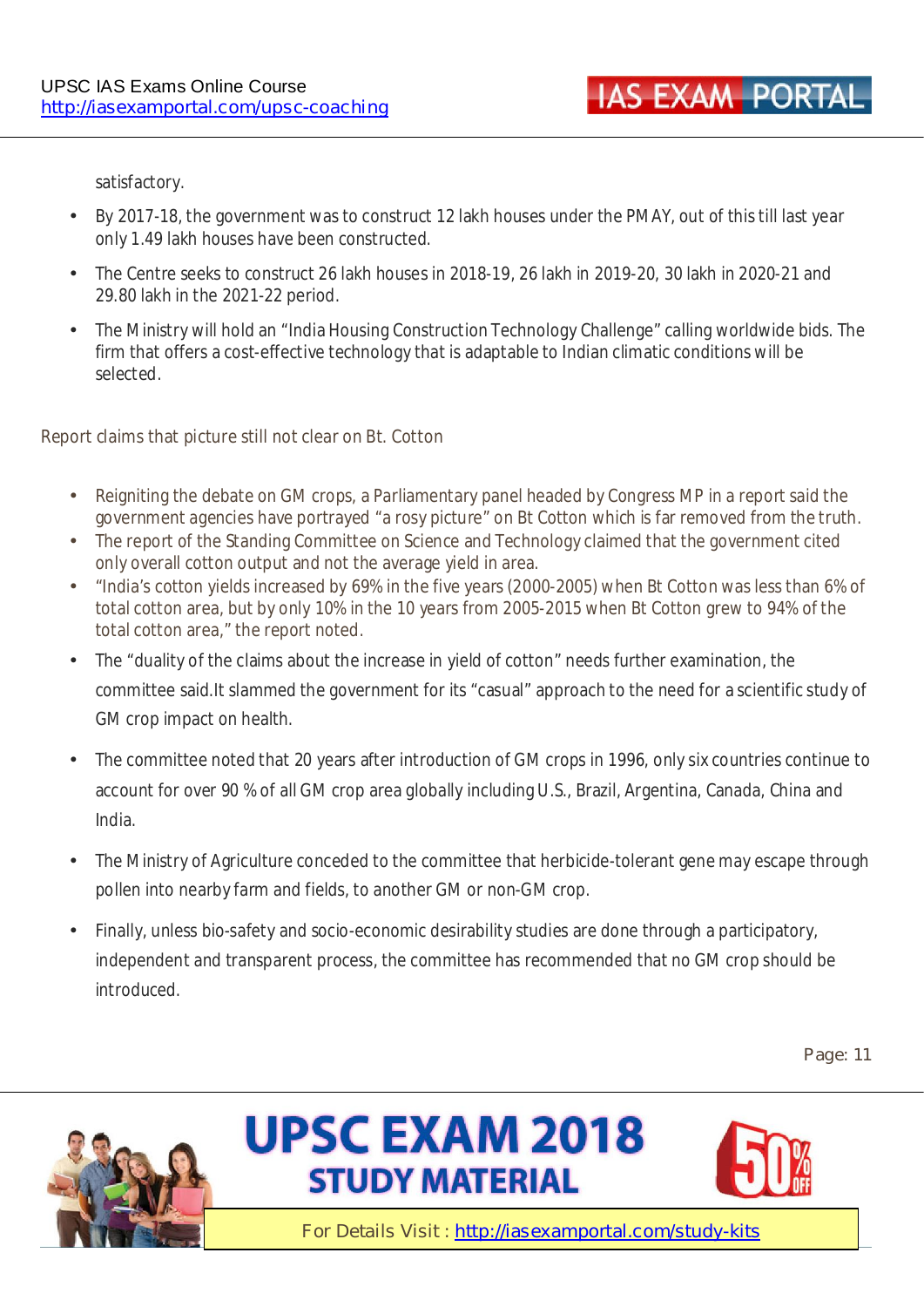

# **INDIA AND WORLD**

#### **China says it values Pakistan's role in Afghanistan issue**

- China slammed India for apparently building a new road in the Ladakh sector, but lavished praise on Pakistan, which it said was a key partner.
- Ms. Hua's comments come against the backdrop of a crisis in the Doklam plateau near India-China-Bhutan tri-junction, where Indian and Chinese troops are engaged in a standoff over road-building by China.
- "Indian side is closely following China's road-building recently but India's action itself has proven that the Indian side says something and does another," she added.
- China also backed Pakistan as its partner in the China Pakistan Economic Corridor (CPEC). Ms. Hua cited a conversation between U.S. Secretary of State Rex Tillerson and China's State Councillor Yang Jeichei, where he commended Pakistan on its role in Afghanistan.
- But quoting Mr. Yang, the spokesperson said: "We also value Pakistan's role in the Afghanistan issue and respect Pakistan's sovereign and reasonable security concerns."
- "Against the current backdrop we appreciate Pakistan's efforts in insuring security… in CPEC".

#### **Doklam issue didn't feature in talks between India and Nepal**

- The two-month old standoff between India and China at Doklam did not feature in the official talks between visiting Nepali Prime Minister Sher Bahadur Deuba and PM Modi, said officials, but India-China tensions were the highlight of an event that followed, where Mr. Deuba and several Ministers were present.
- "We have excellent relations with China and don't face problems from them," Mr. Deuba told an audience at the event organised by the India Foundation here.
- "India need not have any apprehensions about that. However, under no circumstances would Nepal allow its soil to be used against India," he added.
- Mr. Deuba was responding to a speech by Consumer Affairs Minister Ram Vilas Paswan, who had alluded to problems that Nepal could face from its strong northern neighbour.
- Referring to the strain in ties between India and Nepal in 2015, when a blockade during protests by Madhesi groups at the India Nepal border had cut essential goods and fuel supplies to Kathmandu.
- Mr. Deuba's comments reflect the tightrope that Nepal has been attempting to walk in the past few months, especially after it joined China's Belt and Road Initiative, which India had rejected.

**Page: 12** 





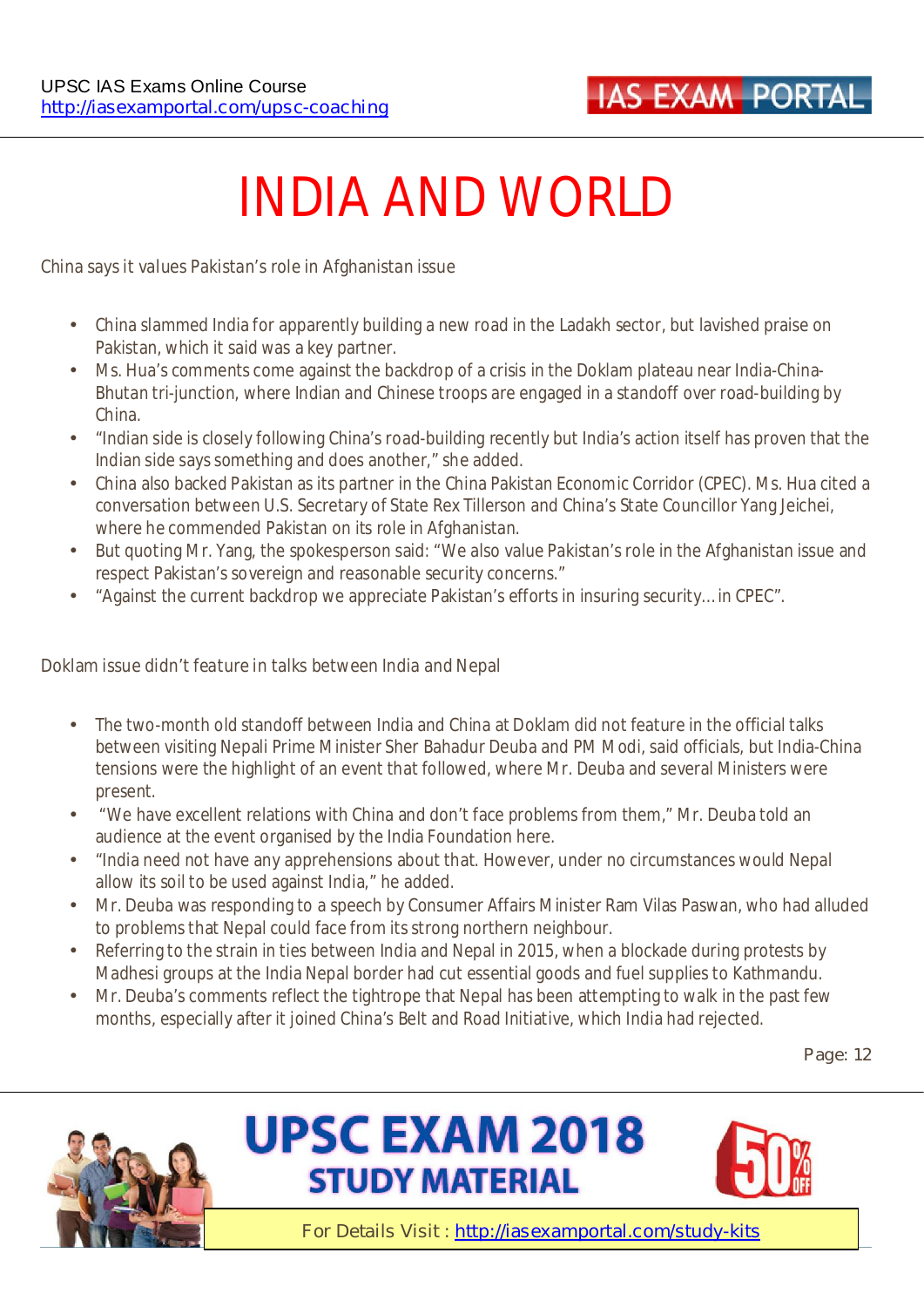

# **International**

#### **Venezuela praises India's stand on the ongoing disturbances**

- The world would be a safer place if the U.S. emulates India's policy of non-interference in the affairs of other countries, says Venezuelan Ambassador to India Augusto Montiel.
- Mr. Montiel observed that India had maintained an independent position on the ongoing disturbances in Venezuela and has avoided pressure from the U.S.
- In June, when the U.S. Ambassador to the U.N. threatened to leave the U.N. Human Rights Council if it did not sanction Venezuela, India was one of the 57 countries that cosigned a statement of support for Venezuela."
- Venezuela has been facing unrest since March when the government of president Nicolas Maduro faced protests from the Opposition following his attempts at constitutional reforms.
- The subsequent crisis has seen clashes almost every day. On August 17, clashes between government guards and convicts in a prison claimed 37 lives and drew strong comments from various members of the U.N.
- However, India has maintained a cautious position on the issue and is yet to criticise either of the parties in the crisis. The envoy said the Non-Aligned Movement, of which Venezuela is the current chair, have been supportive of the government of Mr. Maduro.
- The previous NAM summit was hosted last year in Venezuela where the Indian delegation was led by the then Vice-President, Hamid Ansari. He said the support of NAM will be visible in the U.N. session in September-October.
- Venezuela has been one of the main energy suppliers to India from the western hemisphere and there are obvious concerns that instability in the country could affect India's energy needs.

#### **U.S. to announce their new strategy for Afghanistan**

President Donald Trump will announce his new strategy for Afghanistan — which his administration now calls a South Asia strategy — during an address to the nation, the White House has announced.

**Page: 13** 





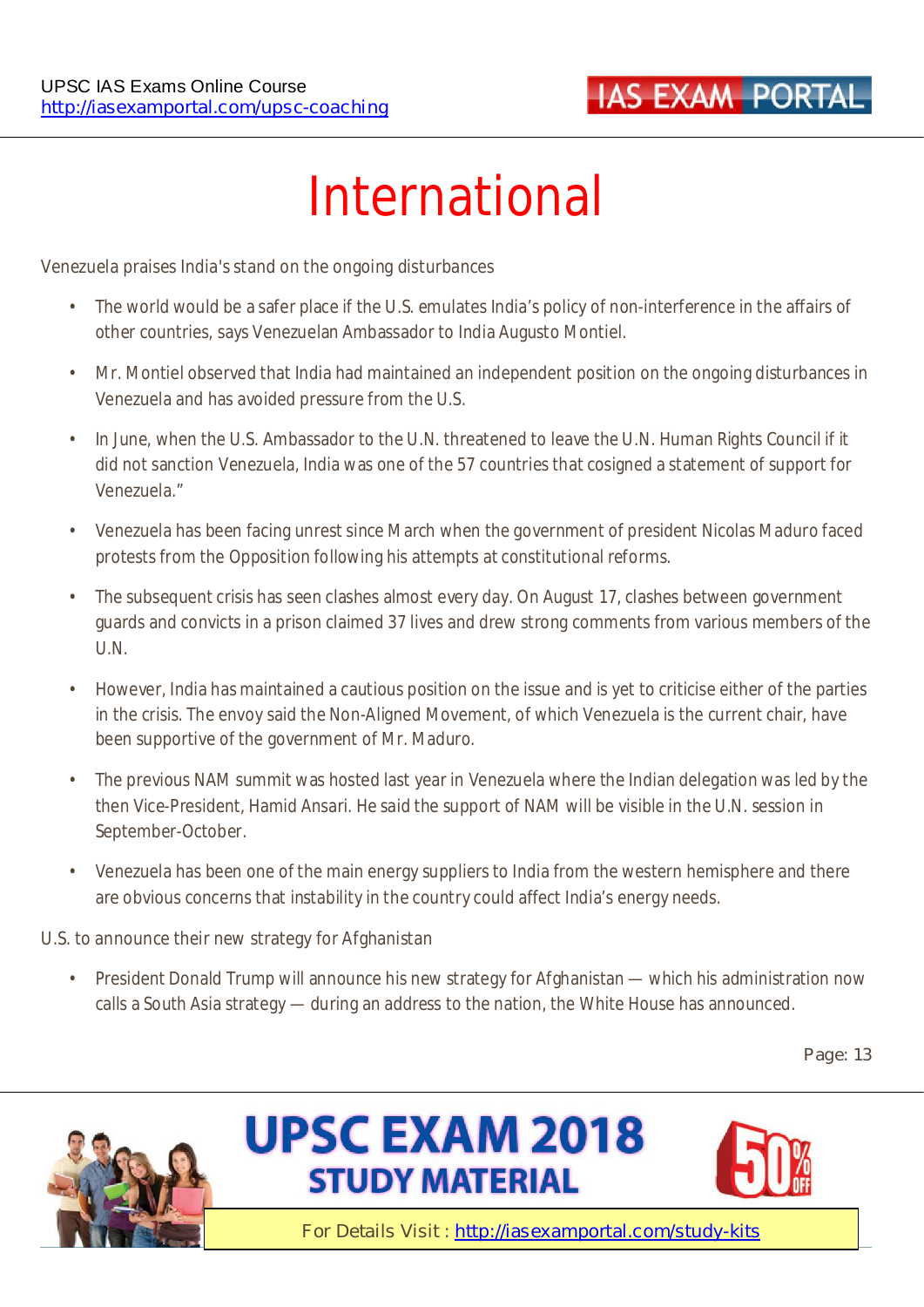- Mr. Trump will "provide an update on the path forward for America's engagement in Afghanistan and South Asia," a statement from the White House said.
- Defence Secretary James Mattis said the President has taken the "strategic decisions," and the Pentagon would follow it up once it is announced.
- "The process was rigorous... I'm very comfortable that the strategic process was sufficiently rigorous and did not go in with a pre-set condition in terms of what questions could be asked or what decisions would be made," he said.
- The President had, during his election campaign, spoken against American involvements in long-drawn foreign battles, but Afghanistan poses a security threat to homeland.
- National security is another of his critical political planks, and his new Afghan strategy will have to balance his desire to disengage from conflicts with the need to secure America against another terrorist strike.

#### **U.S. linked a proposal for India playing a bigger role in Afghanistan**

- President Donald Trump, who announced his new Afghan strategy, linked a proposal for India playing a bigger role in the war-torn country to its trade surplus with the United States.
- "We appreciate India's important contributions to stability in Afghanistan, but India makes billions of dollars in trade with the United States, and we want them to help us more with Afghanistan, especially in the area of economic assistance and development," he said.
- By inviting India to be a partner in Afghanistan, Mr. Trump has entirely overruled Pakistan's position that India's involvement to its west is part of the problem.
- The President, who repeatedly took potshots at his predecessor, Barack Obama, without naming him, however, appeared to follow the previous administration's understanding of South Asia as a nuclear flash point.
- Defense Secretary James Mattis had recently said America was "not winning" in Afghanistan.
- The President said America will fight the war to victory and defined victory in terms similar to his predecessors — to prevent a terrorist attack originating from the region, and to politically stabilise Afghanistan.

**Page: 14** 







**IAS EXAM PORTA**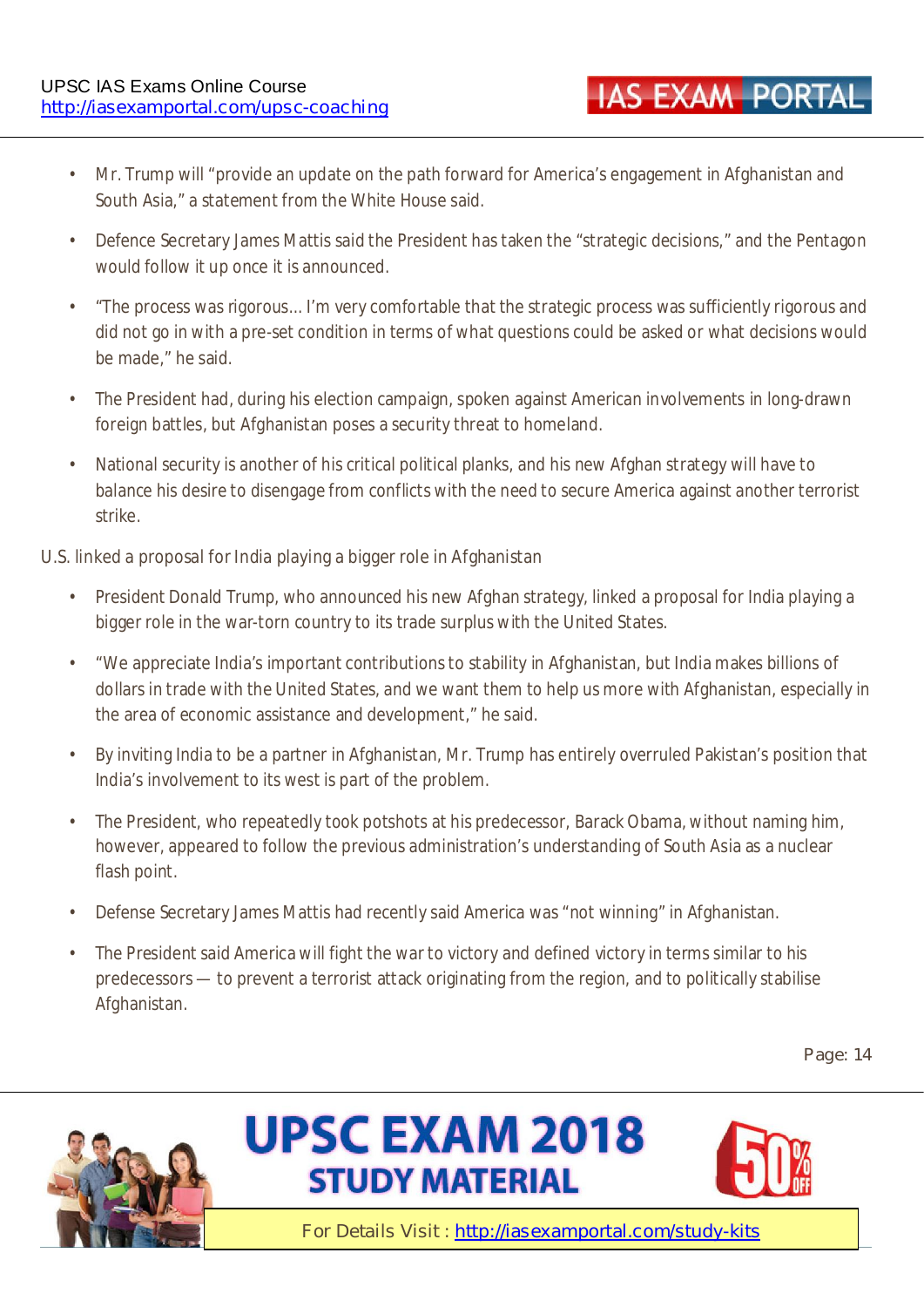- The new strategy in Afghanistan, which seeks troops increase in the country, is an effort to reverse the gains made by the Taliban in the last year or so.
- Once the Afghan government regains the upper hand, the U.S. will seek a political settlement, the President said.
- Secretary of State Rex Tillerson explained the new U.S policy as an effort to force the Taliban to negotiation.

#### **US commits troops in Afghanistan for an open-ended period of time**

- The new U.S. strategy for South Asia, unveiled by President Donald Trump after months of deliberations, has many old elements, but in a departure from the past, it commits troops in Afghanistan for an openended period of time.
- The policy also sets the stage for a new wave of U.S. offensive against Islamist forces in Afghanistan and Pakistan.
- The Pentagon and NATO allies are redrawing their operational plans in America's longest war that began in 2001, and an increase in troop levels is expected soon.
- Describing India as "a key security and economic partner of the United States," the President said America would further "develop its strategic partnership with India — the world's largest democracy."
- He also urged India to play a larger role in providing economic and development assistance to the wartorn Afghanistan.
- In another component of his South Asia policy that pleases India, he said America would no longer tolerate Pakistan's policy of harbouring terrorists.
- Hitting out at cross-border terrorism from Pakistan, India welcomed U.S. President Donald Trump's new policy on Afghanistan and said his move would help target "safe havens" of terrorism in South Asia.

#### **Page: 15**







**IAS EXAM PORTA**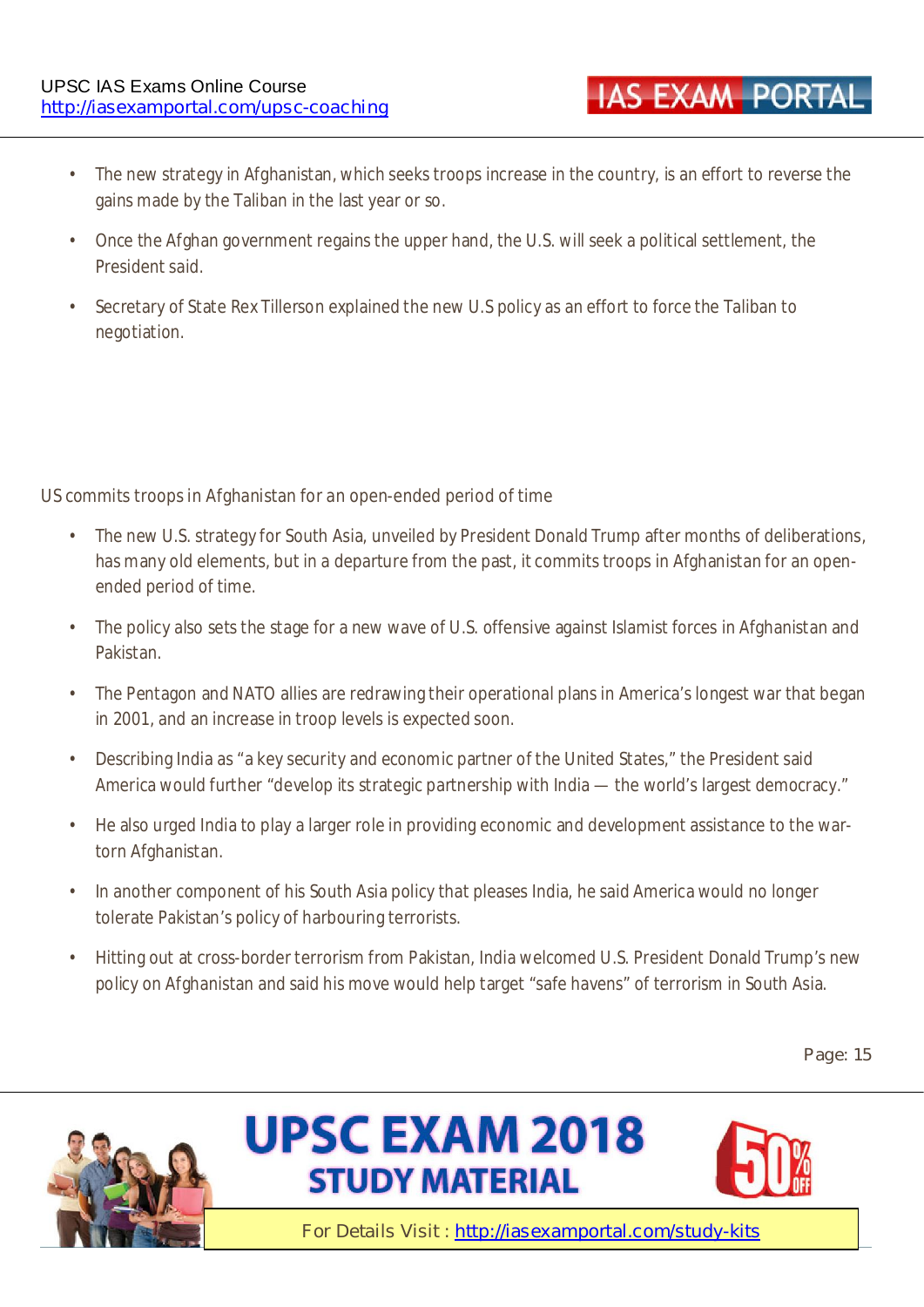- Senior diplomats said the American leader's call for an end to Pakistan's involvement in terrorism in Afghanistan and his support for Afghan-led peace process had addressed a core Indian concern.
- Mr. Trump urged India to do more to help Afghanistan with its developmental needs and urged Pakistan to stop terror attacks that originate from its territory.

#### **US believes India's presence in Afghanistan doesn't pose any threat to Pakistan**

- India's economic activities in Afghanistan pose "no direct threat" to Pakistan, and Islamabad needs to change some of its "unhelpful behaviour" by cooperating with the U.S. in achieving counter-terrorism goals in the region said U.S.
- U.S. President Donald Trump has sought an enhanced role for India in bringing peace in Afghanistan as he ruled out a hasty withdrawal of troops while announcing his Afghanistan and South Asia policy.
- Mr. Trump had said that a critical part of his South Asia policy was to further develop America's strategic partnership with India. He also sternly warned Pakistan for providing safe havens to terrorists.
- "While we welcome India's role in Afghanistan, it has a lot of goodwill, they are doing developmental projects. They have given \$3 billion in aid and U.S. appreciates that and wants that to continue."
- "I am not going to discuss the steps and measures that the U.S. is considering pursuing with Pakistan," the official said when asked about the critical statements coming out of Pakistan after Mr. Trump announced his South Asia strategy.

#### **Qatar comes up with new Domestic Employment Law**

- Qatar has approved a law limiting domestic staff to a maximum of 10 hours' work a day, the first such protection for thousands of household maids, nannies and cooks in the emirate.
- The "Domestic Employment Law" also orders employers to pay staff wages at the end of each month and entitles workers to at least one day off per week and an annual leave of three weeks.
- They will also receive end-of-service benefits equating to a minimum of three weeks' wages for each year of service when their contract ends.The law prohibits staff being recruited from abroad who are older than 60 and younger than 18.

**Page: 16** 







**IAS EXAM PORTA**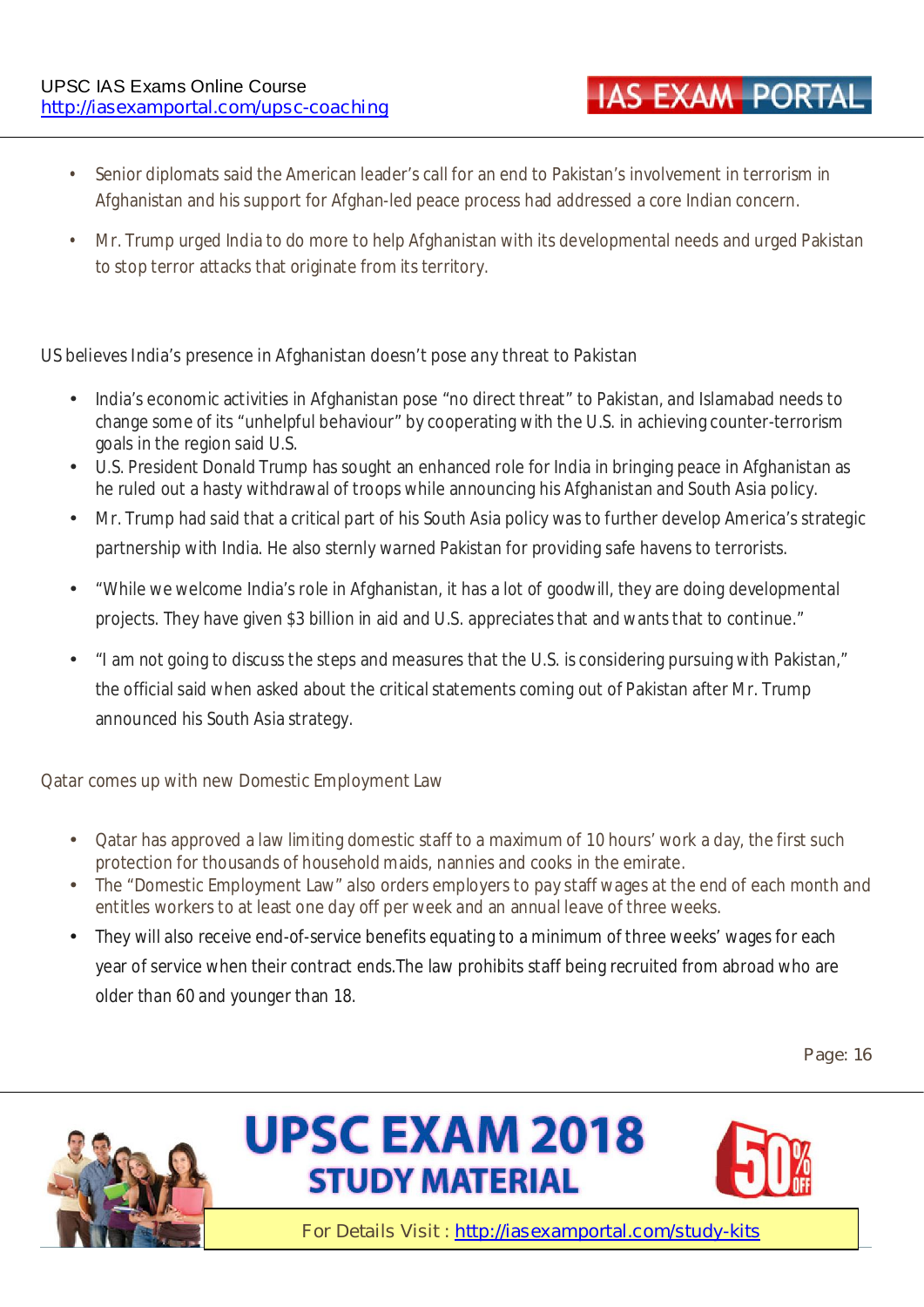- Hundreds of thousands of foreign workers have flocked to the gas-rich Gulf emirate in recent years, including almost 1,00,000 women working as house staff.
- Other domestic workers covered by the new law include cleaners, gardeners and drivers.
- Although Qatar has come under severe international pressure to improve its record on the treatment of construction workers in the run-up to the 2022 World Cup, until now domestic staff have not been protected by any legislation.
- Human Rights Watch backed the introduction of the law.The legislation comes at a time when Qatar's laws remain under scrutiny from the International Labour Organisation.
- The UN body has given Qatar until November to improve its human rights record or face sanctions.

#### **Pakistan rattled with US President's comment on its role in terror**

- Pakistan rejected the comments made by U.S. President Donald Trump about its counter-terror approach.
- A statement issued by the National Security Committee after a five-hour meeting said "scapegoating Pakistan will not help in stabilising Afghanistan". The meeting was headed by Prime Minister Shahid Khaqan Abbasi.
- President Trump had earlier said that Pakistan was providing safe havens to terrorists.
- The Committee stressed that India cannot be a net security provider in South Asia as it has conflictual relationships with its neighbours and is "pursuing a policy of destabilising Pakistan from the east and the west".
- On concerns about nuclear security, the Security Committee said that "as a responsible Nuclear weapon state, Pakistan has in place a robust and credible command and control system which has been universally recognised and appreciated."

#### **Bangladesh doesn't allow Rohingya refugees**

- Bangladesh's border guards pushed back 146 Rohingya refugees who were coming to the country in the wake of fresh tensions between Rohingya insurgents and Myanmar security forces.
- Border guards intercepted and sent back refugees from different points of the Naf river, said deputy commander of the Border Guard Bangladesh (BGB) battalion in Teknaf.

**Page: 17** 







**IAS EXAM PORTA**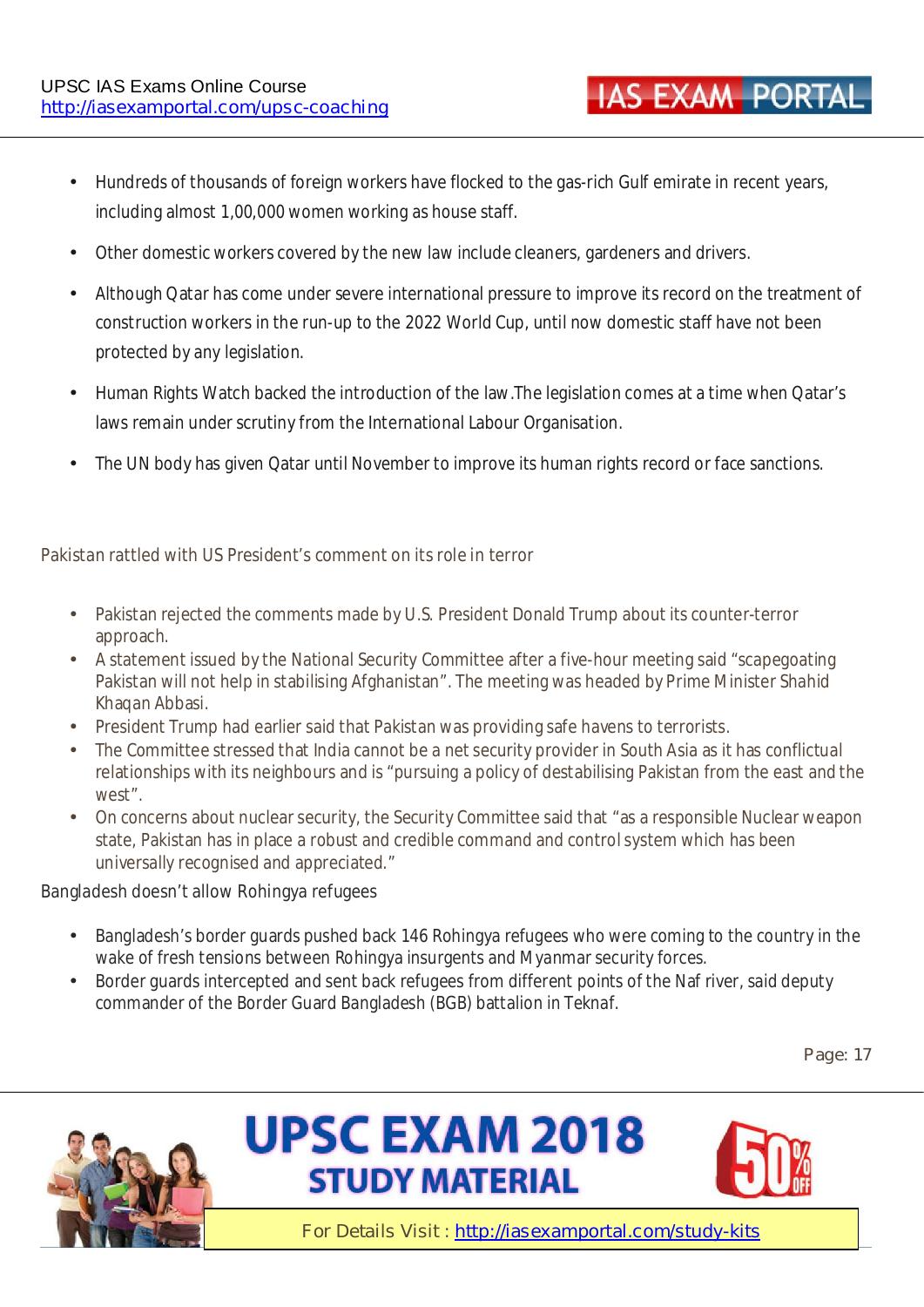- Guards gave the 146 refugees, including women and children, primary care before sending them back to their country, the BGB said.
- An estimated 87,000 Rohingya have fled Myanmar and come to Bangladesh since late last year, following a military offensive in Rakhine that began in October.

**Page: 18** 







**IAS EXAM PORTAL**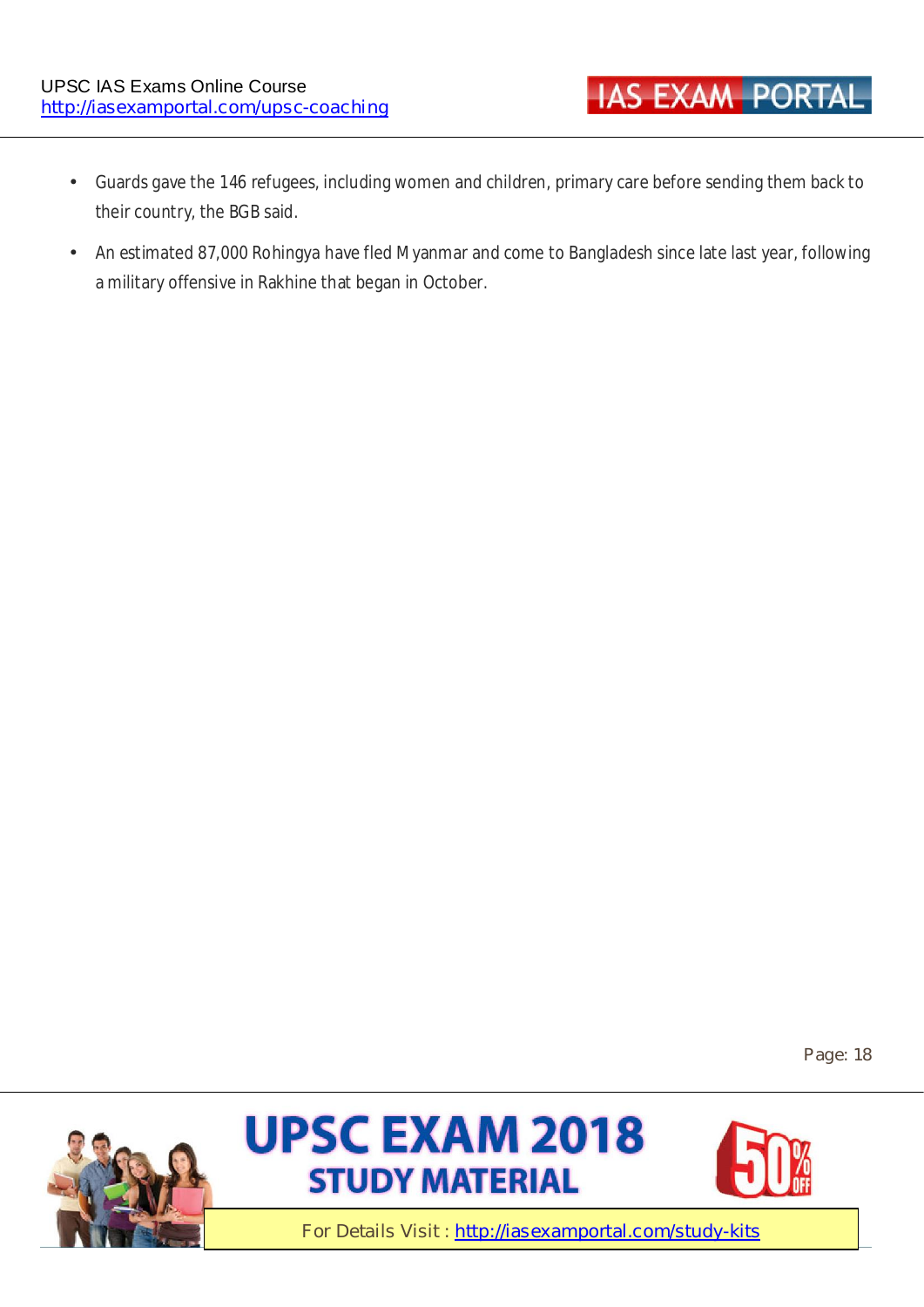# **Science and Technology**

#### **Scientific evidence of copper vessel's antibacterial property**

- There is an age-old practice of storing drinking water in copper vessels to rid the water of bacteria.
- Scientific evidence of copper vessel's antibacterial property became available in March 2012 when a paper found that water stored in copper vessels for 16 hours killed pathogenic bacteria such as E. coli and cholera causing Vibrio cholerae O1, and Salmonella species.
- Now, researchers at the Indian Institute of Science (IISc) Bengaluru have developed a water-filter membrane with copper ions to make drinking water safe.
- Though copper oxide is an excellent antibacterial agent, it can be toxic if the concentration of copper in the water exceeds 1.3 ppm (WHO standard).
- So the researchers coated copper oxide with a biocompatible polymer for controlled release of copper ions. A porous gel-like structure of copper oxide coated with the polymer was used for coating the membrane. The polymer used for coating copper has anti-fouling property.
- The SMA polymer coated on the membrane, which gets partially hydrolysed when in contact with water, interacts with the outer membrane of the bacteria to produce disc shaped structures.
- This enzyme released from the bacteria cleaves the polymer coating found on copper oxide resulting in controlled release of copper ions from the membrane into water.
- But when water with very high concentration of bacteria (10,000 colony-forming units of bacteria per ml of water) was used, the amount of copper ions in water at the end of four hours was 1.6 ppm, which is more than the WHO limit.
- But the ability of copper ions to kill bacteria found in high concentration was four orders of magnitude higher at the end of four hours.
- These membranes with controlled release of copper ion may turn out to be a potential candidate for water purification applications with enhanced antibacterial and antifouling performances.

**Solar eclipse to be visible across whole U.S.** 

**Page: 19** 





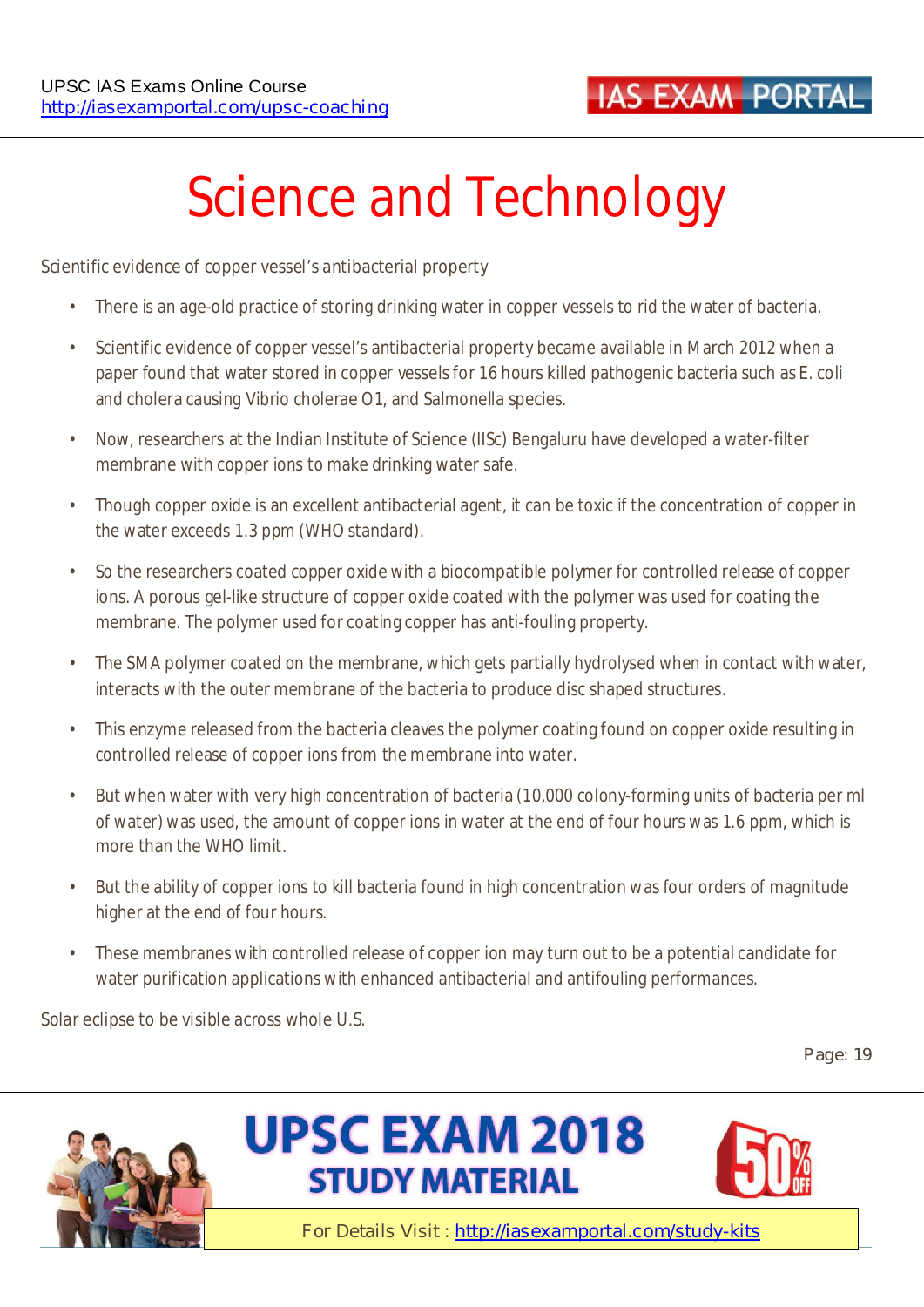- A solar eclipse is set to take place, which will be visible across all of continental United States. It will begin at the Oregon coast (at 9.36 p.m. IST on Sunday) and end at the South Carolina coast.
- About 16% of the U.S. territory will witness a total eclipse, which will last longest at Carbondale, Illinois, for 2 minutes and 41.6 seconds.
- Since this eclipse has the special feature of lasting for so long over the mainland, scientists across the world are trying to use it to verify their theories on the Sun.
- This can help them model "space weather" and predict solar storms that can affect the operation of satellites and even electric power grids on Earth.
- The "great American solar eclipse" is keeping scientists at the Centre for Excellence in Space Sciences India (CESSI) in the Indian Institutes of Science Education and Research (IISER), Kolkata, busy even before begins.
- Using computer simulations, they have predicted the shape that the outer layer of the Sun its corona — will take during the total eclipse.
- If their prediction is correct, their model of the Sun will be validated and they can then fine-tune it to make predictions of space weather, for one, which is CESSI's eventual mandate.
- Space weather impacts modern day technologies such as satellite operations, telecommunications, GPS navigational networks and electric power grids.
- So, astronomical events such as an eclipse, which offers a chance of diagnosing the coronal magnetic field, are an opportunity for solar physicists to test their theoretical ideas and models to be able to refine them.

#### **Indian-American doctor developed medicine for sepsis**

- Each year globally, more than 600,000 infants die of sepsis, a condition of bacterial infection that spreads fast and leads to organ failure.
- But a therapy developed by a team led by an American professor of Indian origin, Pinaki Panigrahi, over the last 20 years and details of which were published in Nature this week could do wonders.
- The therapy has been found to reduce the risk of infection by 40% in trials and it can be inexpensive less than one dollar for a course.
- The therapy is to feed the infant with good bacteria that will populate his/her gut and block harmful bacteria.
- The probiotic bacterial strain is aided with a non-absorbable sugar to enhance its ability to effectively

**Page: 20** 







**IAS EXAM PORTAL**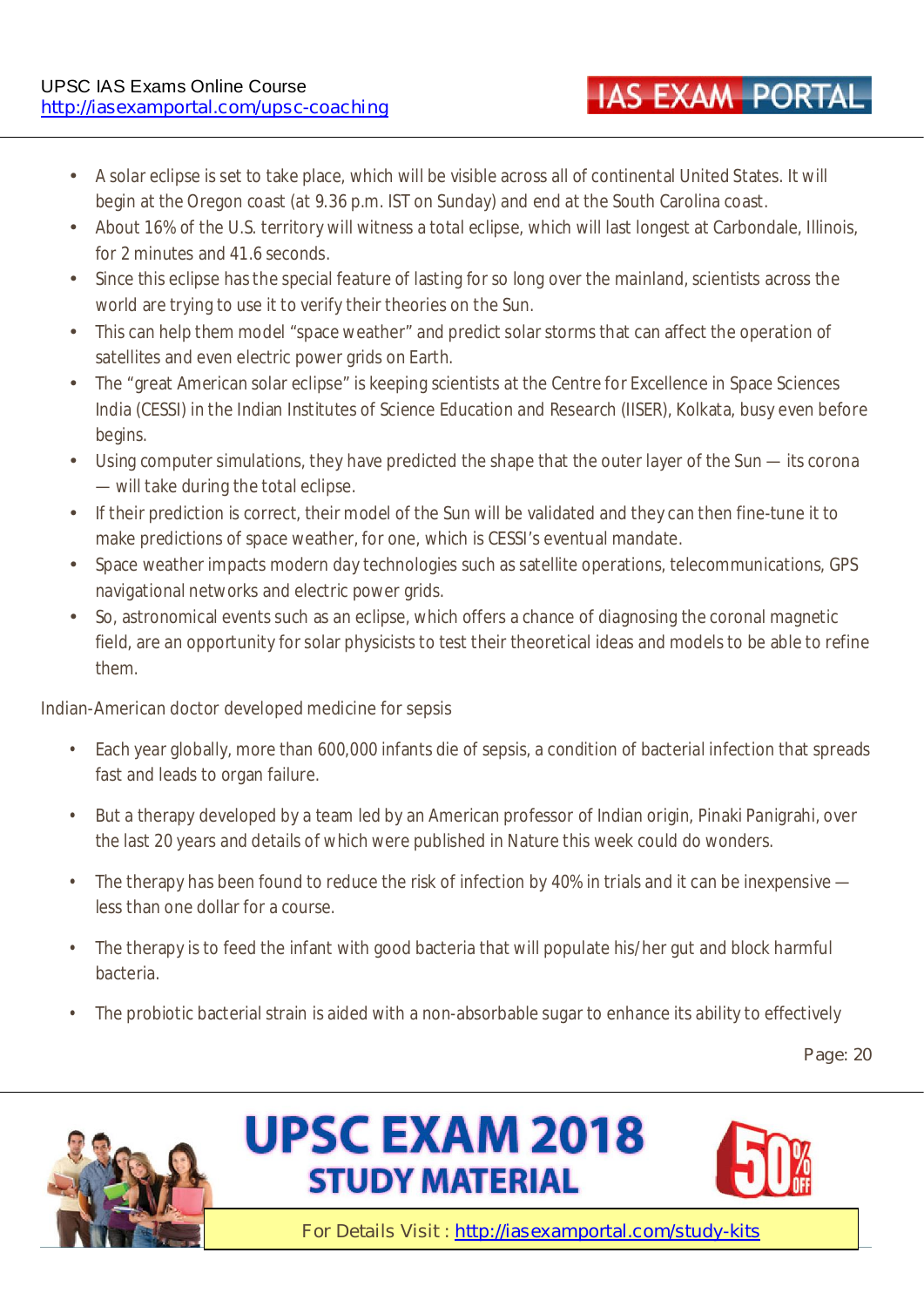colonise the gut — researchers call the probiotic-sugar combination a synbiotic.

- The oral therapy starts during day 2-4 of life, as a preventive measure, much like a vaccine.
- More than a quarter of neonatal deaths in India are due to sepsis, which is one of the two most common causes of neonatal deaths globally, according to a study published in the Lancet Global Health in 2016. In a significant number of cases, the infection probably begins in the gut.
- The probiotic study in neonates, largest in medical history, covered 4,556 babies, and stopped short of the initial plan to cover 8,000 of them.
- The indiscriminate use of wide-spectrum antibiotics is causing resistance to many drugs and a probiotic solution such as this could avert a health crisis in the making.
- The concept of consuming probiotics in the form of curd and the importance of gut health dates back to the originating days of Ayurveda that dates back to 6,000 BC.

**Page: 21** 





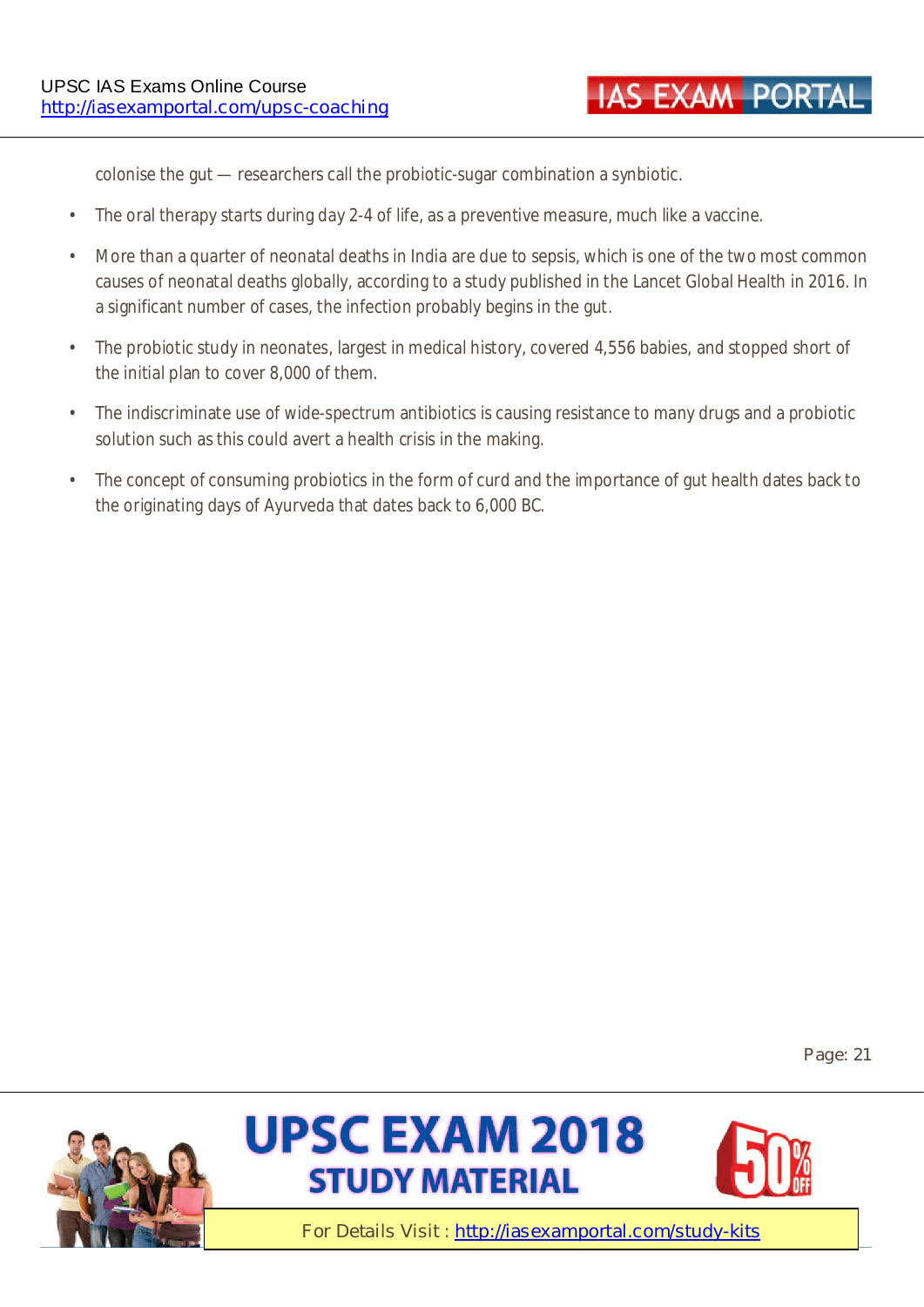

# **Business and Economy**

#### **Production of coconut-activated carbon has been hit due to GST**

- Production of coconut-activated carbon, used for purification of water, edible oil and gas and in sectors such as healthcare and cosmetics, has been hit due to increasing raw material prices post the implementation of GST.
- Whole coconuts, coconut kernel and husk do not attract GST. However, 5% duty is levied on coconut shells. These shells are sold by farmers and vendors in the unorganised sector to charcoal producers.
- Charcoal is not covered under GST. It is the raw material used by activated carbon producers. Activated carbon attracts 18% GST. There are about 15 units in South India making activated carbon from coconut shells.
- According to data available with the Coconut Development Board, activated carbon is exported mainly to the U.S., the U.K. and South Korea. This increased to 40,132 tonnes worth Rs. 402 crore during the same period last year.
- In the case of supply of activated carbon to the domestic market, the buyers are able to take input credit of the GST paid. But, costs have gone up for exporters. The activated carbon industry is growing at 5% annually and exports at 10% to 15%.

#### **Centre and RBI are working on a scheme to boost capital in public sector banks**

- The Centre and the Reserve Bank of India (RBI) are working on a scheme to boost capital in public sector banks reeling under the pressure of bad loans. RBI Governor Urjit Patel emphasised time-bound resolution of stressed assets.
- "NPA resolution would necessitate a higher recapitalisation of these banks," Mr. Patel said. "The Government and the RBI are in dialogue to prepare a set of measures to enable state-run banks to shore up the requisite capital in a time-bound manner," he said.
- Mr. Patel said measures could include a combination of raising capital from the market, dilution of government holding, additional capital infusion by the government, mergers based on strategic decisions and sale of non-core assets.

**Page: 22** 





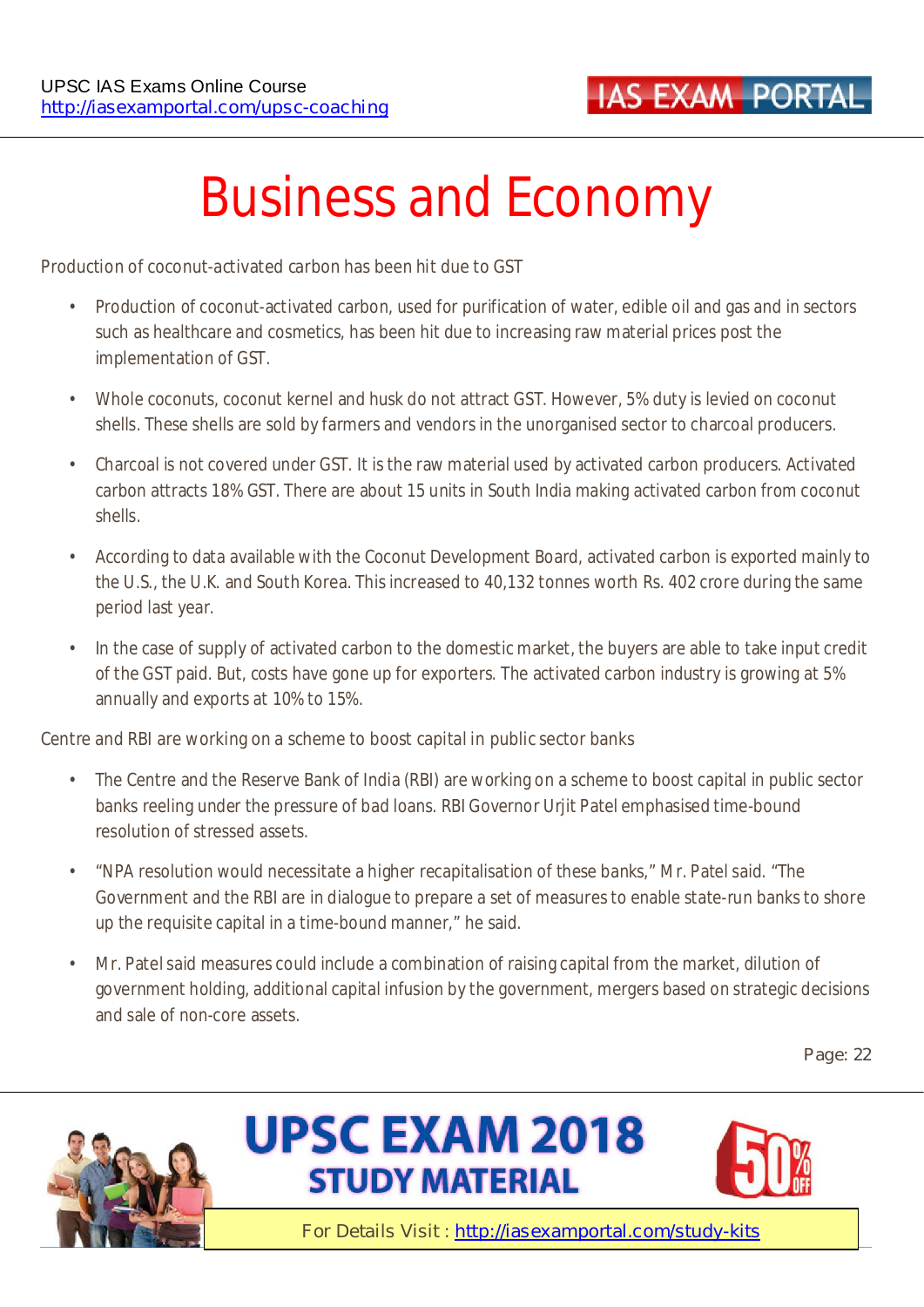• Observing that the ratio of gross non-performing assets in the banking system was 9.6% and that the stressed assets ratio was at 12%, as at the end of March, Mr. Patel said the persistently high ratio over the last few years was a matter of concern.

**IAS EXAM PORTAL** 

- He said 86.5% of GNPAs are accounted for by large borrowers that are defined as borrowers with aggregate exposure of Rs. 5 crore and above.
- RBI had recommended that banks initiate insolvency proceedings for 12 large defaulters, constituting 25% of the system's NPAs. Lenders would have to take a haircut in the process, the RBI acknowledged.

#### **Sikka's resignation brought focus on corporate governance again**

- The exit of Vishal Sikka as the chief of multinational IT giant Infosys brings forth the issue of corporate governance yet again.
- Market participants said the capital markets regulator, the Securities and Exchange Board of India (SEBI), needed to intervene in such matters to protect the interest of investors, especially the retail segment.
- "The supervisory board, comprising eminent personalities, will monitor performance as well as the value system for the company and this alone will create wealth for the company and keep it on the tracks," he added.
- SEBI had constituted a committee on corporate governance under the chairmanship of Uday Kotak in June this year.
- The committee is expected to submit its report within four months. Market participants said that the Infosys issue too should be considered in detail by the committee.
- "Unfortunately, this had degenerated into an ugly battle played out with the media and as a result we are seeing whatever has happened," said Mr. Bhat.
- Another view is that differences between stakeholders on the vision for the company caused the turmoil.
- "This is a fight between modern, free-market capitalism on the one side and the forces of 'compassionate capitalism' on the other," he said.
- The governing board or a supervisory board, he said, would be an important top layer setting the direction for such companies.

**India-U.S. Trade Policy Forum to focus on Visa curbs** 

**Page: 23** 

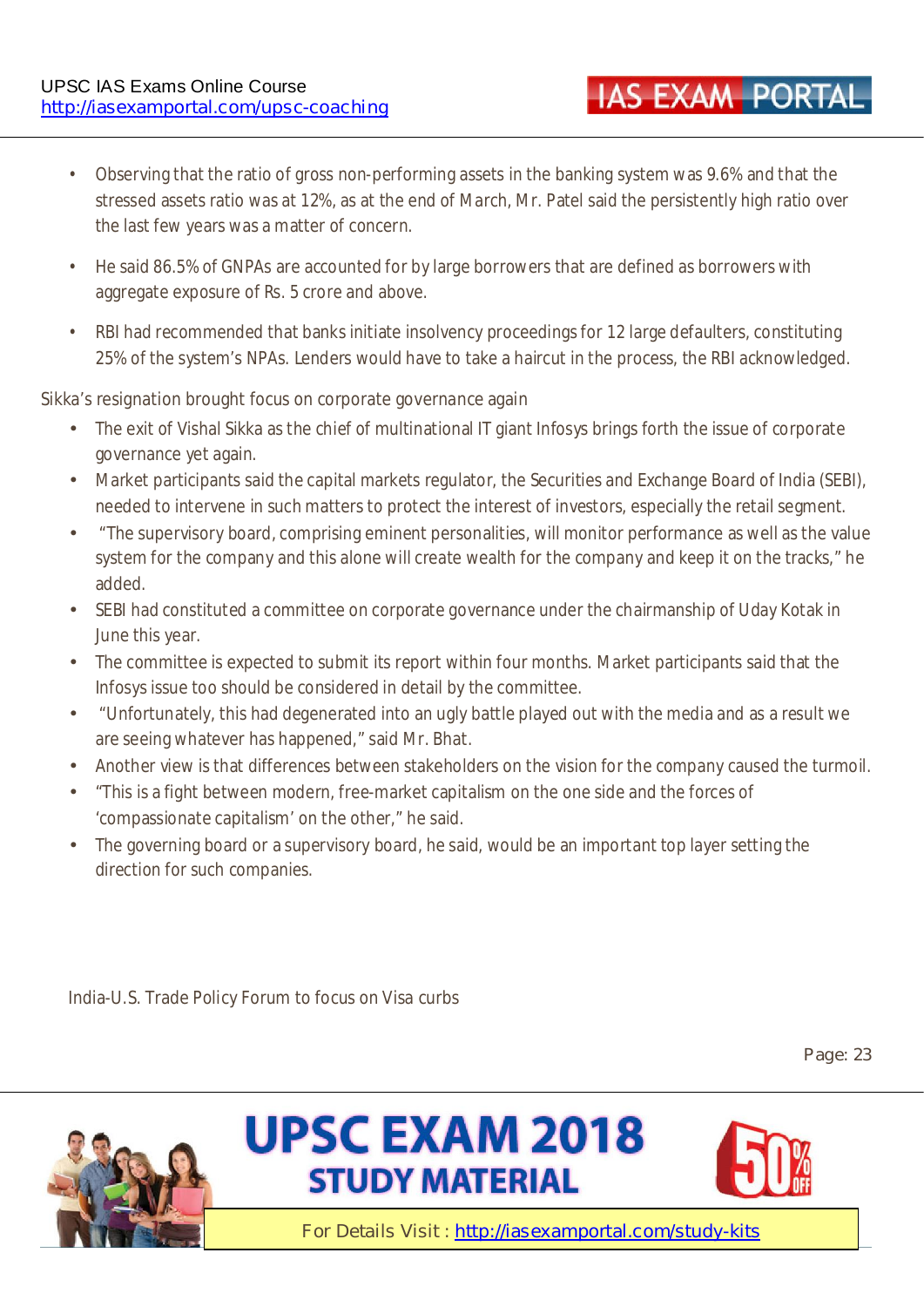# **UPSC General Studies Pre & Mains (Combo)**



- > 100% UPSC GS Papers Syllabus Covered
- $\geq$  Covered with Home assignment MCQs
- > Gist of The Hindu, Yojana, Pib Etc.
- > 10 Year Solved Papers & IAS Planner
- $\geq 1$  Year Weekly, Monhtly Current Affairs (PDF Copy)

for Exam Help Call Us at: +91 8800734161



**IAS EXAM PORTAL** 

# **Study Material for IAS (UPSC) General Studies Pre. Cum Mains 2018**

#### **What you will get:**

- UPSC PRELIMINARY G.S. (Paper -1) 100% Syllabus Covered
- UPSC MAINS G.S. (Paper -2,3,4,5) 100% Syllabus Covered
- Every section is covered with Multiple Choice Question (MCQs) in preliminary paper.
- Flow chart, diagram and figures are exhaustively compiled, for better understanding of the Contents.
- Gist of NCERT of different section of the syllabus is covered separately.
- **Online Coaching Access (Pdf Copy)**
- **Weekly Current Affairs (Pdf Copy)**
- **Yearly Current Affairs for UPSC IAS (Pre.) Exam**
- **Gist of The Hindu, Yojana, Kurukshetra, PIB (12 Months) PDF Copy**
- **IAS Planner Booklet Print Copy**
- **UPSC Syllabus Booklet Print Copy**
- **UPSC PRE 10 Year Solved Papers PDF Copy**
- **IAS PRE 5 MOCK Tests with OMR PDF Copy**
- **Guidance & Support from Our Experts**

### **Price of the Kit:**

1. Total price of our Study Kit is **Rs 24,000 Rs 7,999/-** including courier charges. **(Offer only for Limited Time)**

#### **For Full Details Visit:**

**http://www.iasexamportal.com/study-kit/upsc-pre-cum-mains-gs-combo**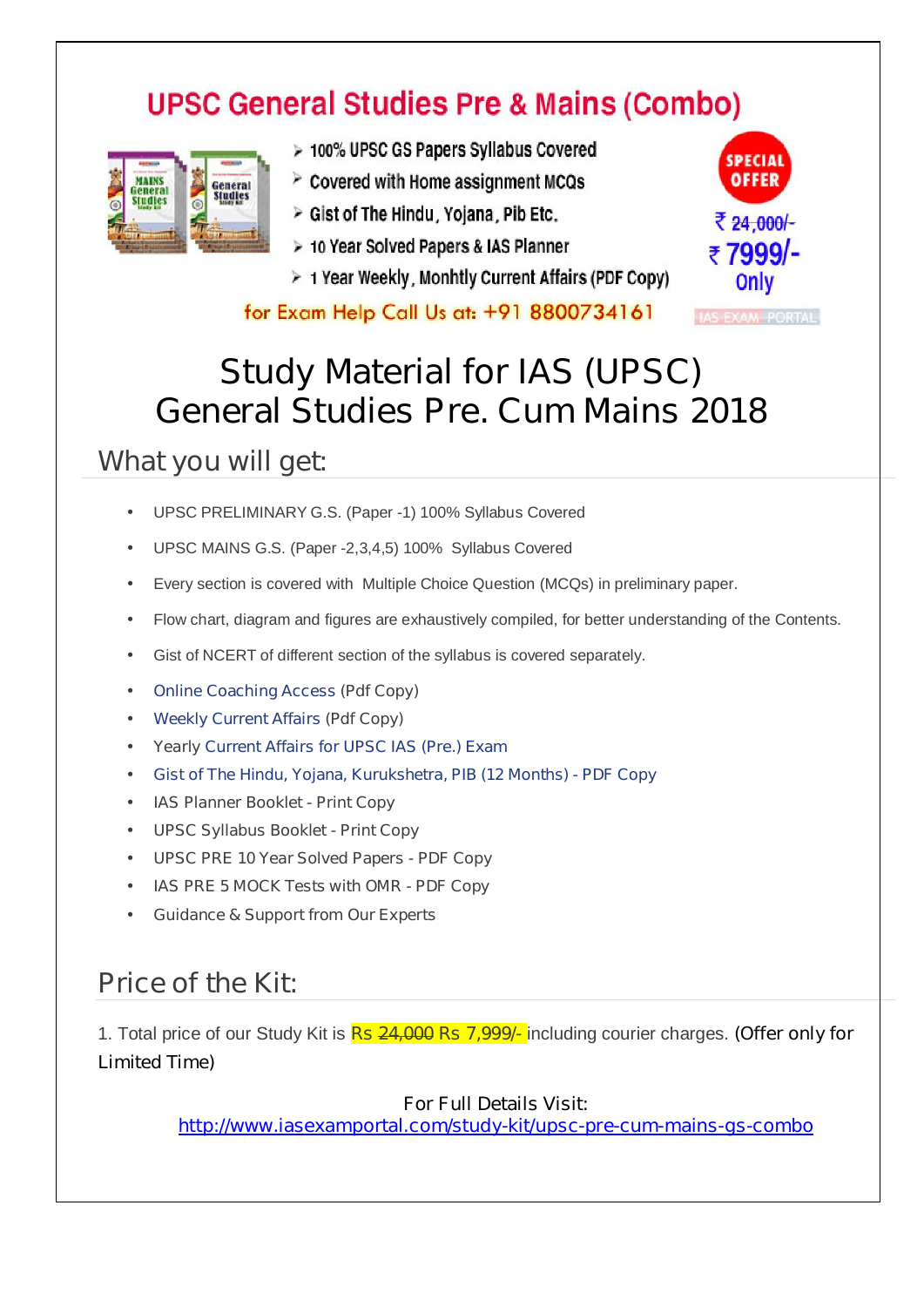- The Centre will, during the India-U.S. Trade Policy Forum (TPF) meeting likely in October, raise Indian industry's concerns over the U.S. visa 'curbs' and the 'delay' in inking a bilateral social security pact (or totalisation agreement).
- In the TPF meeting, the premier forum to resolve bilateral trade and investment issues, the U.S. is expected to table its worries over India's 'restrictions' on e-commerce as well as the 'challenges' faced by American innovative industries due to India's 'weak' Intellectual Property Rights regime.
- In addition, New Delhi would take up the 'non-tariff barriers' by the U.S. that are hurting Indian agriculture, pharmaceuticals and other industrial exports, while Washington is likely to raise its concerns over India's 'excessively high tariffs' on imports.
- Deputy Assistant USTR for South and Central Asia, and Brendan Lynch, Director for India at the USTR Office, will participate in a round-table discussion on August 23 being organised by the advocacy body U.S.-India Business Council to take inputs for the TPF meeting and the comprehensive review of bilateral trade ties.
- There were doubts about the future of the TPF, especially following a U.S. government statement on August 15 mentioning that U.S. President and PM Modi had decided to 'establish a new 2-by-2 ministerial dialogue that will elevate their strategic consultations.'
- However this meant that the 'commercial' track will be taken out of the India-US 'Strategic and Commercial Dialogue' (S&CD), and from now on take place independently.

#### **Public sector banks have most of the debts**

- The country's largest lender State Bank of India accounts for over 27% of the total amount owed to public sector banks by wilful defaulters.
- As many as 1,762 wilful defaulters owed Rs. 25,104 crore to SBI as on March 31, putting pressure on its balance sheet.
- Punjab National Bank (PNB) is next on the list with 1,120 wilful defaulters having outstanding nonperforming assets of Rs. 12,278 crore. Together these two banks account for Rs. 37,382 crore or 40% of the total outstanding loans.
- Total outstanding loans due to PSU banks by wilful defaulters amounted to Rs. 92,376 crore, according to the Finance Ministry data.
- The total outstanding loans by wilful defaulters rose to Rs. 92,376 crore at the end of financial year 2016- 17, from Rs. 76,685 crore at the end of last fiscal 2015-16, up 20.4%.

**Page: 24** 







**IAS EXAM PORTAL**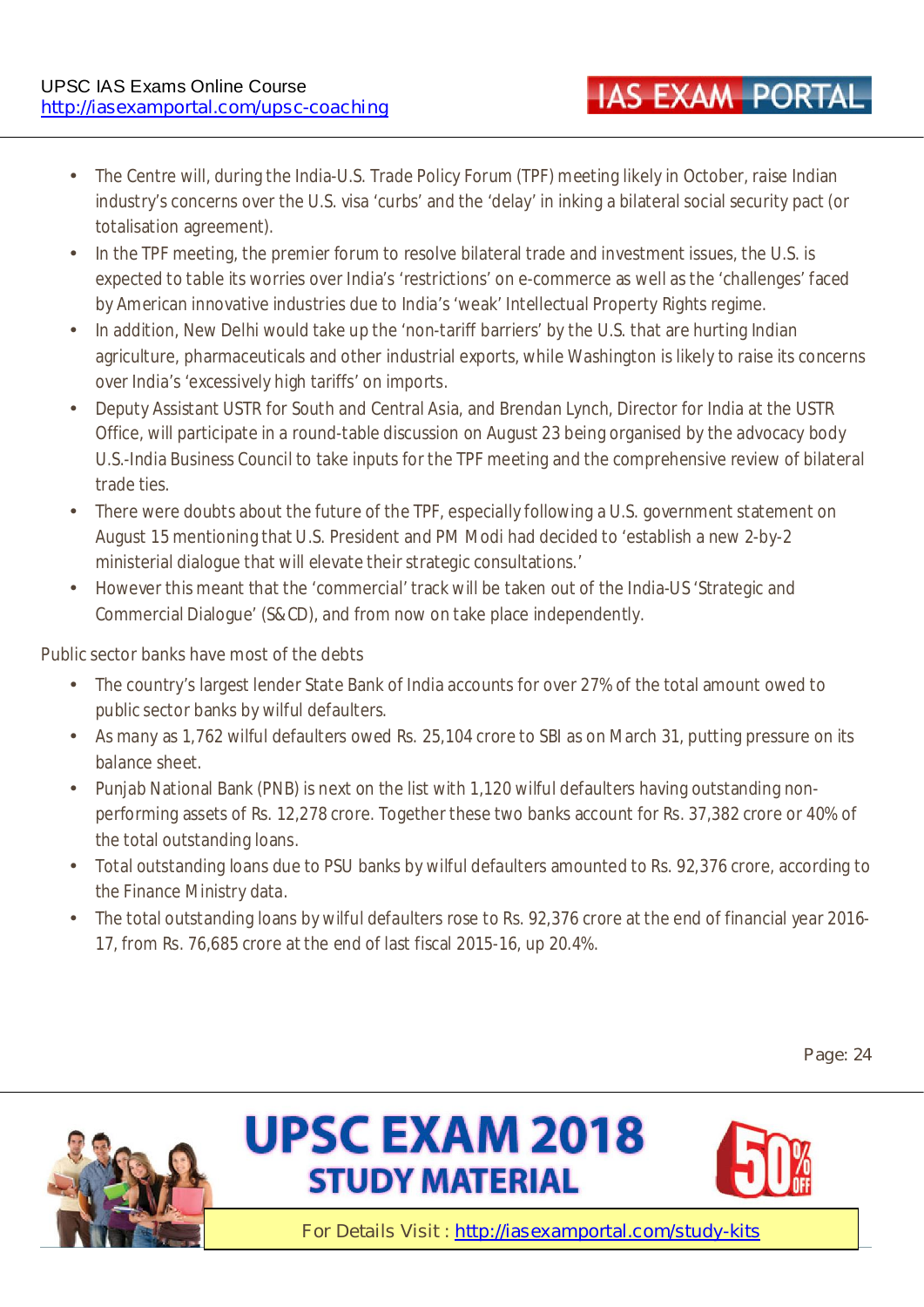#### **Discussions are at a 'well-advanced' stage for Australia's uranium sale to India**

- Discussions are at a 'well-advanced' stage for Australia's uranium sale to India, to fuel nuclear power plants in the energy-starved developing nation, according to an Australian government body's top official.
- Dismissing allegations that uranium supply was facing 'delays' due to the Australian coal mining sector 'lobbying' to protect its interests, the official, however, said coal exports will not slow down any time soon from Australia for use in India's thermal power stations.
- Leonie Muldoon, Minister, Commercial and Senior Trade and Investment Commissioner, South Asia, Australian Trade and Investment Commission said that the process of uranium sale was progressing as anticipated by the two sides and without delays.
- Rejecting reports regarding the alleged efforts by Australian coal mining sector to 'delay' uranium supply to India, Ms. Muldoon said, "It's [the allegations] more of a domestic issue in Australia... it's not appropriate for me to comment."
- She said Mr. Turnbull and Prime Minister Narendra Modi had a one-on-one meeting in April as they were enthusiastic about energy and energy solutions.
- On the reported environmental concerns over such mining projects, Ms. Muldoon said, "In Australia, we have very tough environmental regulations. Therefore, Australian companies have developed a range of technology solutions to deal with these aspects and to ensure that the environment remains protected.

#### **Indian Tea Association (ITA) has sought a revival package for the industry**

- Estimating a Rs. 400-crore loss to the Darjeeling tea industry due to prolonged closure, the Indian Tea Association (ITA) has sought a revival package for the industry, including moratorium on long-term loans and interest-subsidies.
- In an appeal to the Govt, ITA said that the Darjeeling tea industry had already incurred an estimated crop loss of about 4.5 million kg due to the more than two-month-long strike called by the Gorkha Janmukti Morcha.
- "The indefinite shutdown in tea estates in Darjeeling has coincided with the high-quality second flush period which generates substantial export revenue ..this has caused severe financial stress to

**Page: 25** 





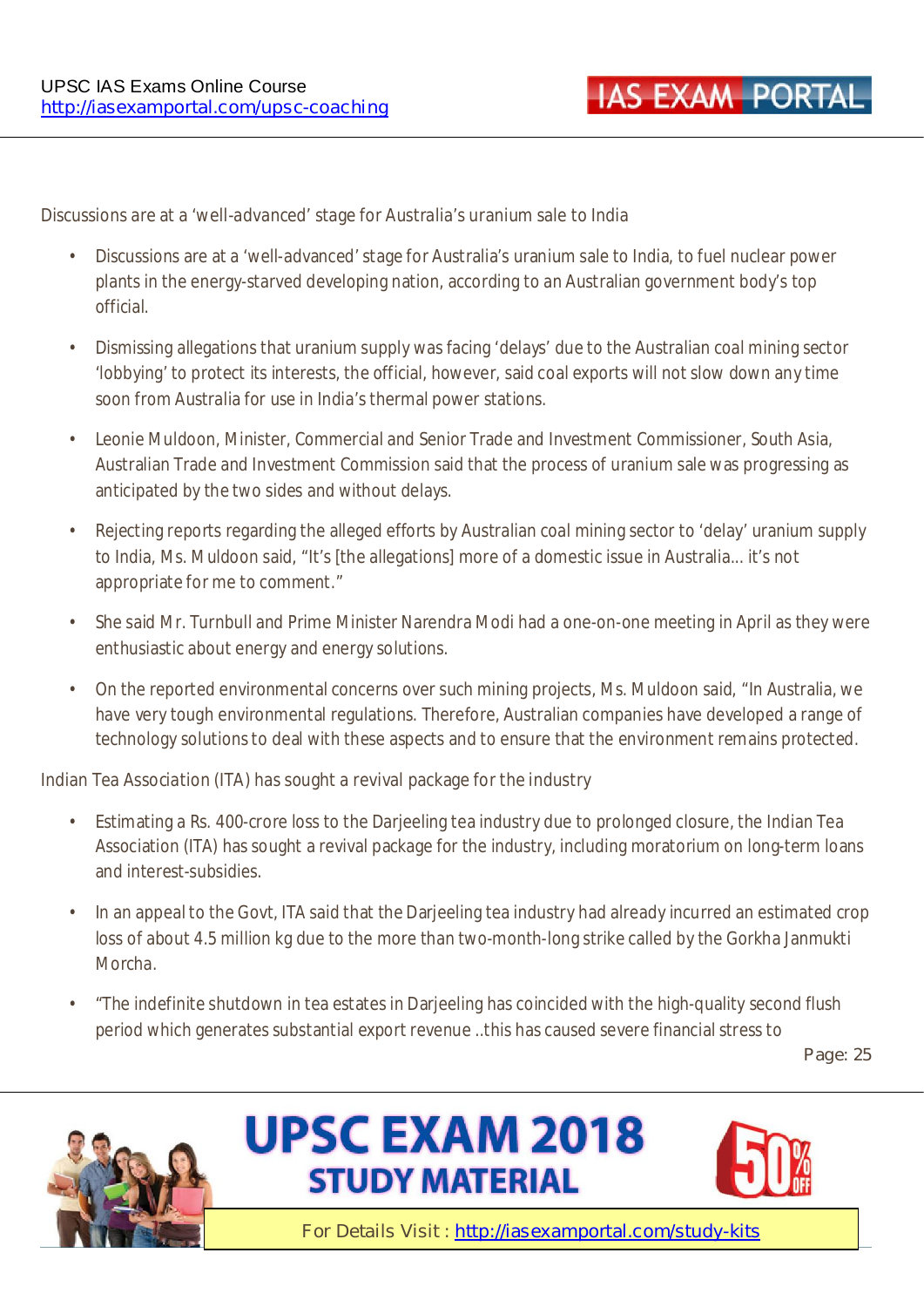the industry threatening its viability," according to the letter. Wages had not been paid to the workers since the gardens'closure, it added.

- ITA secretary general Arijit Raha feared a loss in the export market for Darjeeling tea as importers/international blenders and packeteers may be compelled to replace Darieeling tea with leaves sourced from other origins.
- ITA has sought relief on repayment of loans by a two-year extension and 6% interest subsidy. The industry's loan exposure is about Rs. 500 crore and the interest subsidy is estimated at about Rs. 30 crore annually.
- Additionally, ITA also sought expeditious settlement of pending subsidy claims for the development works, enhancement of the 3% export incentive rate, and waiver of fees on certificate of origin (payable to the Tea Board).
- However , the Darjeeling Tea Association has not yet finalised its revival package, saying it would need further discussions with the Tea Board. The loss assessments were, however, close to the ITA estimates.

#### **Alternate mechanism for merger of PSB's**

- Paving the way for quicker consolidation among public sector banks, the Cabinet approved 'in-principle' the constitution of an alternative mechanism, likely to be a ministerial group, that will oversee the proposals for mergers among banks.
- Stressing that the decision to create 'strong and competitive banks will be solely based on commercial considerations and such decisions must start from the boards of the banks,' the Minister said the proposals received from banks will be reviewed by the members of the alternative mechanism, enabling 'quick decisions.'
- The Centre's nudge towards consolidation among public sector banks assumes significance as most of them are grappling with huge levels of non-performing assets or NPAs, slow credit offtake and resultant pressures on capital adequacy.
- Rating agency Crisil termed the Cabinet decision as an important first step towards kick starting the consolidation process and said such mergers would improve NPA resolution following swifter decision making and an unified strategy.
- When asked the likely criteria for bank mergers, the Minister said these will have to be driven by the bank boards.
- An official statement said that stronger public sector banks will help meet the credit needs of a growing

**Page: 26** 





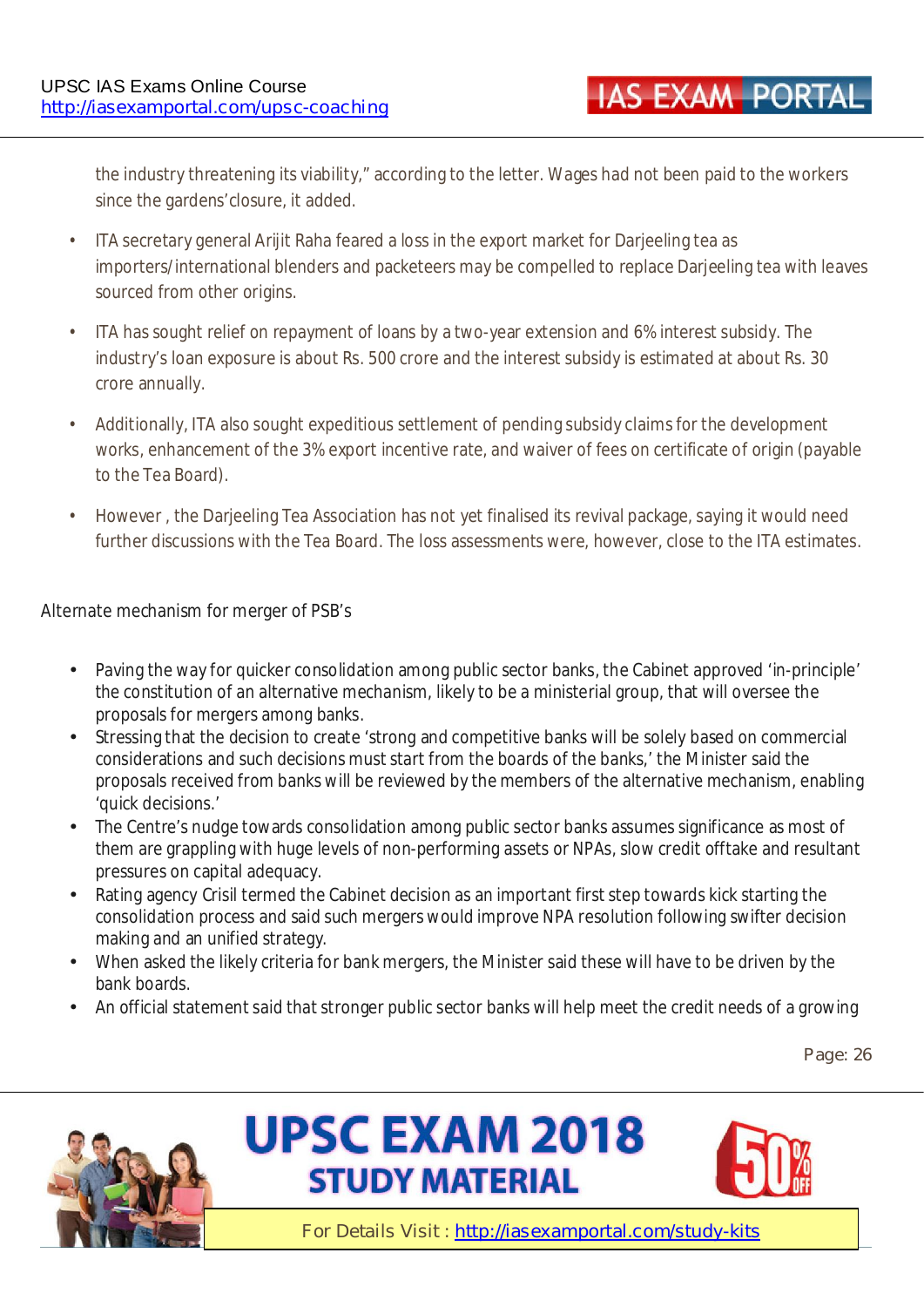economy, absorb shocks and give them the capacity to raise resources without depending unduly on the state exchequer.

**IAS EXAM PORTA** 

- This year's Budget provided Rs. 10,000 crore for bank recapitalisation, which, most bankers said, was inadequate. Mr. Jaitley had, however, held out the possibility of allocating more funds for banks if the requirement arose.
- The Centre said though suggestions to have fewer but stronger banks had been around since 1991, it was in May 2016 that effective action to consolidate them began.
- The merger of six banks into SBI was completed in 'record time unlike earlier mergers of State Banks of Indore and Saurashtra,' it stressed.

#### **RBI is not in favour of NBFC's to accept deposits**

- The Reserve Bank of India (RBI) is not in favour of allowing non-banking finance companies (NBFCs) to accept deposits, Deputy Governor N.S. Vishwanathan said.
- Mr. Vishwanathan said the licences already given would, however, not be revoked.
- The Deputy Governor said that NBFCs were one of the bright spots of the Indian economy, with advances growing by 14-15%, which was higher than at banks, Mr. Vishwanathan noted.
- The RBI regulates NBFCs for three reasons, he said. The reasons include depositor protection, the fact that many NBFCs rely on banks to finance their liabilities and also to regulate the interface between customers and NBFCs.

#### **RBI said banks must initiate bankruptcy proceedings against loan defaulters**

- To expedite stress resolution in the banking system, Reserve Bank of India (RBI) Deputy Governor Viral Acharya said banks must initiate bankruptcy proceedings against loan defaulters if the lenders are unable to resolve bad loans in three months.
- "RBI should not be in the business of creating restructuring schemes for banks to resolve a company," Mr. Acharya said.
- The Deputy Governor said the recovery of bad debts in India was low compared with other countries.
- "Our loan recoveries are in the order of 15-25 paise to a rupee. In other parts of the world, where

**Page: 27** 





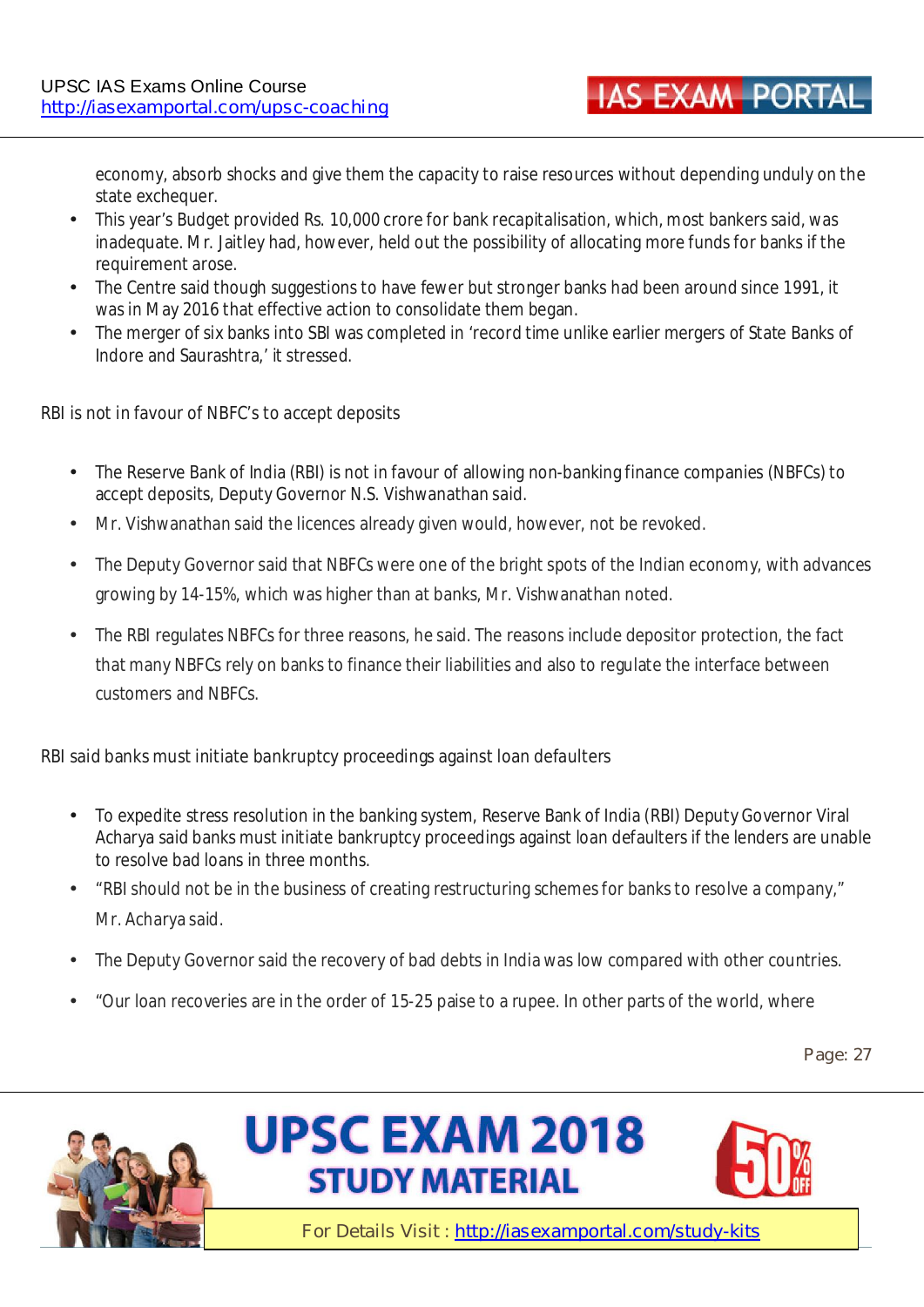bankruptcy system is working well, and these things are being done in a timely manner, the recovery is to the order of 85-90 cents to a dollar," he said.

- The central bank also stressed on the need for counter-cyclical buffers in terms of setting aside higher capital — during periods of higher growth.
- Most banks in the country do not make adequate provisioning above the regulatory mandate which could be used when non-performing assets are increasing.
- The Indian banking sector has been battling a surge in bad loans over the last three years with gross NPAs climbing to about Rs. 8 lakh crore.
- In percentage terms, gross NPA (GNPA) ratio of the banking system is at 9.6% and the stressed advances ratio at 12% as of March 31, 2017.
- Recently, RBI Governor Urjit Patel had said that it was a matter of concern that 86.5% of the GNPAs were accounted for by large borrowers, that is borrowers with aggregate exposure of Rs. 5 crore and above.

#### **China wants to address growing trade imbalance with India**

- China has agreed to send a high-level official team by December-end to address the issue of growing trade imbalance with India.
- The development could be termed a breakthrough for India which faces a ballooning goods trade deficit with its neighbour.
- China which was earlier dilly-dallying on a bilateral meeting on the issue despite India's repeated requests — has now relented.
- This assumes significance as it comes amid reports of the possibility of the ongoing Doklam stand-off hurting bilateral trade ties.
- The sources said China is keen to ensure that trade with India is not adversely affected by the prevailing military tension.
- In case of a full-fledged 'trade war,' China will have much to lose with its goods exports to India in 2016- 17 valued at a whopping \$61.3 billion against India's shipments worth just \$10.2 billion to that country.
- The trade deficit was \$52.7 billion in 2015-16.
- Anti-dumping duty is in force on 93 products concerning imports from China, covering products in broad

**Page: 28** 





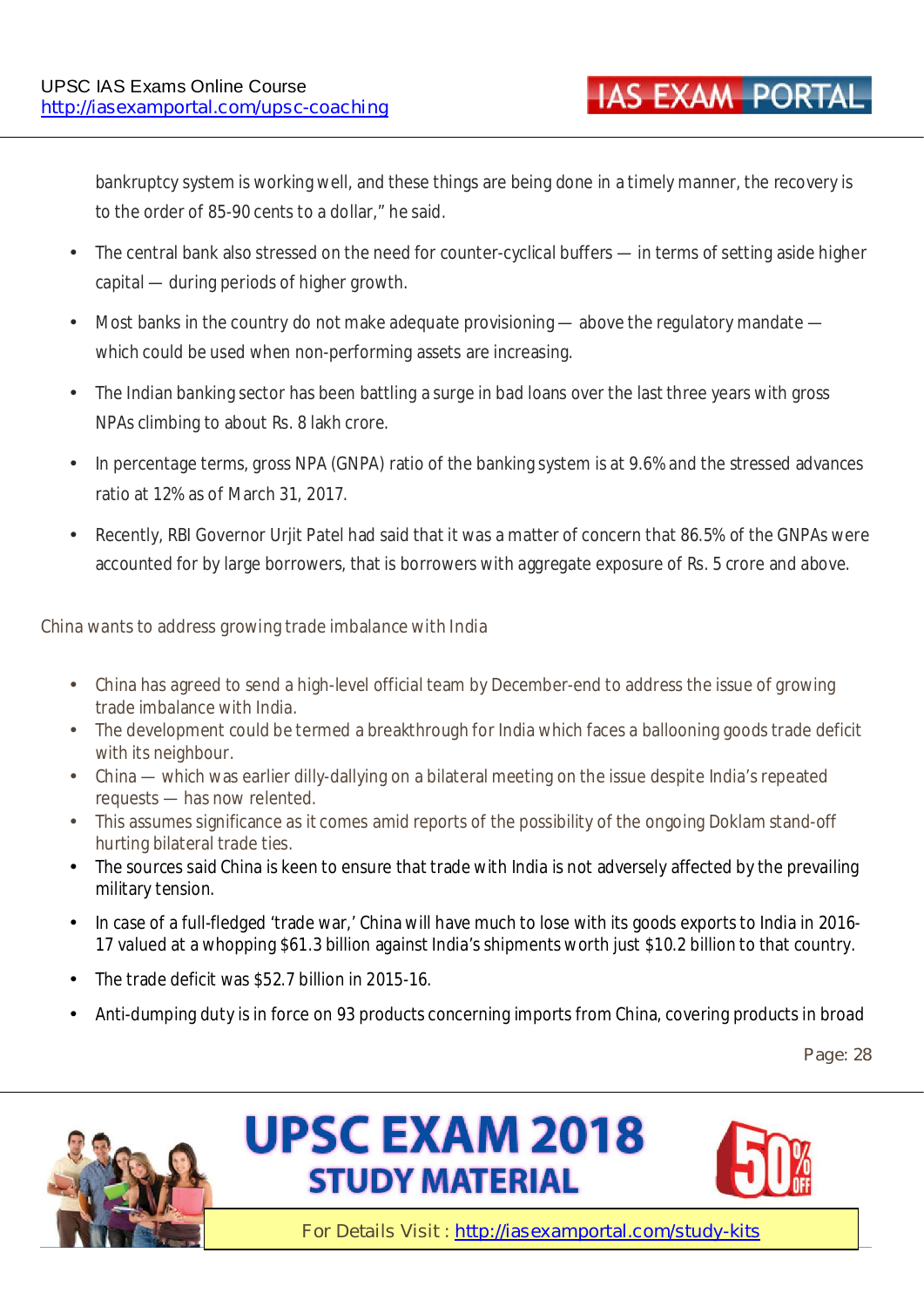**IAS EXAM PORTA** 

groups of chemicals and petrochemicals, products of steel and other metals, fibres and yarn, machinery items, rubber or plastic products, electric and electronic items and consumer goods.

• In addition, 40 cases concerning imports from China have been initiated by Directorate General of Anti-Dumping and Allied Duties.

#### **Various changes to increase participation in UDAN**

- The Civil Aviation Ministry announced increasing viability gap funding for helicopter operators, diluting exclusivity clause and relaxed other norms to facilitate more participation in its regional connectivity scheme, UDAN.
- The government announced that all 13 passenger seats for helicopters will be considered for subsidy under the scheme.
- States including, Jammu and Kashmir, Himachal Pradesh, Uttarakhand, North Eastern region, Andaman and Nicobar and Lakshadweep islands have been designated as priority areas.
- Airline operators flying from these priority areas will be allowed to operate 14 weekly departures as against the limit for seven weekly flights for other routes.
- The Ministry also abolished the 150-km minimum distance required between two airports to be qualified for operations under the scheme.
- It said airline operators may issue no-objection certificates to other airlines willing to operate on the same route.

#### **New Rs. 200 note printed by RBI**

- RBI said production of the newly-circulated Rs. 200 note is being ramped up by currency printing presses and will be made available in adequate quantities. RBI started circulating the Rs. 200 note from some of its offices and banks.
- "The production of these notes is being ramped up by the currency printing presses, and over time as more notes are printed, it will be distributed across the country through the banking channels and will be available for public in adequate quantity," RBI said in a statement.
- "These notes are available only through select RBI offices and banks as is normal when a new denomination of notes is introduced and the supply increases gradually," RBI said.
- While the notes are available from some bank branches, it will take some time before it is available through ATMs.

#### **Committee on data protection to submit report by year end**

**Page: 29** 





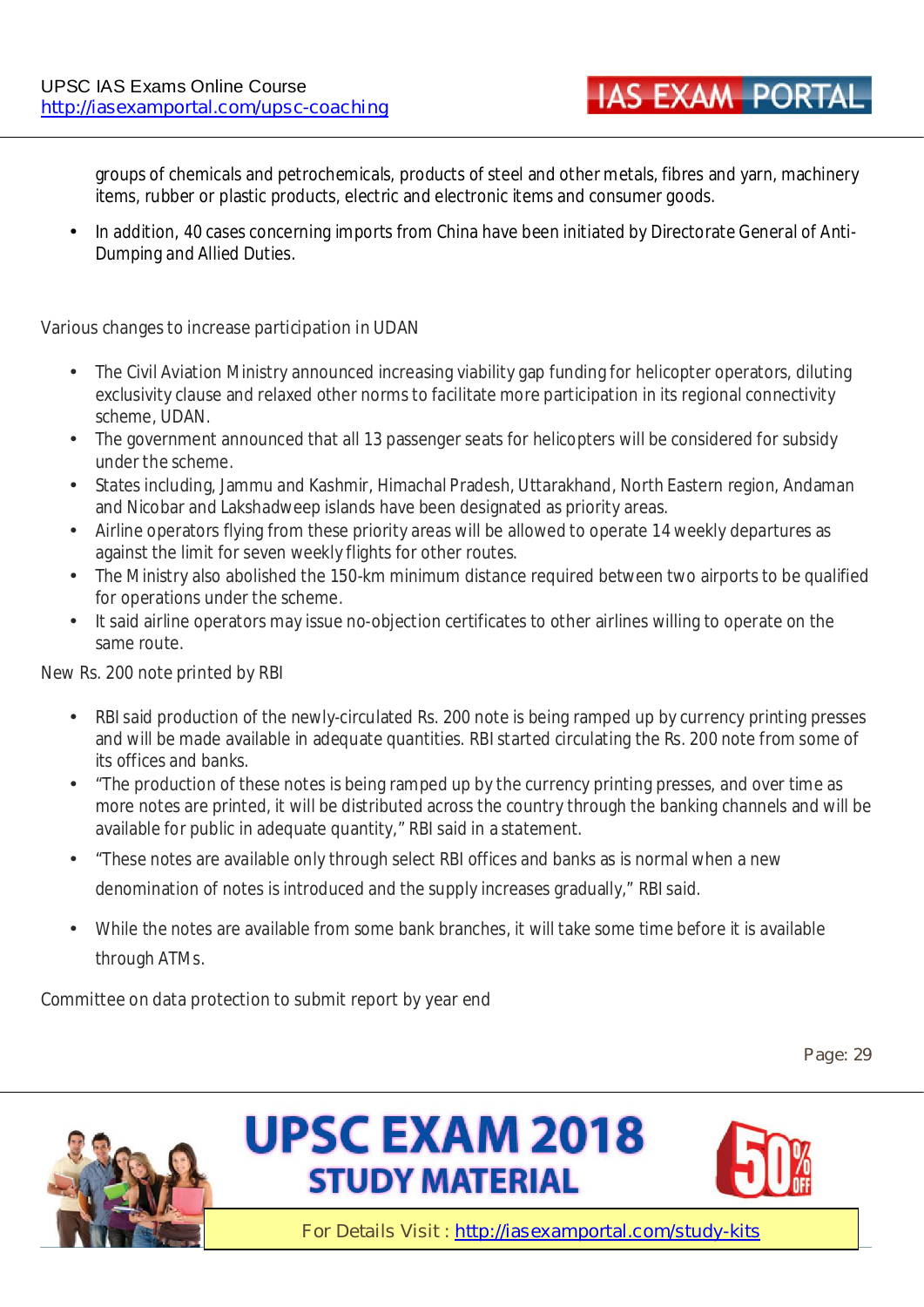- The Centre expects the expert committee working on a framework for data protection to submit its report by the end of this year.
- This could lend greater clarity on data privacy requirements that could be imposed on companies like Google and Facebook.
- Asked about protection of user data with firms such as Google and Facebook, Mr. Prasad said while he appreciated how these firms were helping in empowering citizens, "they will need to respect and follow the law of the land."
- Whether there is a need for a separate law or introducing regulations under the IT Act… the government is open to both options, but that will totally depend on the nature of the recommendations.
- The Centre had formed a 10-member panel to identify "key data protection issues" and propose a framework for a data protection law.

**Page: 30** 







**IAS EXAM PORTAL**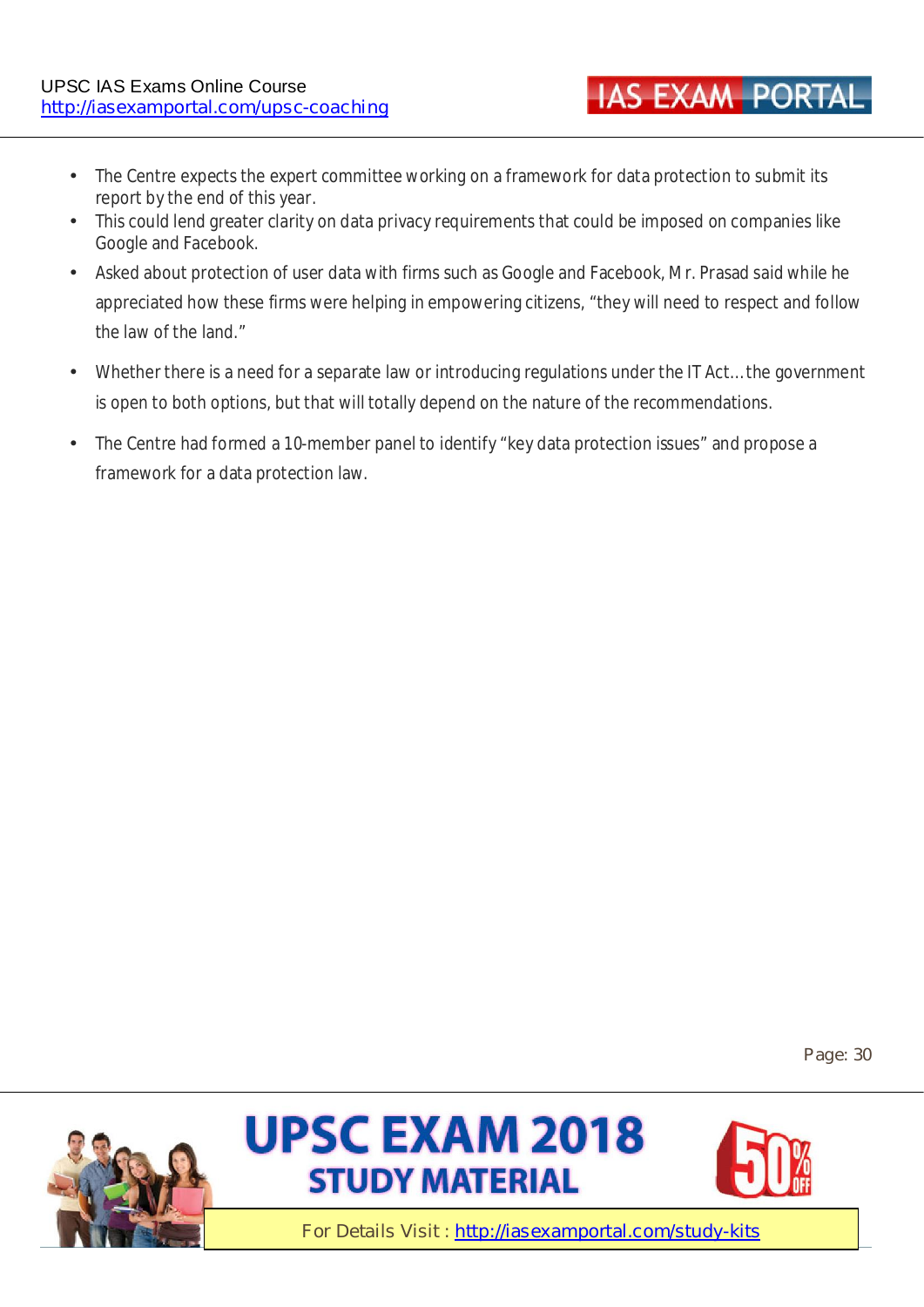

# **MCQ**

Ques- Which of the following is correct regarding new US South Asia policy?

- 1. It looks for phase-wise withdrawal of all troops from Afghanistan by 2021
- 2. Afghanistan wants India to fill the void created by pull off of US. Forces.
- A. 1 only
- B. 2 only
- C. Both
- D. None

#### Ans D

Ques- Which of the following is called as reserve money?

- A. M0
- B. M1
- C. M2
- D. M3
- Ans A

Ques- Pink bollworm is problem related to which of the following?

- A. Bt. Cotton
- B. Rice
- C. Wheat

**Page: 31** 





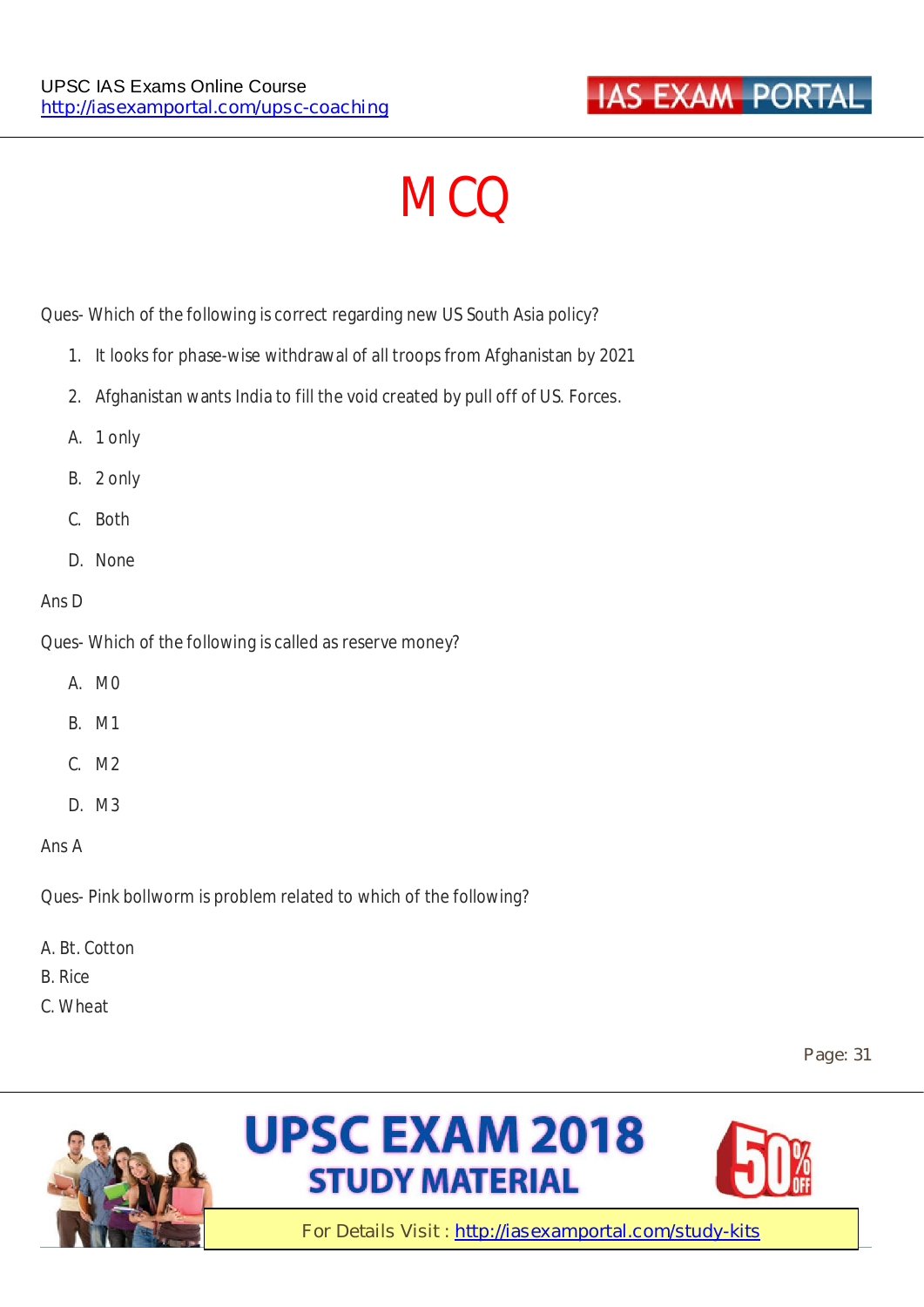

D. Sugarcane

Ans A

Ques- Which of the following cases is popularly referred as habeas corpus case?

- A. First Judge case
- B. Second Judge Case
- C. Sajjan Singh Case
- D. ADM Jabalpur case

Ans D

Ques- Which of the following is correct regarding India's current account deficit (CAD)?

- 1. India's yearly CAD in terms of GDP has continuously increased during last decade
- 2. India has highest trade deficit with the USA
- A. 1 only
- B. 2 only
- C. Both
- D. None

Ans A

Ques- Which of the following Indian states share boundary with Nepal?

- 1. Bihar
- 2. Jharkhand
- 3. Uttarakhand
- 4. Sikkim
- A. 1,2
- B. 1,2 and 3
- C. 1,3

**Page: 32** 





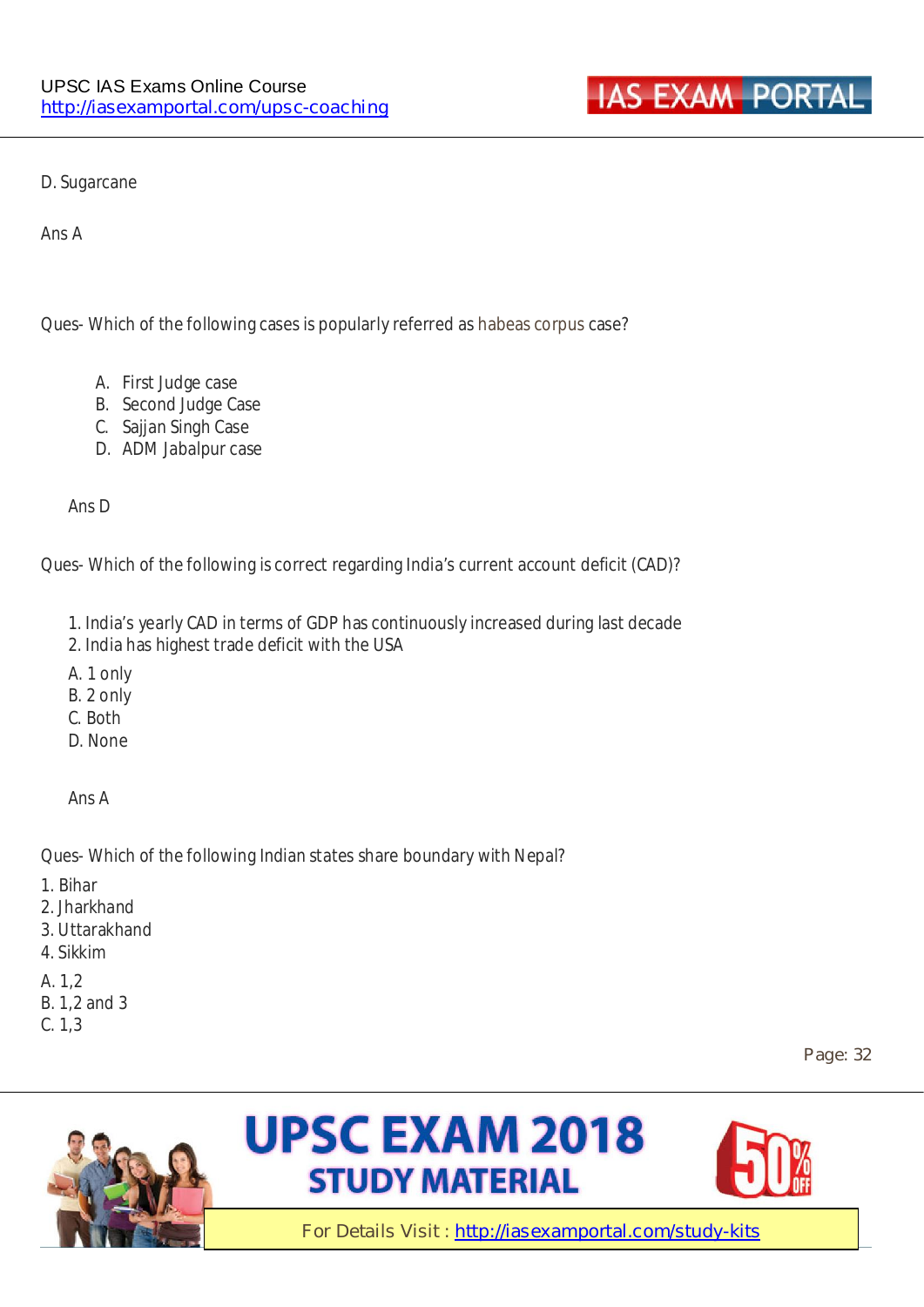# **Public Administration Study Kit for UPSC MAINS**



- > 100% PUBLIC ADMINISTRATION Syllabus Covered
- **Summary of Administrative Committees**
- Gist of Selected Journals of IIPA
- Current Public Administration, A Monthly Magazine
- **Online Coaching Access, Mind Maps etc**

for Exam Help Call Us at: +91 7827687693



#### **What you will get:**

**Structure of Materials and Privileges in subscribing 'PUBLIC ADMINISTRATION STUDY KIT** 

**(Printed Study Materials for Public Administration Mains Examination)' :**

- **Public Administration (Paper I and Paper II) Printed Reading Material covering whole syllabus (No need of book reading is required thereafter) (2 Booklets- Hard Copy)**
- **Summary of Administrative Committees Recommendations (National)**
- **Gist of Selected Journals of IIPA (Indian Institute of Public Administration, New Delhi**
- Categorized Unit and Sub-Unit Wise Question Papers of Public Administration (PDF Copy)
- **Current Public Administration, A Monthly Magazine (PDF Copy)**
- **List of Useful Diagrams and Charts- A booklet on Mind Maps on important topics of Public Administration**
- **Strategy and Suggested Reading –**
- • **Overview of Main Linkages**
- **Free membership of online course of Public Administration**
- **Practice Papers for Public Administration Mains both papers (PDF Copy)**
- **2 Model Answers for Public Administration Mains papers (PDF Copy)**
- **Solution of Public Administration Mains (Paper I & II) 2015 & 2016 (PDF)**
- **Telephonic support from Course Co-ordinatorr.**

#### **For Any Query Related to Public Administration or This Programme call Course Co-ordinator - +91 7827687693 (10 AM to 7 PM)**

#### **For Full Details Visit:**

**http://iasexamportal.com/study-kit/upsc-mains-public-administration**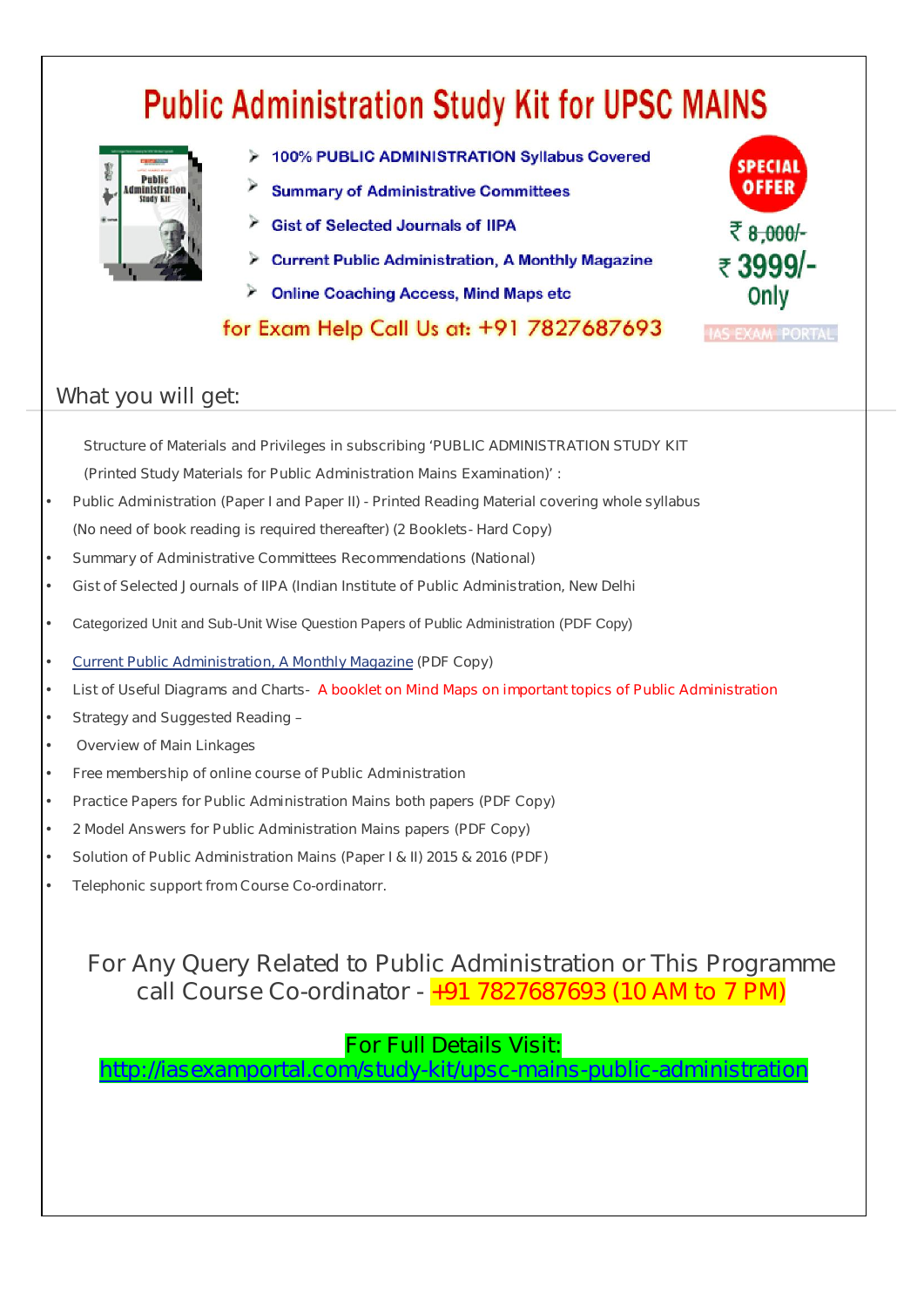

D. 1,3 and 4

Ans D

Ques- **Consider the following statements**  i) North America is surrounded by Atlantic Ocean in the East. ii) It is surrounded by gulf of Mexico in the west iii) Pacific ocean lies to its south

**Which of the above are true? a) i and ii b) ii and ii** 

**c) i only d) ii only**

Ans C

#### Ques- **Consider the following statements in the context of Directive principles of state policy.**

1) Directive principle of state policy are contained in Part III of the Indian Constitution in Art. 37-51.

2) The idea of DPSP was borrowed from the constitution of Ireland.

3) Constitution of India declares that DPSPs are "fundamental in the governance of the country" (Art. 37).

4) Both the Legislature and the Executive should apply DPSPs while making and implementing policies in social & economic spheres.

#### **Which of the statement given above is / are correct.**

a) 1 only b) 1, 2 & 4 only c) 2, 3 & 4 only d) All of the above

Ans C

#### Ques- **With reference to `IFC Masala Bonds', sometimes seen in the news, which of the statements given below is/are correct?**

1. The International Finance Corporation, which offers these bonds, is an arm of the World Bank.

**Page: 33** 





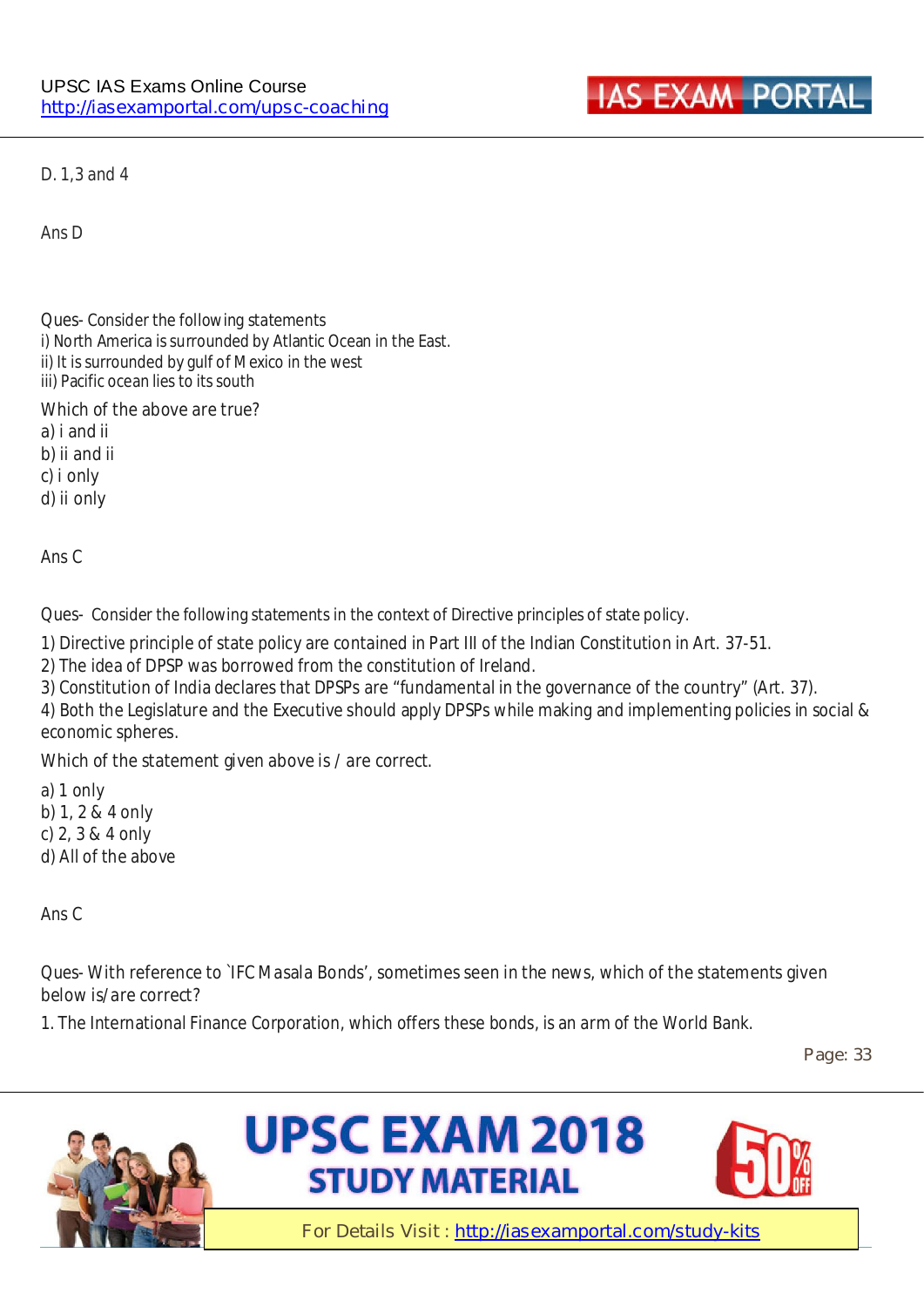2. They are the rupee-denominated bonds and are a source of debt financing for the public and private sector. Select the correct answer using the code given below.

(a) 1 only (h) 2 only (c) Both 1 and 2 (d) Neither 1 nor 2

Ans C

**Ques-** Which of the following is/are correct regarding Triple Talaq?

- 1. 'Triple Talaq' is **a procedure of divorce under the Sharia Law** which is a body of the Islamic law
- 2. It has been completely abolished by SC recently
- A. 1 only
- B. 2 only
- C. Both
- D. None

Ans A

Ques- Which of the following is/are correct regarding new South Asia policy of U.S.?

- 1. It asks for increased role of India in Afghanistan
- 2. It is sympathetic towards Pakistan
- A. 1 only
- B. 2 only
- C. Both
- D. None

Ans A

Ques- Which of following countries is largest Uranium producer in the world?

**Page: 34** 





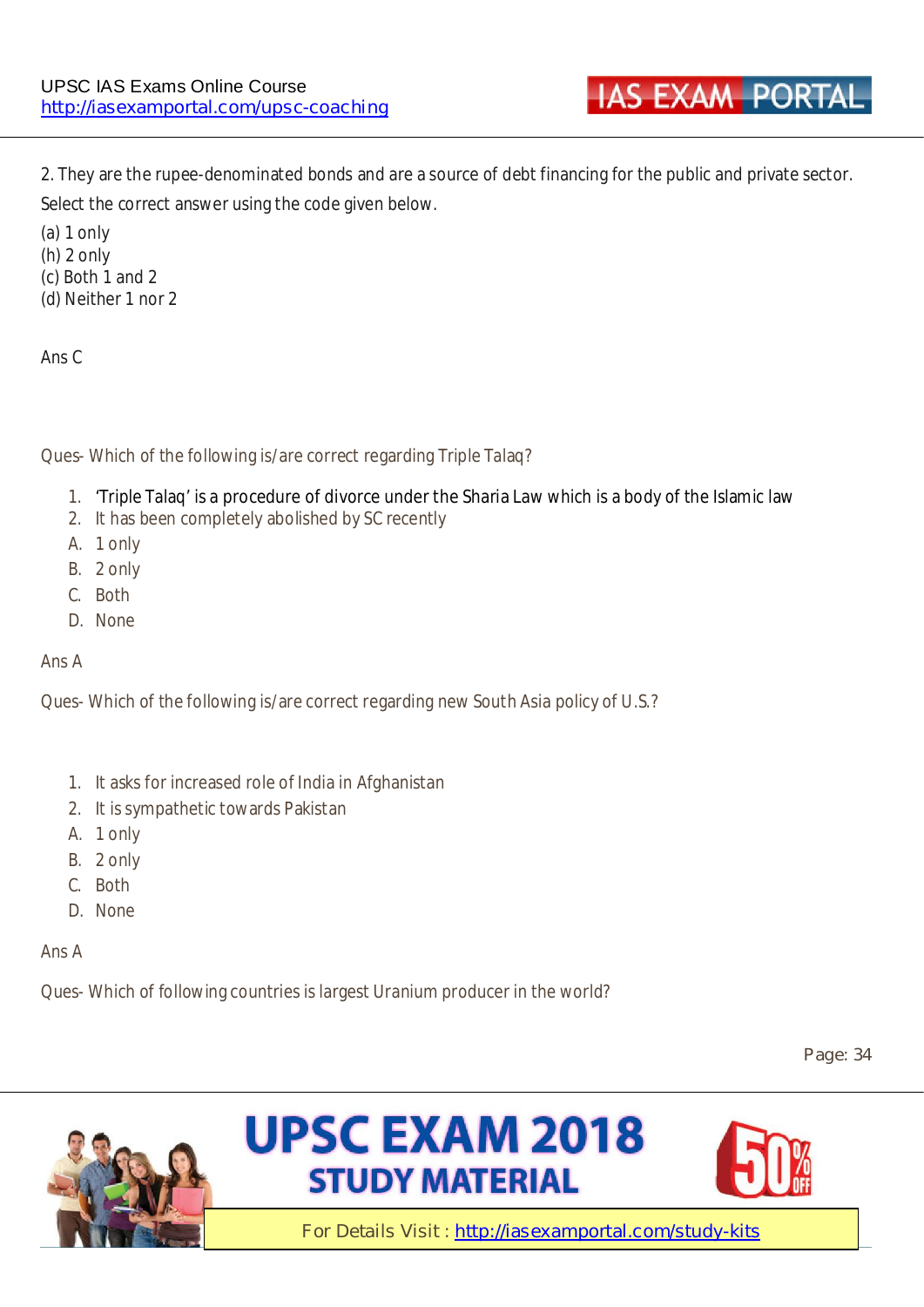

- A. Canada
- B. Kazakhastan
- C. Australia
- D. USA

#### Ans B

Ques- Which of the following is correct regarding Real estate regulatory authority?

- 1. Property transactions will now be subject to a regulator the national level Real Estate Regulatory Authority.
- 2. RERAs are intended to perform the same role for your property transactions as the SEBI does for security transactions in the capital markets.
- 3. Every developer launching any residential project with area of over 500 square metres or eight apartments, has to registerit with RERA and upload all the project details to the RERA site before he initiates any sale.
- A. 1 and 2 only
- B. 2 and 3 only
- C. 1 and 3 only
- D. All of the above

#### Ans B

Ques- Which among the following are the works of Rail Development Authority?

- 1. recommending passenger fares,
- 2. setting performance standards for rail operations
- 3. creating a level playing policy for private sector participation
- A. 1,2 only
- B. 2,3 only

**Page: 35** 





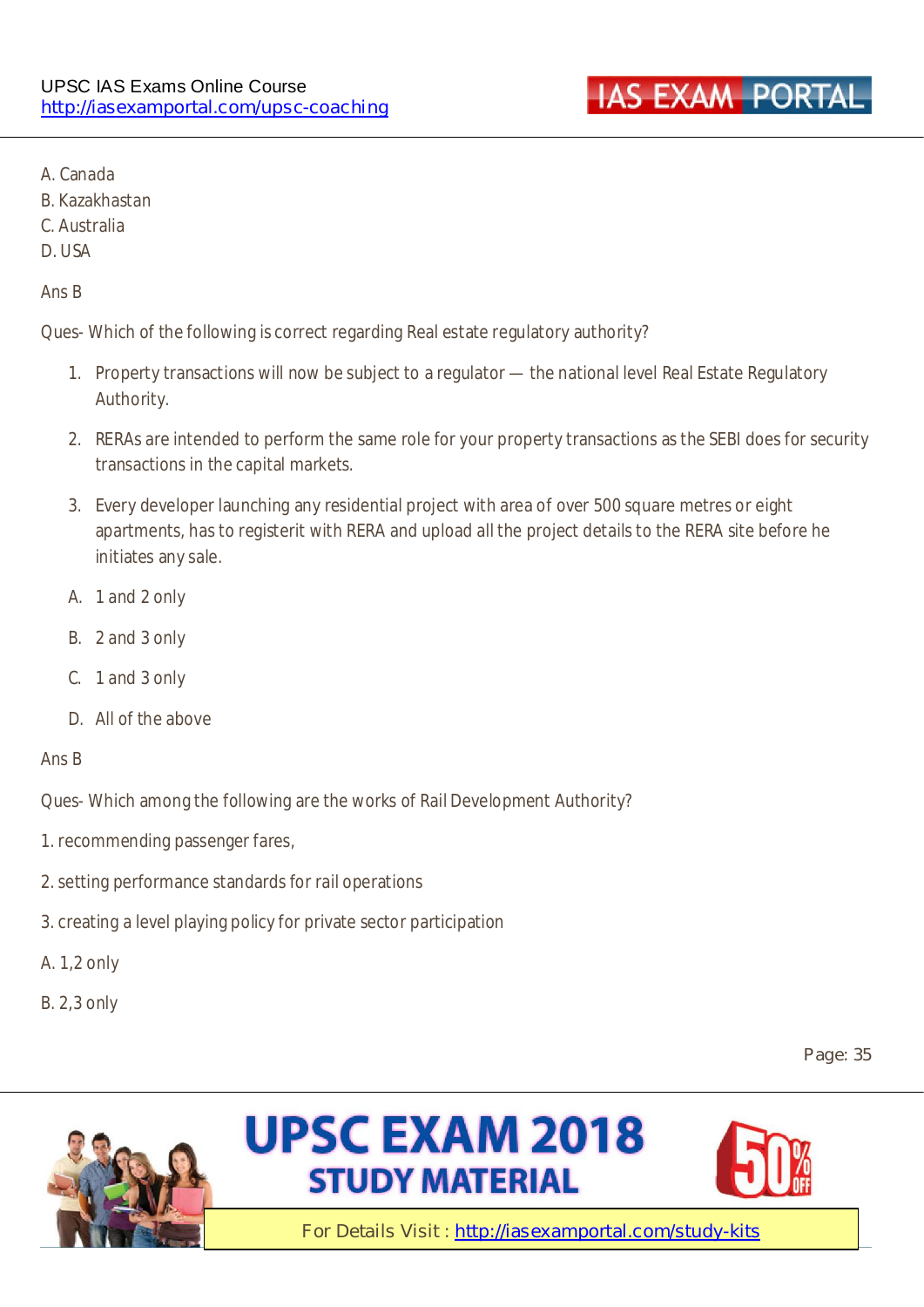

C. 1,3 only

D. All

Ans D

Ques- Which of the following correctly defines initial public offering?

- 1. First sale of shares to the public
- 2. Sale of shares in the share market
- A. 1 only
- B. 2 only
- C. Both
- D. None
- Ans A

Ques- Red line campaign is related to which of the following?

- A. Curb over-the-counter sale of antibiotics
	- B. Increasing infrastructure in naxal affected areas
	- C. More generic drugs to be intrdoced
	- D. Integrating power grids across country

Ans A

Ques- Which of the following country does not touch meditteranean sea?

A. Tunisia

- B. Serbia
- C. Turkey
- D. Lebanon

#### Ans B

Ques- Which of the following is correct regarding Border road organisation?

**Page: 36** 



# **UPSC EXAM 2018 STUDY MATERIAL**

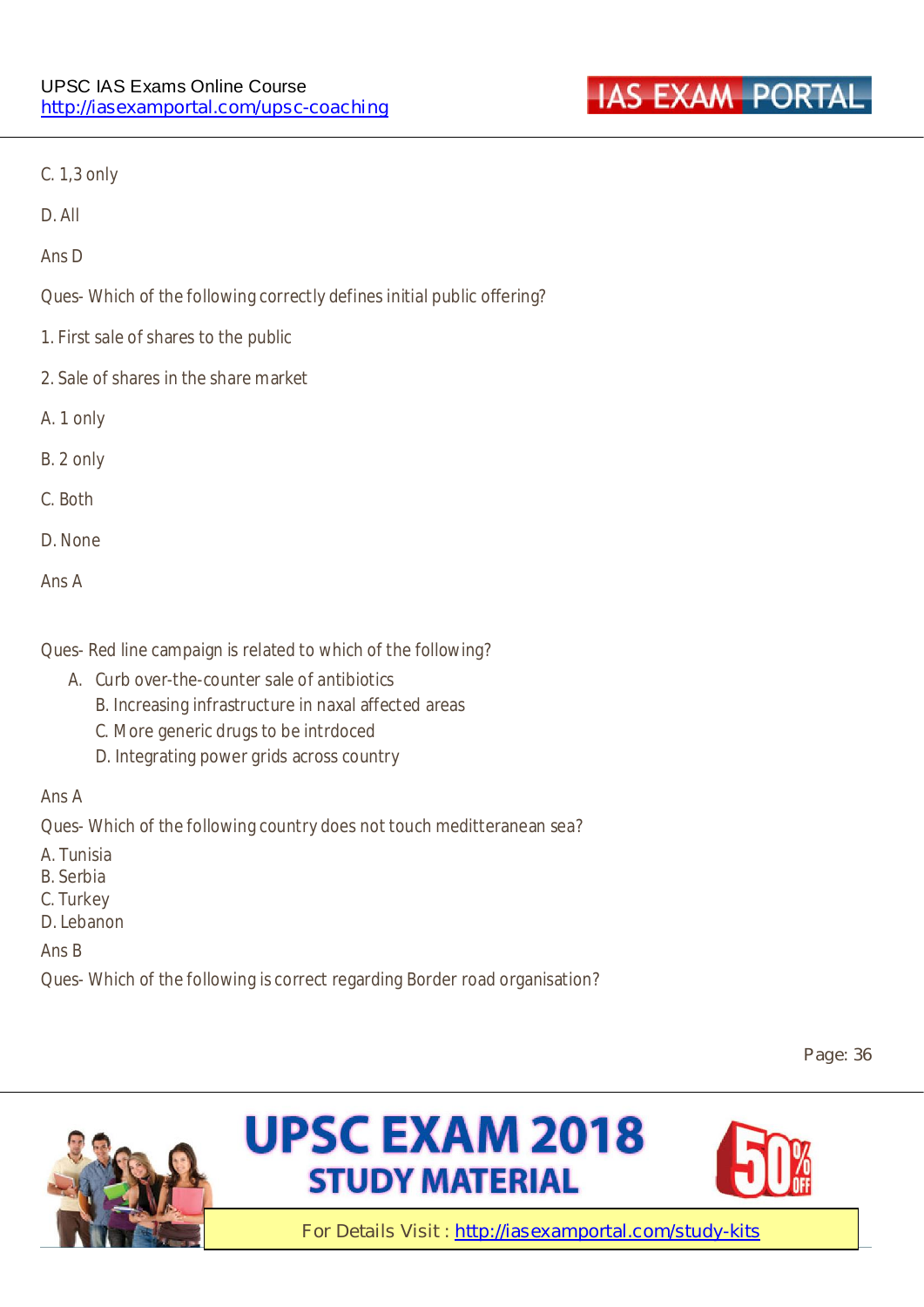

- 1. It came up during the Prime Ministership of Rajiv Gandhi
- 2. It works strictly in Indian boundary
- A. 1 only
- B. 2 only
- C. Both
- D. None

Ans D

**Ques-** Consider the following statements

1.national highway authority of india is not a autonomous body

2. National Housing Bank (NHB), is a wholly owned subsidiary of Reserve Bank of India (RBI)

Which of the above statement is/are true

- A. only 1
- B. only 2
- **C.** Both 1 & 2
- **D.** Neither 1 nor 2

#### Ans A

**Ques-** Which of the following statements are correct regarding World Trade organisation?

1. The World Trade Organization (WTO) is the only global international organization dealing with the rules of trade between nations.

- 2. Kazakhstan is the latest member to join WTO
- A. 1 only
- B. 2 only
- C. Both

**Page: 37** 

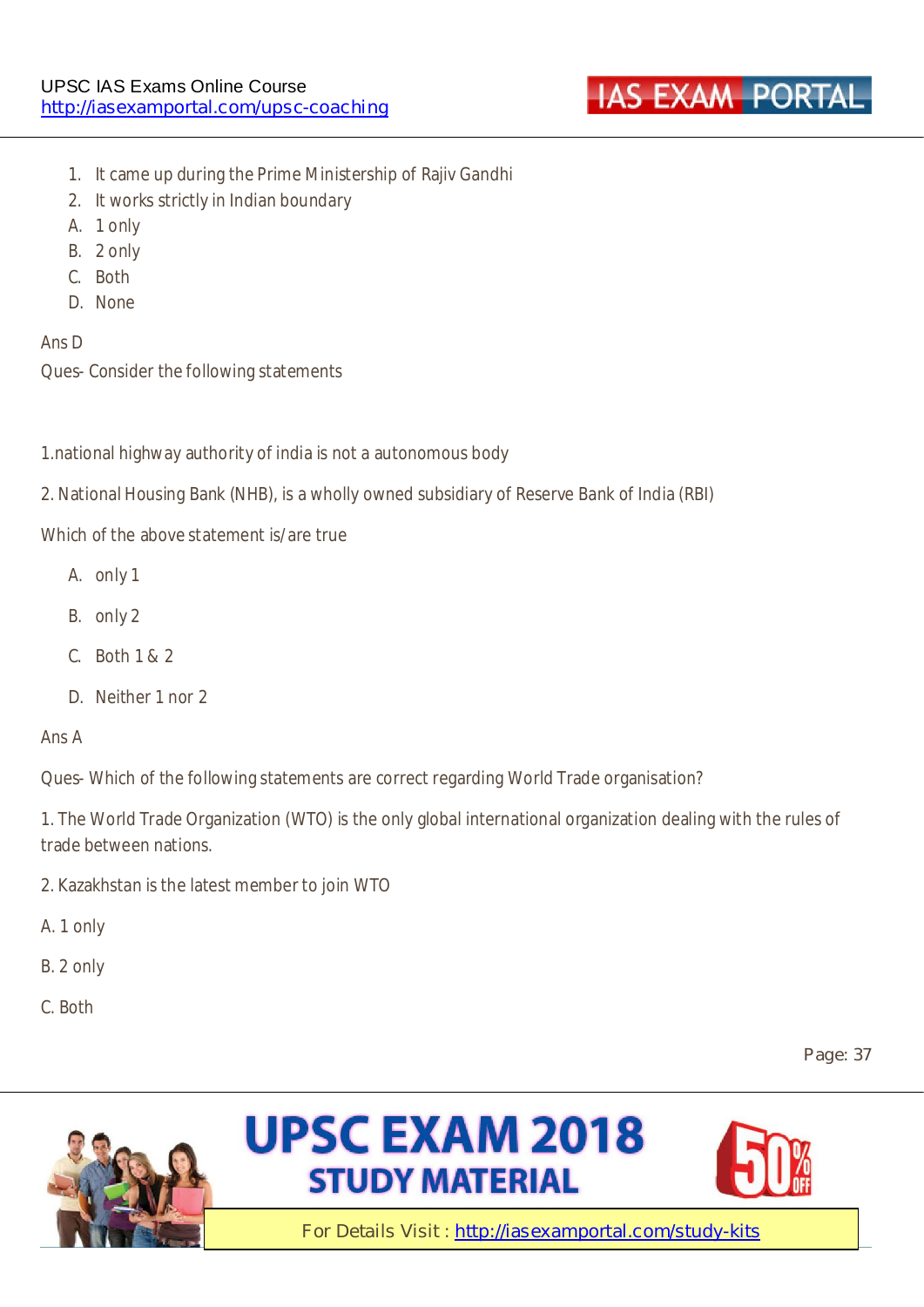

D. None

Ans A

**Ques-** Which of the following is correct regarding Non-Aligned movement?

- 1. Movement has its origin in Asia-Africa conference in India
- 2. Conference was led by Indian PM Nehru along with Naseer and Soekarno
- A. 1 only
- B. 2 only
- C. Both
- D. None

Ans B

**Page: 38** 





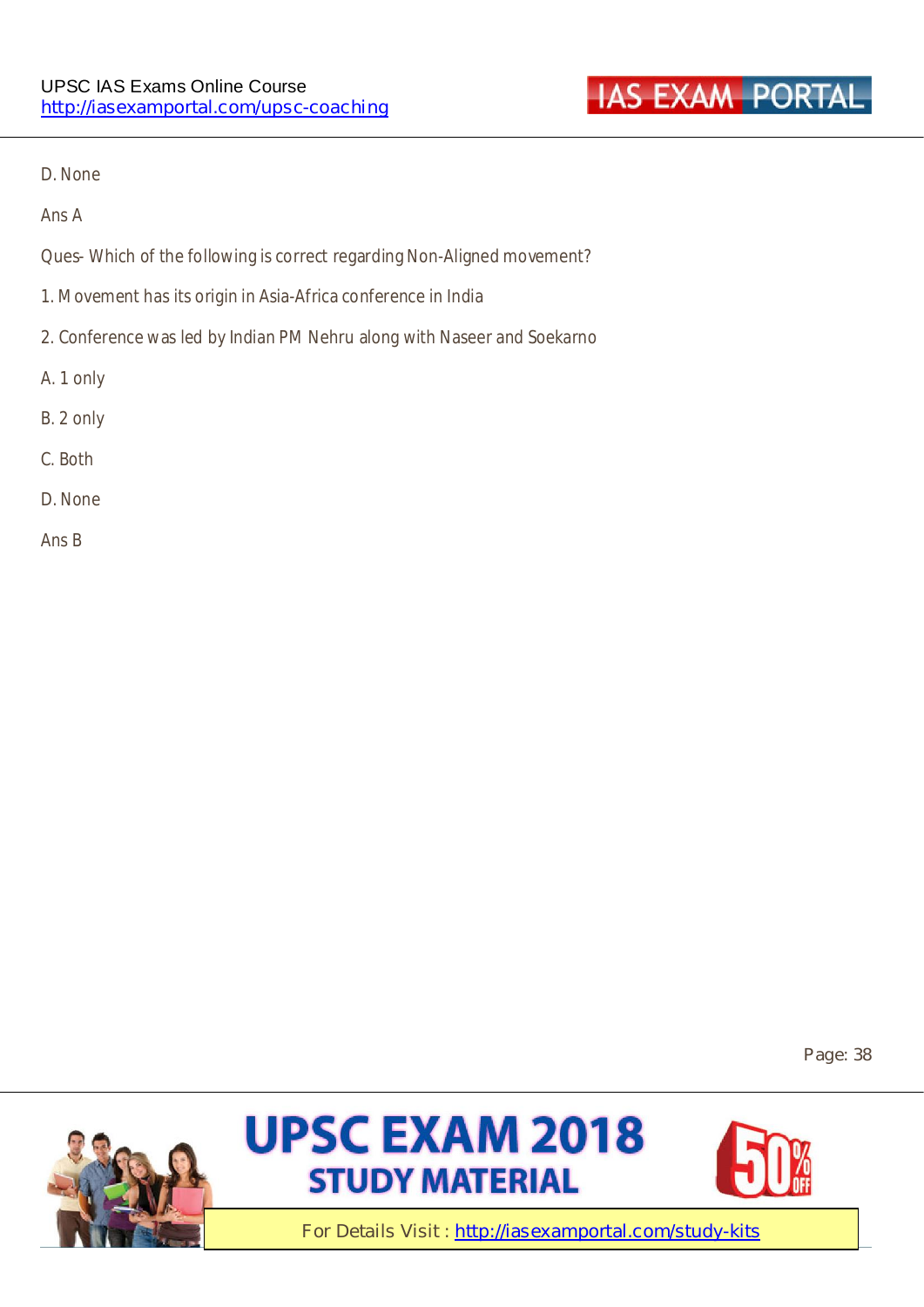# **IMPORTANT ARTICLES FROM VARIOUS NEWSPAPERS**

#### **Politics of probe (The Hindu)**

In ordering a judicial inquiry into the circumstances leading to the death of former Chief Minister Jayalalithaa, Tamil Nadu Chief Minister Edappadi K. Palaniswami has adopted a political response to a political demand. There is little doubt that Jayalalithaa received the best possible medical treatment when hospitalised. However, the purpose of ordering an inquiry is to satisfy one of the three conditions put forward by the faction of the All India Anna Dravida Munnetra Kazhagam, the AIADMK (PTA) led by O. Panneerselvam, for a merger. Having first removed V.K. Sasikala's nephew, T.T.V. Dhinakaran, as the party's deputy general secretary, Mr. Palaniswami fulfilled another condition set by the faction, by declaring Jayalalithaa's residence a public memorial. These demands were a cover for backroom bargaining on ministerial berths and party posts. But by acceding to them, Mr. Palaniswami seems to have put the pressure back on Mr. Panneerselvam to move towards a merger. The larger purpose behind the AIADMK (PTA)'s demands was to force the ruling AIADMK faction, the AIADMK (Amma), to distance itself from the Sasikala family. Now, at least for public consumption the AIADMK (Amma) seems to have done so in the interest of the merger (to pave the way for the retrieval of the Two Leaves election symbol), and to maintain good relations with the BJP-led government at the Centre.

By all accounts, the BJP wants the two factions to merge, and it can be expected to put added pressure on the AIADMK (PTA) to do so. In any case, Mr. Panneerselvam no longer can hope to be recognised as the sole inheritor of Jayalalithaa's political legacy. MLAs in his camp are tired of waiting it out without the benefits of being in office. If his demand for a judicial inquiry into Jayalalithaa's death is to yield real political dividends, then the inquiry would have to point to some shortcomings on the part of Sasikala in administering good care during the days immediately before hospitalisation. Some of the leaders in his faction have been asking for an inquiry by the Central Bureau of Investigation, perhaps in the hope that the agency would do the bidding of the Centre. The BJP seems to have opted for a strategy that allows it to deal with a united AIADMK that is beaten into submission as an ally, instead of pushing for a high-risk scenario that would have meant aiding the AIADMK factions to self-destruct and waiting to take up the political space vacated by them. Any other course would have amounted to surrendering the political advantage to the main Opposition party, the Dravida Munnetra Kazhagam, which lost the Assembly election narrowly last year. Clearly, the BJP is unwilling to sacrifice its short-

**Page: 39** 





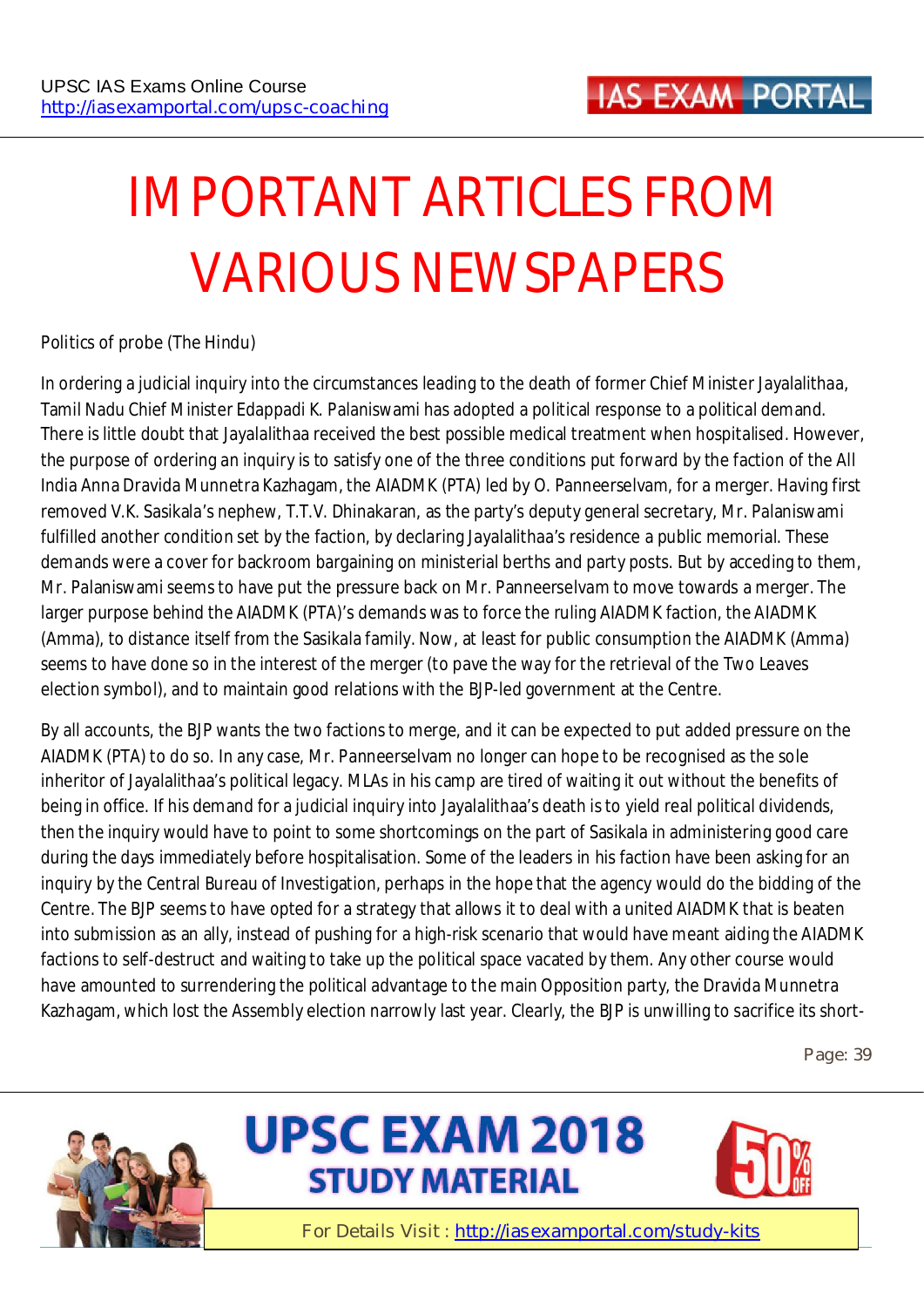term political interests in Tamil Nadu in the implementation of a long-term vision.

#### **Safeguarding the interests of farmers (The Hindu)**

Transformational changes are taking place in India currently, improving the way we live. These changes are impacting all our lives in small or significant ways. It is gratifying to know that the citizens at large are happy with these changes. However, for some who have fed themselves on the fodder that such changes are not for the near future, there is consternation. Even worse, these people find it difficult to comprehend that technology and policy are working together to remove discretion and opaqueness.

The PDS in Tamil Nadu is intact and continues to retain the feature of universal coverage even after implementation of the National Food Security Act, 2013 (NFSA). Although the guidelines under the NFSA prescribe identification of priority households, there is no denial of any benefit under the PDS. There is no reduction even in the total coverage from the earlier Targeted Public Distribution System, which was effective till Tamil Nadu joined the NFSA in November 2016. The average annual offtake or the annual allocation has remained 36.78 lakh tonnes. The major part of the subsidy for the distribution of foodgrains (90.81% for rice and 91.70% for wheat) is borne by the Government of India.

The implication of this subsidy allocation to Tamil Nadu alone on the Government of India is approximately Rs. 843 crore per month and approximately Rs. 10,120 crore per year. Since the central issue price under the NFSA is much lower compared to the erstwhile Targeted Public Distribution System, the burden on the State government has come down. On implementing the NFSA, the savings for the State exchequer on account of this subsidy, thanks to the lower central issue price, is approximately Rs. 436.44 crore per year.

The Trade Facilitation Agreement was agreed on in 2013 in Bali and came into force from February 2017 after two-thirds of the WTO's 164 members ratified it. Several trade-related issues such as transparency, predictability and efficiency at the ports, faster clearance procedures, and improved appeal rights for traders are to be addressed by countries. They shall notify various provisions to bring in the facilitation, over three years or more. Only the basic set of provisions will be implemented within one year. The Trade Facilitation Agreement allows for consultations before any new trade rules are notified. A WTO study indicated that when the Trade Facilitation Agreement is fully implemented, trade costs for member countries will decrease by an average of 14.3%. It is also estimated that the time taken to export and import will come down drastically. Finance Minister Arun Jaitley has made budgetary allocations for bringing in single-window clearance and improving customs clearance at the ports. A high-level committee chaired by the Cabinet Secretary will monitor logistics and efficiency at ports and related issues.

**Page: 40** 



# **UPSC EXAM 2018 STUDY MATERIAL**

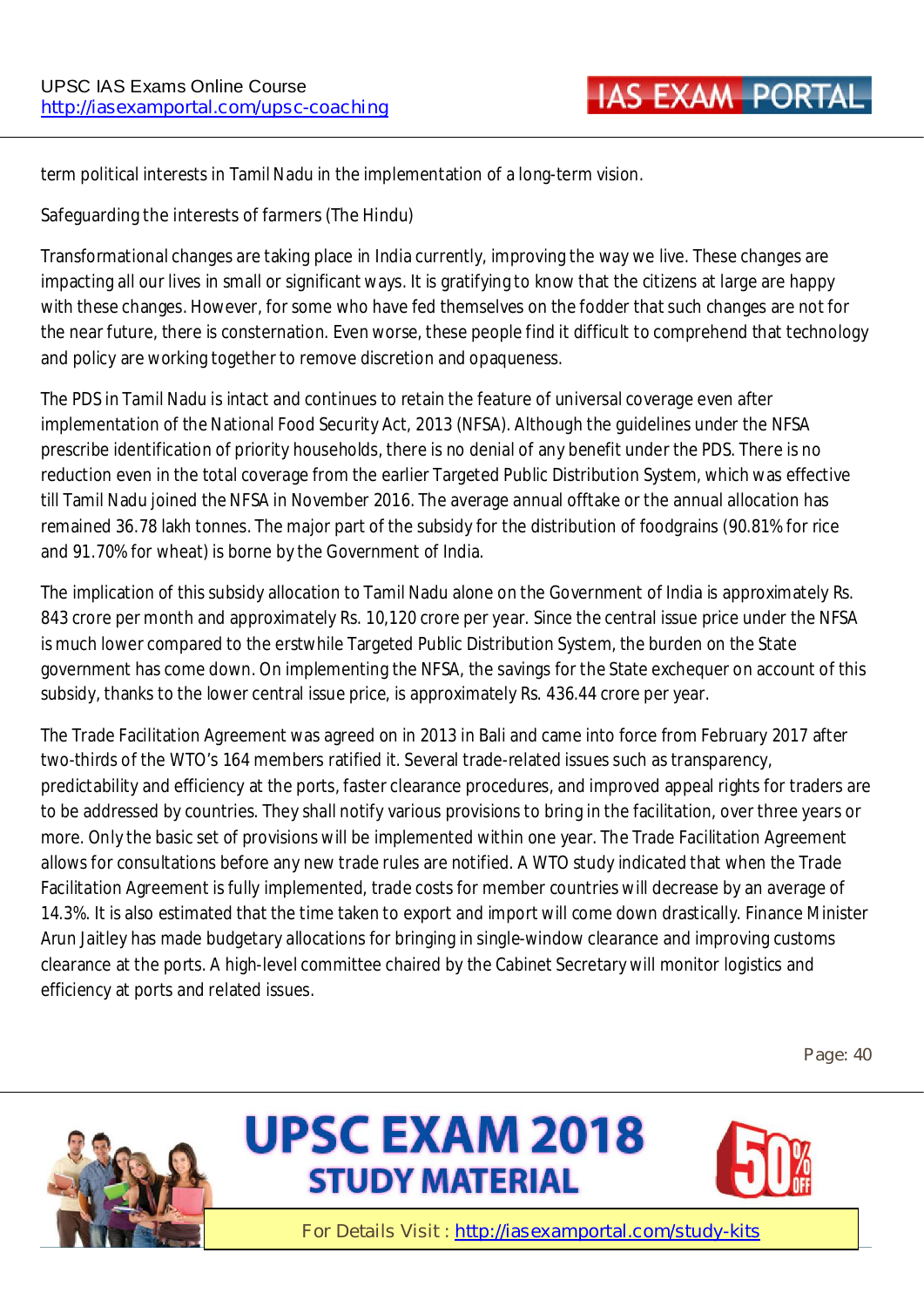The Public Stock Holding issue remains unresolved at the WTO. Although agreed on in Bali in 2013 and reiterated in Nairobi in 2015, that a permanent solution for Public Stock Holding be found by 2017, it is still a 'work-in-progress'. The existing WTO rules would have allowed a legal challenge to our Public Stock Holding and minimum support price-based procurement programme in case we breached 'the limit' on procurement. 'The limit' is defined as 10% of the value of production of the particular grain being procured.

WTO rules classify procurement and holding of public stocks for food security purposes as 'Green Box' or non trade-distorting. However, if foodgrains for the public stocks are procured through an administered price/minimum support price and if this minimum support price is higher than the archaic fixed reference price (calculated on base period 1986-88), then it is considered as trade-distorting agriculture support. Such tradedistorting support should be within 'the limit', which is 10% of the value of production of the particular grain being procured.

One of the first things that this government did in 2014 was to intensely engage with the WTO to obtain a 'peace clause' so that even if we did breach 'the limit', no one shall challenge our programme till such a time a permanent solution is found, agreed on, and adopted by the WTO membership. Prime Minister Narendra Modi, on this matter, personally engaged with global leaders, and by November 2014 we obtained an open-ended peace clause from the General Council of the WTO, which was later reaffirmed at the Nairobi Ministerial. So Prime Minister Modi has safeguarded the interests of the farmer and ensured that India's sovereign right to protect them is not diluted.

#### **Recasting the steel frame (The Hindu)**

The civil services need to bring about three fundamental changes, some of which are already under way under the new dispensation. First, specific clauses under All India Services and Central Services Conduct Rules have been invoked to sack officers on grounds of incompetence and/or corruption. The rules always existed in the rule book but this government has had the courage to use it in public interest and more will follow soon. The black sheep should be identified and sent home, with public opprobrium.

Second, lateral entry into the higher civil services should be welcomed but with some caveats. Espousing lateral entry as a manna for all failures of governance will only set it up to fail, for history is replete with examples of some of the most accomplished private sector professionals failing inside government. Let's not forget that Hasmukh Adhia who delivered the Goods and Services Tax, Parameswaran Iyer who manages sanitation, Aruna Sundararajan who gave us Digital India, Sanjay Mitra who delivered highways, S. Jaishankar who places India on the global map, Anil Swarup who led coal auctions, Rita Teaotia who led GEM (government e-marketplace) and preferential procurement for "Make in India" products, each along with their respective team of civil servants

**Page: 41** 





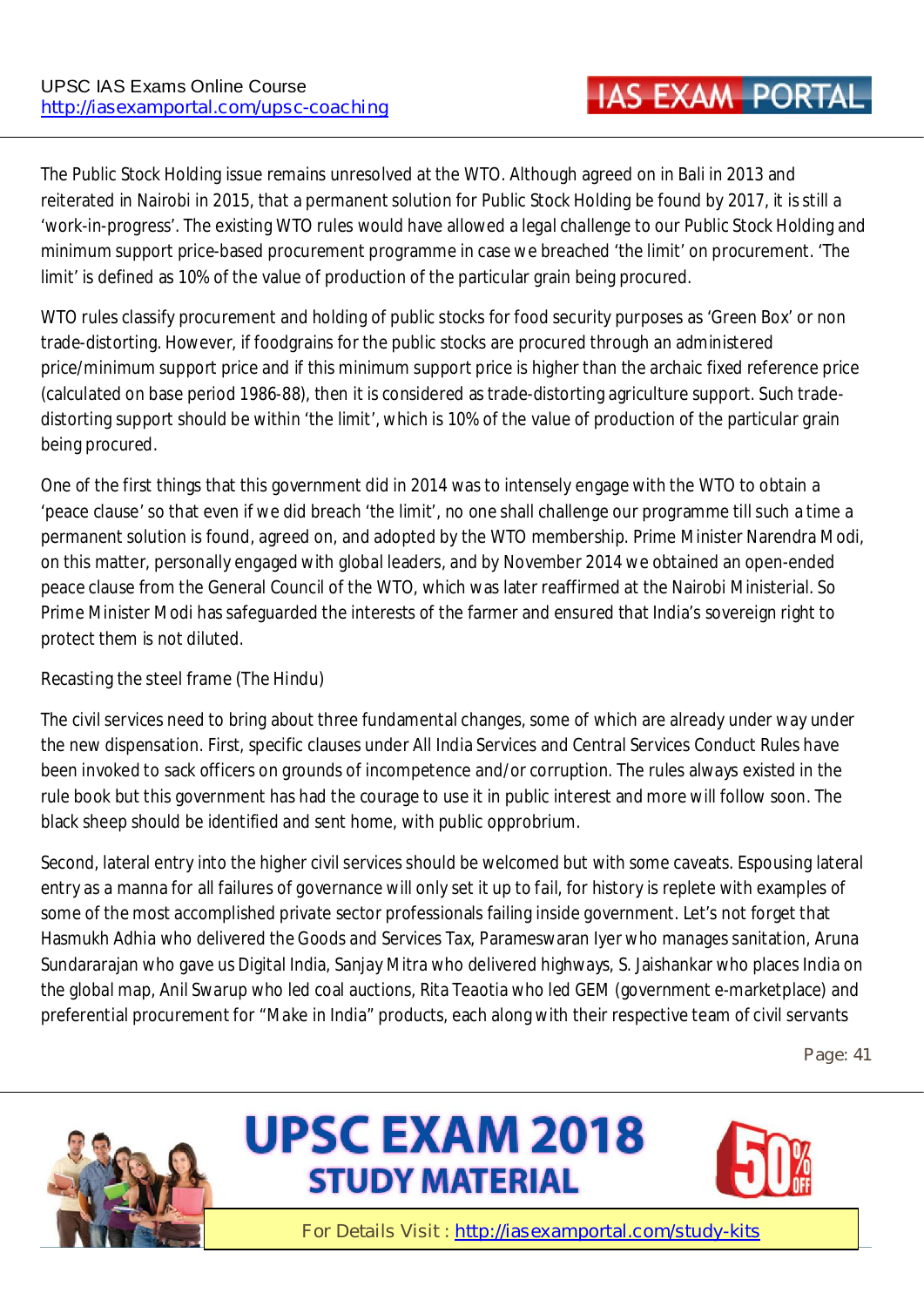

# **IAS Pre. GS (Paper-1) Exam**

- 100% Syllabus Covered
- 1750+ Pages
- Online Coaching Access
- Weekly Current Affairs (Pdf Copy)
- Guidance & Support from Our Experts

For Help Call us at: +91 8800734161

### **What you will get:**

- **100% G.S. Syllabus Covered**
- **1750+ Pages**
- **Total Booklets: 8**
- **Special Focus on Economy**
- **Every section is covered with Multiple Choice Question (MCQs)**
- **Flow chart, diagram and figures are exhaustively compiled, for better understanding of the Contents.**
- **Gist of NCERT of different section of the syllabus is covered separately.**
- **Online Coaching Access (Pdf Copy) Free! worth 1,999/-**
- **Weekly Current Affairs (Pdf Copy) Free! worth 499/-**
- **Current Affairs for UPSC IAS (Pre.) Exam (Pdf Copy) FREE!**
- **Gist of The Hindu, Yojana, Kurukshetra, PIB (6 Months) Pdf Copy**
- **IAS Planner Booklet Print Copy**
- **UPSC Syllabus Booklet Print Copy**
- **UPSC PRE 10 Year Solved Papers Pdf Copy**
- **IAS PRE 5 MOCK Tests with OMR Pdf Copy**
- **Economic Survey Gist (PDF Copy)**
- **India Yearbook Gist (PDF Copy)**
- **Mind maps for UPSC Pre Exams (PDF Copy)**
- **Guidance & Support from Our Experts**

### **FOR ENQUIRIES CALL: +91 8800734161, 9958790414**

#### **For Full Details Visit:**

**http://iasexamportal.com/civilservices/study-kit/ias-pre/csat-paper-1**

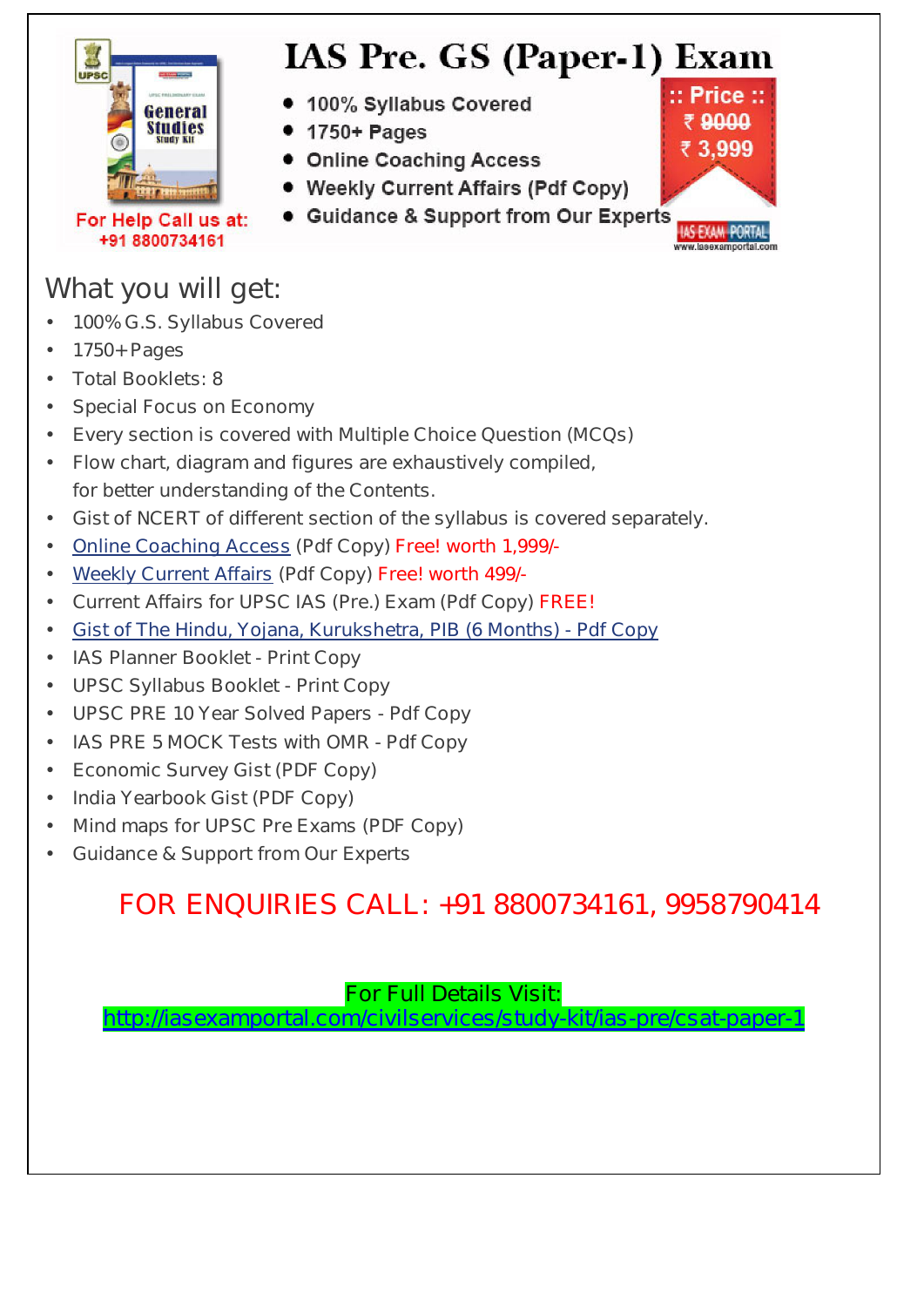from various services, and the entire leadership of Prime Minister's Office who oversee and catalyse all the above, did not come into government through lateral entry. Conversely, lateral entry has also produced a pilot who was designated Cabinet Secretary in a State who then ran amok, and thoughtful economists who were disasters as leaders inside government.

It is highly unlikely that a private sector professional will view civil services as a 'career' for, say, 10-15 years given the modest compensation and significant ecosystem issues which often mitigate against measurable inputs and outcomes. Earlier the ' lal batti ' (red beacon) used to be one fatal attraction but now that's also gone. Whether they would want to break their heads working with the many inscrutable gems and political dynasties of corruption and non-performance spread across parties, at the national and State levels, remains to be seen.

Lateral entry does open the risk and prospect of powerful corporate groups placing their men in key positions of government. However, when one looks at the serious lack of decision-making abilities or willingness in some of the government's senior leadership, as also the existing allegiances of some in the system with groups outside government, on balance, lateral entry is indeed a necessary condition of good governance.

The third big step should be to infuse more and more technology into every touch point where a citizen interacts with the government. Today with the rise of artificial intelligence (AI), global technology leaders such as IPsoft use virtual assistants to deliver citizens services in the U.K. and U.S. In the context of government service delivery, cognitive intelligence can deliver it with greater superiority, accuracy, consistency and at lower cost than humans can. The time is ripe for introducing AI in government services such as passports, licences, building permits, certificates, etc. where it can communicate in natural language with citizens and ensure process compliance.

At 70, India needs independence from bad bureaucracy and inane processes and meaningless forms — not necessarily from "good" bureaucracy, which in every country, system and time has been the harbinger of positive change.

#### **Rebooting India-Nepal ties (The Hindu)**

Nepal is run by a revolving door of political leaders who have weakened the polity and economy over the years, but who did battle the odds to promulgate a new Constitution. India, meanwhile, has a Chief Minister-turned-Prime Minister who has had to learn geopolitics on the job. Prime Minister Narendra Modi would have realised the limits of optics in geopolitics, and Nepal serves as a marker of adventurism gone awry.

With global geopolitics on the boil, and the Hindi-Chini relationship in free fall, it should be in India's interest to

**Page: 42** 





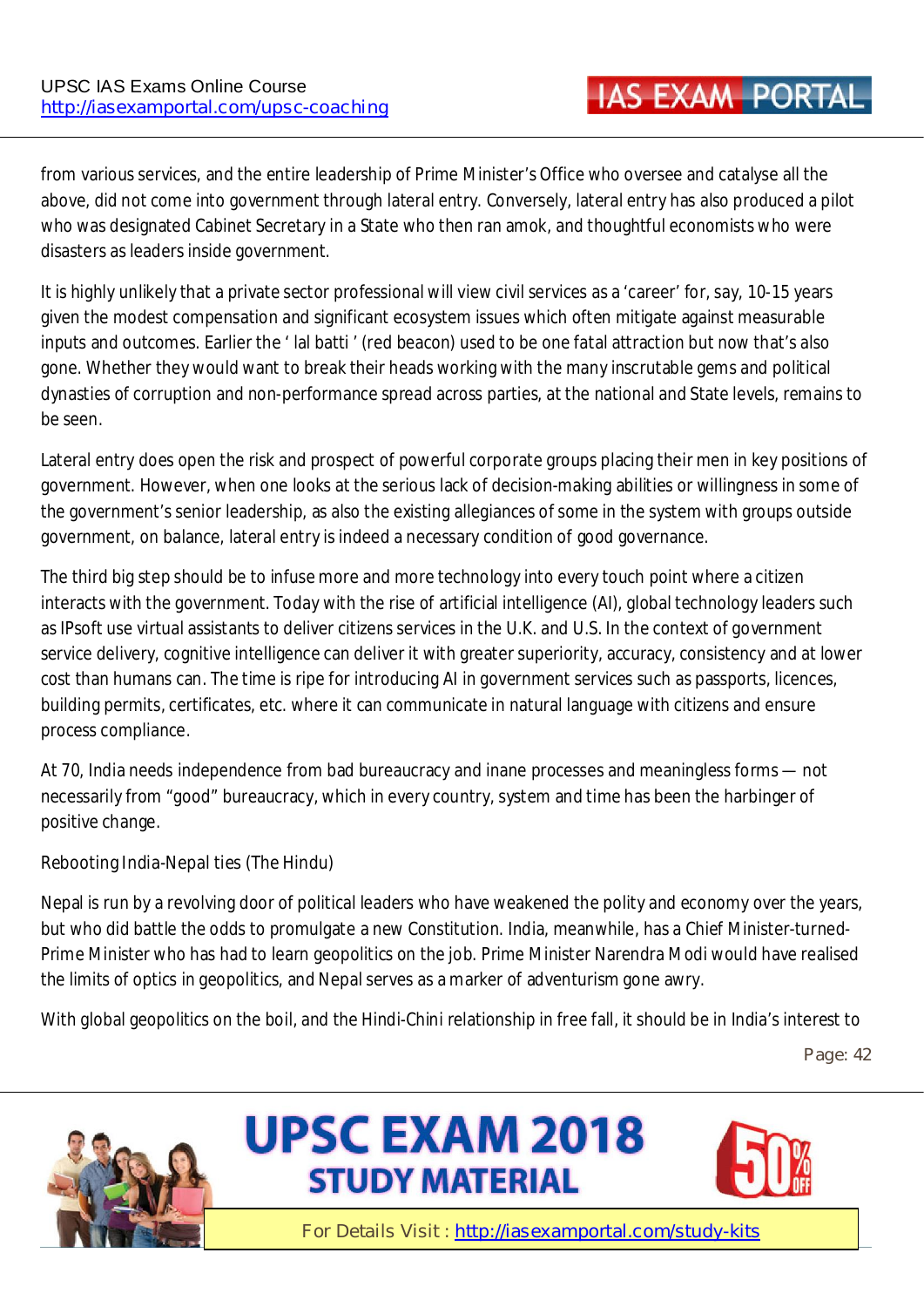secure its own neighbourhood, and that can only be through letting national politics and governance of the smaller neighbours evolve without interference. True, India played a valued role in ending the Maoist insurgency in 2006, but the period thereafter was marked by escalating micro-meddling in Nepal's internal affairs. In Constitution-writing, there were attempts to define the new provincial boundaries according to Indian dictates — pushing first an unwieldy and unworkable plains-only province, then a two-province formula.

The presence of India's heavy hand contributed in numerous ways to the distortion of consensual governance needed in transitional times. Kathmandu's civil society was preoccupied with managing the fallout, and much time has been spent rallying around the flag rather than stabilising the new republican democracy, trying to end 'bhagbanda' share-the-spoils politics, and working to ensure that the inclusion enshrined in the Constitution is observed in practice.

While keeping silent for years on Nepal's post-conflict transitional justice process, in November 2015 India's representative in Geneva cynically utilised the forum of the Human Rights Council to influence government change in Kathmandu. A year ago, Indian interlocutors pushed the Nepali Congress to renege on its promise to continue in coalition with the mainstream left Communist Party of Nepal (Unified Marxist-Leninist), and engineered what is the implausible current embrace of the Congress with the Maoist party of Pushpa Kamal Dahal.

In trying to push some or all of these goals, New Delhi made deep inroads into Nepal's political class, but none did it use more than the Madhesbaadi parties. Besides the fact that this has done great injustice to the plainsbased Madhesi citizens of Nepal, the Madhesbaadi leadership is presently incensed that after all its goading New Delhi now seems to be backtracking — a recent example of this 'use and throw' policy is seen in how the Madhesbaadi leaders were made to stand against local government elections, followed by a volte-face of the Indian Embassy urging them to join.

As Mr. Deuba deplanes, indeed there are indications of a scaling back of Indian involvement. Hopefully this is a response to a growing realisation in New Delhi that a peaceful, stable Nepal that evolves of its own volition is good for India, and especially for the central Ganga plains.

From the Kathmandu perspective, politically micromanaging Nepal could not have but backfired. Take the Great Blockade, which forced the Kathmandu political leadership to reach out to Beijing and sign a slew of trade, transit and infrastructural agreements with it. Few know that Nepal is today better connected by air to Chinese cities than to India.

Once Nepal and India get past the era of interventionism as but a bad memory, the two can concentrate on the numerous matters that need concentration and resolution. An important issue is the open border

**Page: 43** 





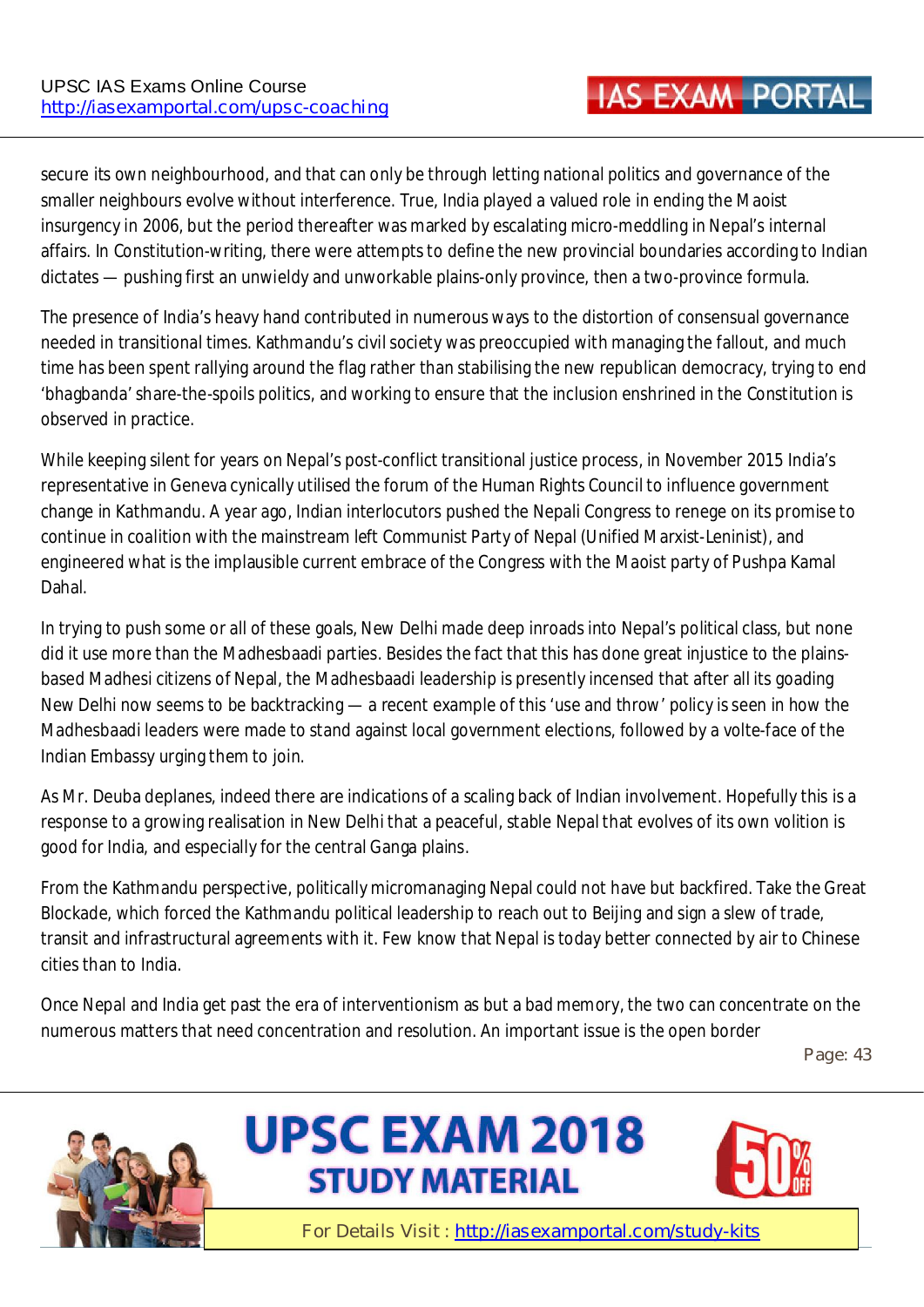itself, which is a unique joint heritage of the two countries. While it is Nepal's Left that has traditionally demanded restrictions on the border, the call now rises from the Indian security establishment.

The Kosi Barrage and attendant embankments have the possibility of wreaking havoc because siltation of six decades has raised the riverbed within the levees far above the outlying tracts. The easy answer for the Indian politician is to demand a high dam in the hills of Nepal even as alternatives are not studied, such as redistribution of waters into various older channels of the Kosi in Bihar.

There are many other matters pending between Nepal and India, much of it due to neglect by the Kathmandu intelligentsia, such as regarding the impact of demonetisation and the application of Goods and Services Tax on Nepal's economy and citizenry. Similarly, Kathmandu prefers not to discuss the fact that the Nepali rupee is pegged to the Indian rupee and what it means for the long run. The rights of migrant Indian labour in Nepal and Nepali labour in India is a topic that rarely comes up. There are border disputes pending between the two countries — at Susta, Kalapani and the 'tri-junction' of Lipulekh — but Kathmandu has been timid in raising these matters.

Nepal has since long planned to sell electricity to India once it has a hydropower surplus, and the completion of the much-delayed Dhalkebar-Muzaffarpur transmission line was supposed to facilitate that. But along comes an Indian government directive that it will not allow import of electricity other than from power companies with more than 51% Indian equity.

#### **Undoing injustice (The Hindu)**

By declaring the discriminatory practice of instant triple talaq as unconstitutional, the Supreme Court has sent out a clear message that personal law can no longer be privileged over fundamental rights. Three of the five judges on the Constitution Bench have not accepted the argument that instant talaq, or talaq-e-biddat , is essential to Islam and, therefore, deserves constitutional protection under Article 25. The biggest virtue of the two opinions constituting the majority judgment is that they do not have to undermine any religious tenet to make their point. On the contrary, as Justice Kurian Joseph says, the forbidden nature of triple talaq can be gleaned from the Koran itself. Justice Rohinton Nariman, writing the main judgment, locates the practice in the fourth degree of obedience required by Islamic tenets, namely,makruh , or that which is reprobated as unworthy. The main ground on which the practice has been struck down is a simple formulation: that "this form of talaq is manifestly arbitrary in the sense that the marital tie can be broken capriciously and whimsically by a Muslim man without any attempt at reconciliation so as to save it." In fact, the final summation is so simple that the court did not even have to elaborate on how triple talaq violates gender equality. On the contrary, Justice Nariman says that having held the practice to be arbitrary, there is really no need to go into the element of

**Page: 44** 





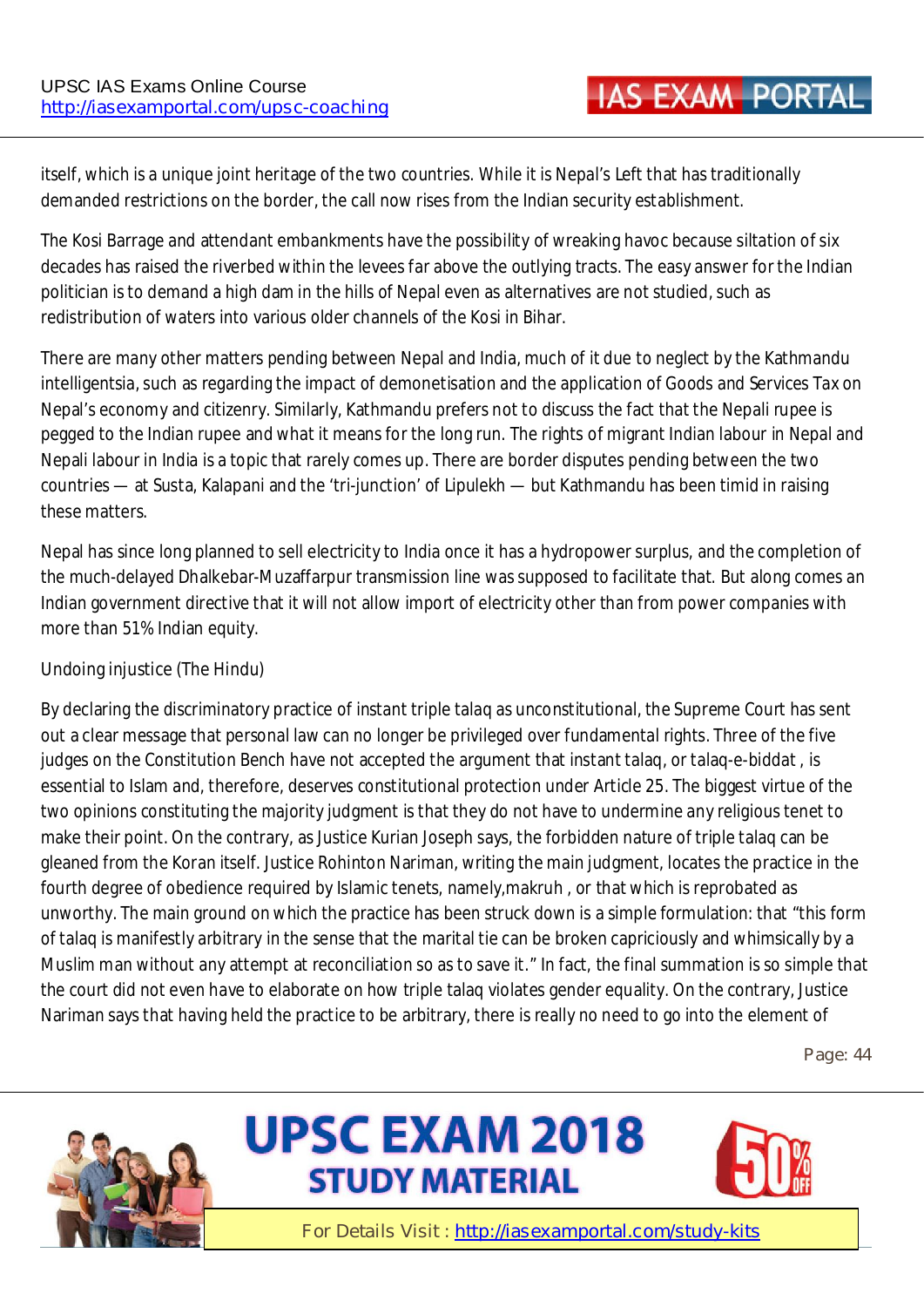discrimination. The court deserves commendation for undoing the gender injustice implicit in the practice so effortlessly, within constitutional parameters as well as the Islamic canon.

The present case was initiated suo motu by the court, but opinion against triple talaq could not have gathered critical mass and the case against it significantly bolstered if it weren't for a few women standing up to the community's conservative elements and challenging it. Any other outcome would have been a great injustice to them. Even the judges in the minority have had to concede that their reasoning is based mainly on the fact that this form of talaq is a matter of personal law, and therefore entitled to constitutional protection. "It is not open to a court to accept an egalitarian approach over a practice which constitutes an integral part of religion," writes Chief Justice J.S. Khehar in his minority opinion. Interestingly, even his view segues into a somewhat egalitarian position, restraining Muslim men from pronouncing triple talaq until Parliament enacts a law to regulate it. The All India Muslim Personal Law Board, and all those who supported its regressive opinion that even an unworthy practice should not be dislodged by judicial verdict, should now accept the verdict in the interests of a modern social order. And there is no reason to contend that their faith has been unduly secularised. For, as Justice Joseph concludes, "what is bad in theology is bad in law as well."

#### **Understanding work (The Hindu)**

The Global Commission on the Future of Work, established on Monday, has a critical role in addressing the decent jobs deficit that affects the lives of roughly three billion working people. The body, which includes two representatives from India, is to present a report at the 2019 commemoration of the centenary of the International Labour Organisation (ILO). Experts will build on recent dialogues in over 100 states on the implications for individuals and societies from the changing dynamics of work, production processes and rapid technological transformation.

Meanwhile, the ILO's ongoing assessment of major trends in different segments of the employment scenario points to the challenges that lie ahead and the adaptations required to advance its broader mission to promote social justice. Foremost, the far-reaching modifications witnessed in the means of production and access to mobile information and communication technology have created a flexible overall work environment. These applications allow relative independence from the rigid office settings and make room for people to function with autonomy and even achieve a better work-life balance. But in an increasingly competitive economic climate, these same developments invariably entail more intense activity and longer hours. Noteworthy is the acceleration in the demand for industrial robots, at an annual rate of 9% since 2011, making the upgradation of human skills imperative upon corporations and governments alike. In the manufacturing sector, where twothirds of them are concentrated, the robot density — one machine deployed per 1,000 employees, in 2015 was at 14 in the advanced world and two in developing countries. Harnessing the opportunities from

**Page: 45** 





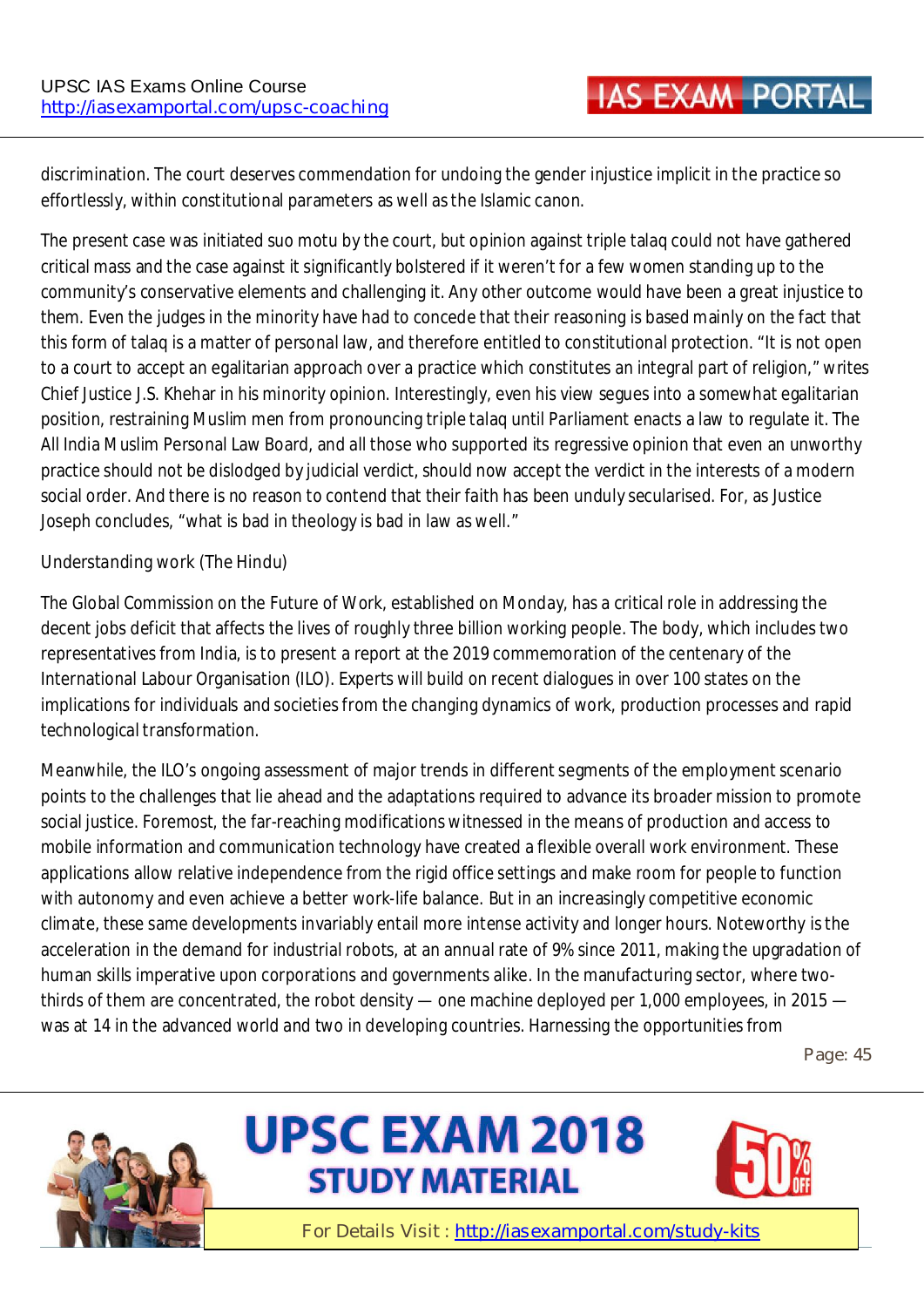these new technologies and mitigating the human costs from this unfolding transformation is a function of recognising the rights and responsibilities of individuals and employers.

In this latter respect, the overall record is not particularly encouraging. In 2016, less than half of all women in the working age bracket were engaged in the labour market, compared to over 75% among men. Worse, this situation is projected to persist over the next 15 years. Similarly, declining ratios of the population in the working age are expected to exacerbate the challenge of care for the elderly. Persistently high levels of unemployment since the global financial crisis perhaps encapsulate most of these concerns. The growth in international migration by as much as 50% since 1990 and the rise of xenophobia in many parts of the world illustrate the dangers from the lopsided trajectory of the current phase of globalisation. Compounding the effects of these challenges are two not unrelated factors. The first is the continued exclusion of about 50% of the global labour force from the formal sector of employment, with all-round insecurity. The other is the absence of meaningful social protection coverage for the majority of the world population; only 27% has recourse to comprehensive minimum support. Given this backdrop, the 2019 centenary must necessarily be more than an occasion for ceremony and symbolism.

#### **Two cheers for the Supreme Court (The Hindu)**

On the 4th of November, 1948, Dr. B.R. Ambedkar rose to address the Constituent Assembly, and proudly stated that "the... Constitution has adopted the individual as its unit". On Tuesday, this constitutional vision, under siege for much of India's journey as a democratic republic, came within a whisker of destruction at the hands of the Supreme Court. But when all the dust had cleared in Courtroom No. 1, it finally became evident that Chief Justice J.S. Khehar had been able to enlist only one other judge, out of a Bench of five, to support his novel proposition that the religious freedom under the Indian Constitution protected not just individual faith, but whole systems of "personal law", spanning marriage, succession, and so on. This view would not only have immunised instantaneous triple talaq ( talaq-e-biddat ) from constitutional scrutiny, but would also — in the Chief Justice's own words — have ensured that "it is not open for a court to accept an egalitarian approach, over a practice which constitutes an integral part of religion".

Had the Chief Justice managed to persuade one other judge to sign on to his judgment, we would have found ourselves living under a Constitution that sanctions the complete submergence of the individual to the claims of her religious community. A reminder, perhaps, of how even the most basic constitutional values, often taken for granted, hang by nothing more than the most fragile of threads. But if the relegation of the Chief Justice's argument to a legally irrelevant dissenting opinion narrowly averted disaster, the separate opinions of three judges invalidating the practice of talaq-e-biddat gave us something to cheer about — but not much. By a majority decision, instantaneous triple talaq is now invalid, a significant victory that is the result of

**Page: 46** 





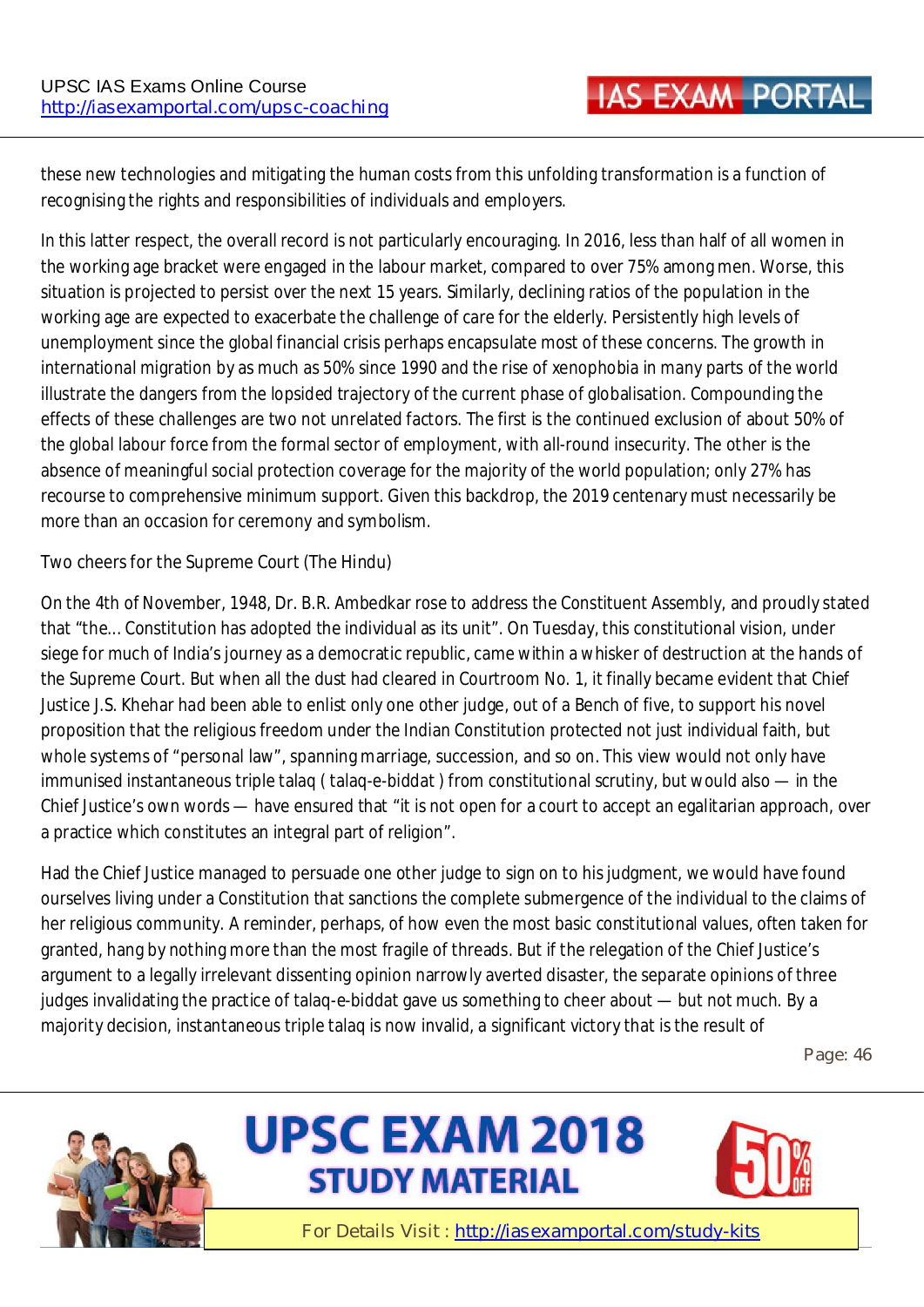many decades of struggle by the Muslim women's movement for gender justice. That is something that must be welcomed. However, the value of a Supreme Court judgment lies not only in what it decides, but also in the possibilities and avenues that it opens for the future, for further progressive-oriented litigation. In that sense, the triple talaq verdict is a disappointment, because even the majority opinions proceeded along narrow pathways, and avoided addressing some crucial constitutional questions.

Justice Rohinton F. Nariman, writing for himself and Justice U.U. Lalit, held that the 1937 Muslim Personal Law (Shariat) Application Act had codified all Muslim personal law, including the practice of triple talaq. This brought it within the bounds of the Constitution. He then held that because talaq-e-biddatallowed unchecked power to Muslim husbands to divorce their wives, without any scope for reconciliation, it was "arbitrary", and failed the test of Article 14 (equality before law) of the Constitution. The practice, therefore, was unconstitutional.

Justice Nariman's reasoning, while technically faultless, avoided the elephant in the room that had been everpresent since the hearing began. Under our constitutional jurisprudence, codified personal law — that is, personal law that has been given a statutory form, such as the Hindu Marriage Act — is subject to the Constitution. However, uncodified personal law is exempted from constitutional scrutiny. In other words, the moment the state legislates on personal law practices, its actions can be tested under the Constitution, but if the state fails to act, then those very practices — which, for all relevant purposes, are recognised and enforced by courts as law — need not conform to the Constitution. This anomalous position, which had first been advanced by the Bombay High Court in a 1952 decision called Narasu Appa Mali, and has never seriously been challenged after that, has the effect of creating islands of "personal law" free from constitutional norms of equality, non-discrimination, and liberty.

By holding that the 1937 Act codified all Muslim personal law, Justice Nariman obviated the need for reconsidering this longstanding position, even as he doubted its correctness in a brief, illuminating paragraph. As a matter of constitutional adjudication and judicial discipline, he was undoubtedly right to do so. However, it is impossible to shake off the feeling that the court missed an excellent opportunity to review, and correct, one of its longstanding judicial errors. It seems trite to say that in our polity, there should not exist any constitutional black holes. The basic unit of the Constitution, as Ambedkar said, is the individual, and to privilege statesanctioned community norms over individual rights negates that vision entirely.

In a separate opinion — which turned out to be the "swing vote" in this case — Justice Kurian Joseph did not go even that far. He simply held that talaq-e-biddat found no mention in the Koran, and was no part of Muslim personal law. Effectively, he decided the case on the ground that talaq-e-biddat was un-Islamic, instead of unconstitutional — begging the question whether secular courts should be adjudicating such questions in the first place. If Justice Nariman's opinion was narrow and technical, Justice Joseph's was narrow and

**Page: 47** 





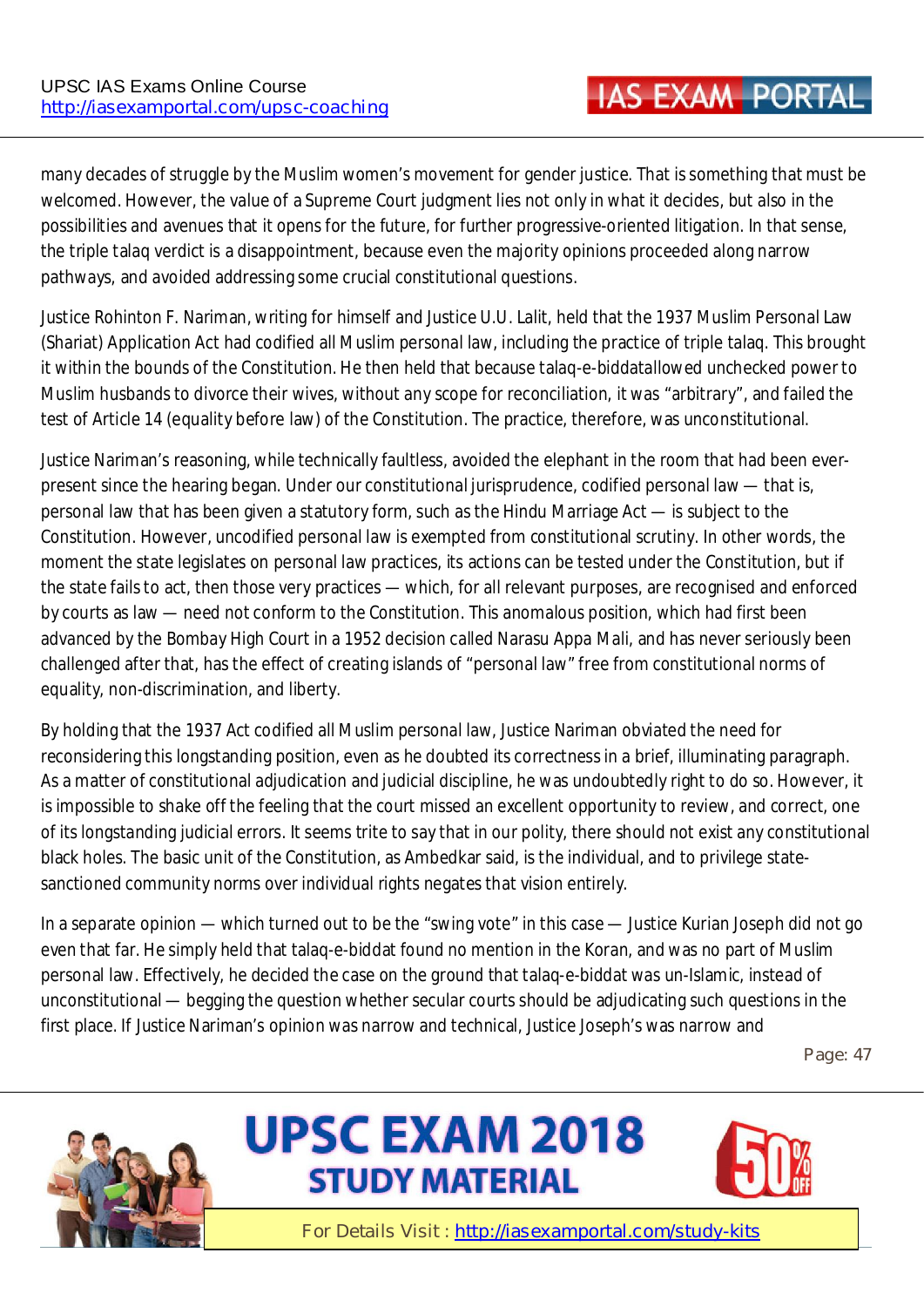theological. Therefore, in a case that involved, at its heart, issues of the intersection between personal law, the Constitution, and gender discrimination, there is no majority view on any of these topics.

Ultimately, what separates religious norms and personal law systems — and this includes all religions — from the laws of a democratic republic is the simple issue of consent. This is why the Chief Justice's conflation of religious freedom and personal law was so profoundly misguided: because, in essence, he took a constitutional provision that had been designed to protect an individual, in her faith, from state interference, and extended it to protect a personal law system that claims authority from scriptures — scriptures whose norms are applied to individuals who had no say in creating them, and who have no say in modifying or rejecting them. The Muslim women challenging triple talaq invoked the Constitution because there was no equivalent within their personal law system; the Chief Justice would have denied not only them that possibility, but would have denied to every other individual, who felt oppressed and unequally treated by her religious community, for all time — and told them, as he did in this case: "Go to Parliament, but the Constitution has nothing for you."

At the very least, the Majority judgments did not close that window. For that, we must say: two cheers to the Supreme Court.

#### **Lessons not learnt (The Hindu)**

The number of influenza A (H1N1) virus cases and deaths reported from across India this year has already crossed 19,000 and 900, respectively. These are lower than the 2015 toll of 32,000 cases and 2,000 deaths, but the revived spread is alarming. In the last month or so there has been a sharp increase in the number of cases and deaths — over 6,000 and 300. Gujarat is the worst-affected, with about 250 deaths recorded so far: Rajasthan, Punjab and Maharashtra and Delhi too have been badly hit. The number of H1N1 cases in the southern States is also high compared with last year, with Tamil Nadu reporting nearly 3,000 cases about a month ago. According to the Pune-based National Institute of Virology, the virus has not undergone any significant mutation and the virulence has remained nearly unchanged. It has however undergone point mutations which resulted in a new strain — the Michigan strain — replacing the California strain that has been prevalent since the 2009 pandemic. While both strains were co-circulating last year, as per surveillance data only the Michigan strain has been circulating this year. The increased caseload and mortality this year compared with last year could be because pre-existing immunity through exposure to the California strain is no longer effective, and people are therefore not immune to the new strain. More research is needed to fully understand the epidemiology of H1N1 caused by the Michigan strain, and who may be more vulnerable.

Despite the high numbers, there is no system in place to release data periodically and frequently. Compare this with the regular updates provided by the U.S. Centers for Disease Control and Prevention, especially during an

**Page: 48** 





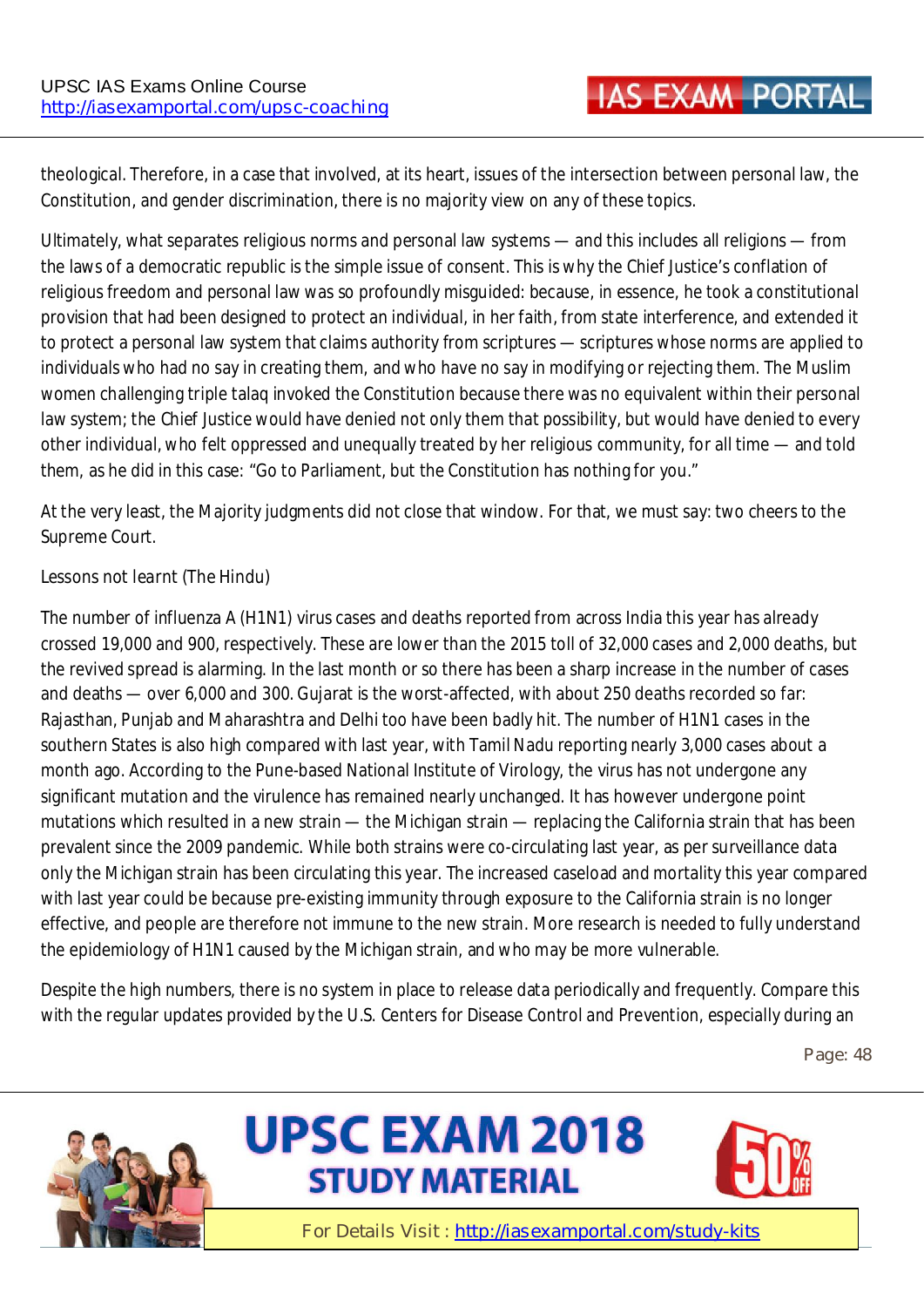epidemic. There has also been a near-complete failure on the part of governments to spread awareness about prevention strategies. Uptake of influenza vaccination by people, especially by those belonging to the high-risk category, has been extremely poor, with only about 10,000-12,000 doses of H1N1 vaccine sold in the last six months by the Pune-based vaccine manufacturer. Since the 2009 pandemic, H1N1 has become a seasonal flu virus strain in India even when the temperature soars during the summer months. Vaccination of health-care workers and people in high-risk categories is the only way to reduce the toll. That guidelines for H1N1 vaccination of people belonging to high-risk categories such as pregnant women, very young and old people and those with certain underlying illnesses were released only last month by the Health Ministry is evidence that India has not learnt any lessons from the 2015 H1N1 epidemic. Urgent measures are needed to ramp up preparedness in dealing with epidemics.

#### **The Constitution, refreshed (The Hindu)**

Perhaps it ought to be a matter of shame for us that well into our seventh decade as a constitutional democracy, we needed the Supreme Court to tell us whether we possess a fundamental right to privacy or not. But this unanimous verdict delivered through six separate opinions nonetheless marks a watershed moment in our constitutional history. Collectively, the judgments could well herald a new dawn. The verdict's consequences for civil liberties are potentially enormous. They are likely to have an effect not only on the challenge to the Aadhaar (Targeted Delivery of Financial and Other Subsidies, Benefits and Services) Act, 2016 — or the Aadhaar Act — that is presently pending but also on a slew of other issues, ranging from matters concerning the collection of private data to invasions that go to the root of our bodily integrity and individual autonomy.

The reference to the nine-judge Bench emanated out of the larger challenge to the validity of the Aadhaar Act. There, during the course of hearings before a three-judge Bench, the Union of India raised a rather alarming plea: it said, in response to arguments that the legislation infringed the right to privacy, that there simply existed no such fundamental guarantee. The government predicated this argument on the basis of two previous judgments of the court,M.P. Sharma v. Satish Chandra (1954) and Kharak Singh v. State of U.P. (1962), rendered respectively by a Bench of eight and six judges, which, it said, had conclusively held that there existed no fundamental right to privacy. Accordingly, it contended that subsequent judgments rendered by Benches of lesser strength which had recognised a fundamental right to privacy were wrongly decided.

Before the nine-judge Bench, in seeking to further its plea, the government made a number of claims, three of which were particularly noteworthy. First, it argued that the Constitution's framers never intended to incorporate a right to privacy, and therefore, to read such a right as intrinsic to the right to life and personal liberty under Article 21, or to the rights to various freedoms, such as the freedom of expression, guaranteed under Article 19, would amount to a rewriting of the Constitution. Second, it claimed that since

**Page: 49** 





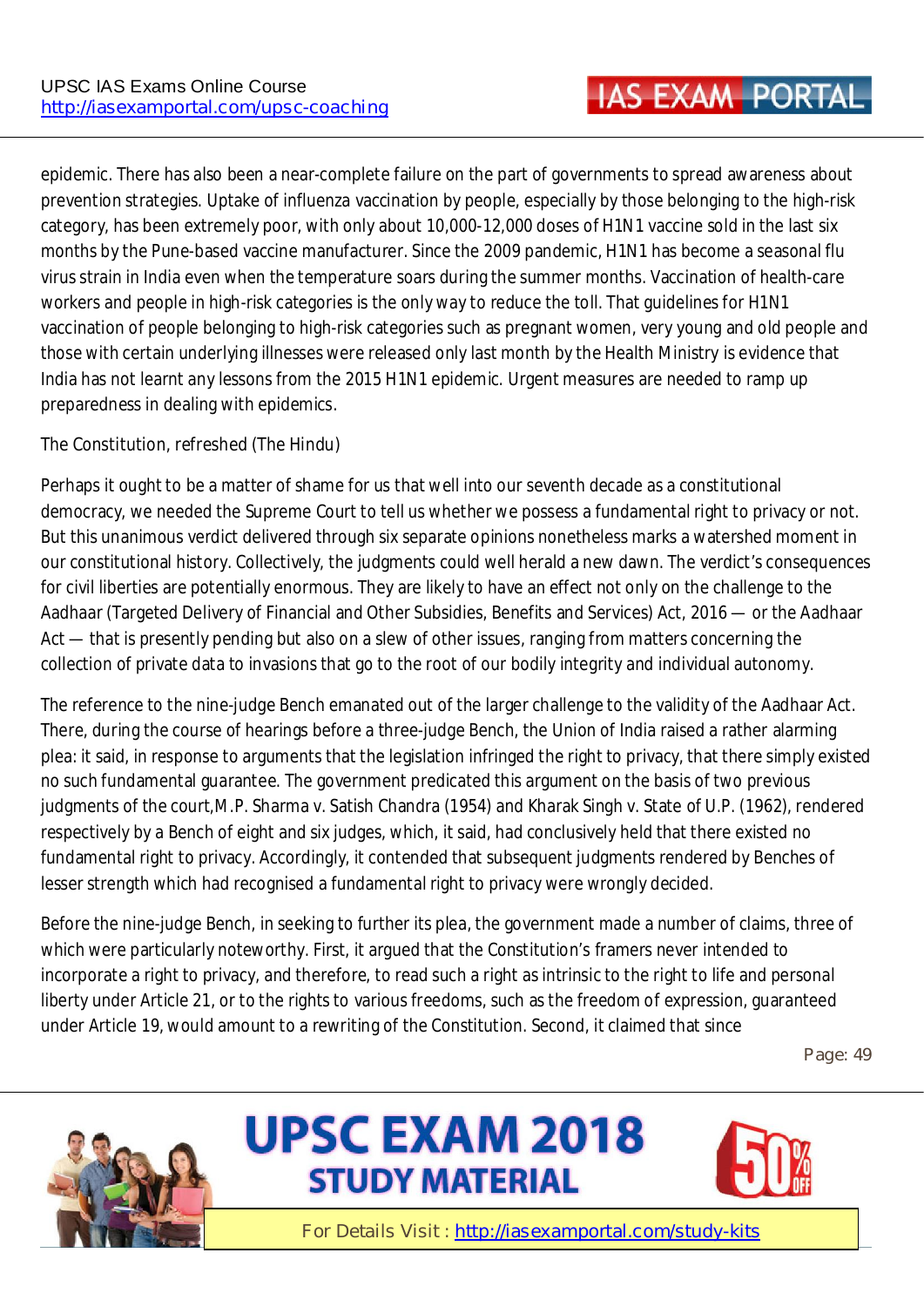privacy, as a concept, was vague, amorphous, and incapable of precise definition, it cannot be elevated to the status of a fundamental right. Third, it contended that privacy was, at best, a purely elitist concern, and that, in a land like India, rife with poverty, it can never be considered as a value worth universally cherishing.

The court recognises that the constitutional guarantees of a right to personal liberty and of a right to freedom of expression, while abstract in their wording, are subsumed by deep moral values central to the very conception of citizenship. What's more, as Justice Sanjay Kishan Kaul notes in his separate opinion, "the Constitution was not drafted for a specific time period or for a certain generation, it was drafted to stand firm, for eternity." The notions of "goodness, fairness, equality and dignity can never be satisfactorily defined," he adds. They were left "abstract for the reason that these rights, by their very nature, are not static." To disregard privacy as a fundamental right would, therefore, fail to make the best sense of the Constitution as a legitimate basis for government.

The idea that privacy is amorphous and vague is similarly made short shrift of. Privacy, as a concept, the court finds, involves not merely a simple right to be left alone, but extends to protecting a number of different values integral to a person's most intimate choices; it constitutes a bundle of liberties, including, as Justice Nariman points ought, the right to abort a foetus, the rights of same-sex couples, the rights as to procreation, to contraception, and so forth. This holding, in and of itself, should be sufficient to overrule the court's judgment inSuresh Kumar Koushal v. Naz Foundation , where it upheld the abominable Section 377 of the Indian Penal Code, which, among other things, criminalises homosexual activity.

Ultimately, however, the judgments in Puttaswamy will perhaps be remembered best for their vindication of three glorious dissenting opinions of the past. First, Justice Fazl Ali's opinion in AK Gopalan v. State of Madras (1950), where he ruled that fundamental rights cannot be slotted into watertight silos that are mutually exclusive, but rather that they have to be read as a collective whole, as rights that give and take meaning from each other. The rights to equality, to freedom of speech and expression, and to life and personal liberty, he therefore held, together stand as a bulwark against the tyrannical powers of the state. This foresight in Justice Fazl Ali's finding, Justice Nariman writes, "simply takes the breath away."

Finally, though, comes the clincher: a specific, explicit avowal of Justice Khanna's daring minority opinion in ADM Jabalpur v. Shivkant Shukla . Here, he ruled that the right not to be deprived of our life and personal liberty without the authority of law was not a creature of the Constitution. Such a right inheres in us as human beings. Now, the court in Puttaswamy has held that privacy is one such liberty, which is fundamental to our very existence. The court recognises that each of us has, at the least, a kernel of personality, of identity, that we have a right to preserve. How the court applies this verdict in the future, to different cases, not least the Aadhaar

**Page: 50** 





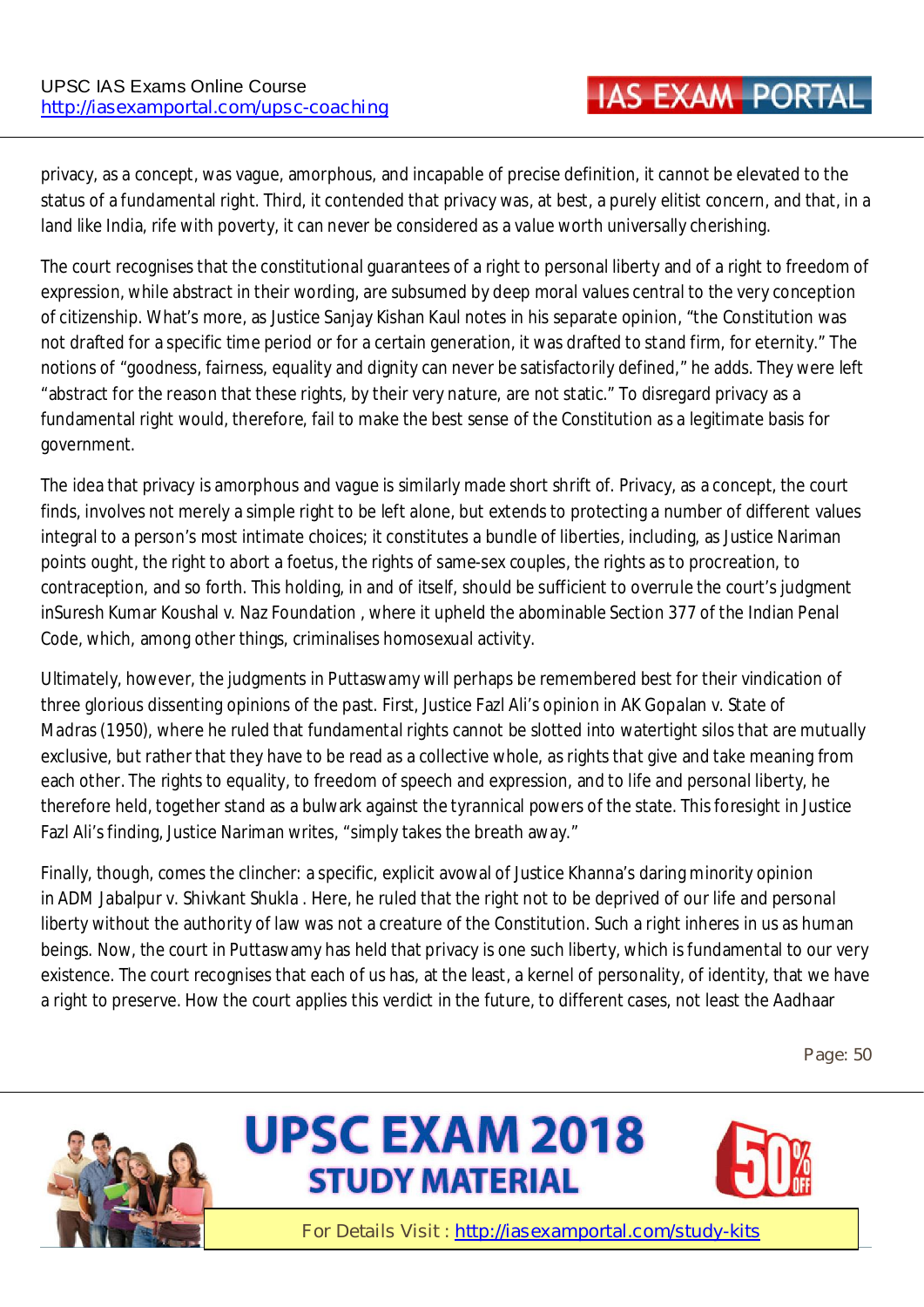challenge, would no doubt present a significant test. But, for now, it's time to celebrate, and to commend the Supreme Court for its truly momentous ruling.

#### **Don't fear trade deficit (The Hindu)**

Amidst rising political tensions between India and China, trade relations between the two countries have come under some pressure recently. India's trade deficit with China, which stands at over \$50 billion, has been projected by many on the Indian side as an economic evil that needs to be curbed by all means. To this end, they have demanded heavy tariffs and bans on Chinese imports. The trade deficit with China, in effect, is seen as a loss to India and a gain to the Chinese economy. So, naturally, steps to curb it are seen as justified.

To make things simple, the balance of trade reflects how an economy earns its foreign exchange, and how it decides to spend it subsequently. Take the case of India's trade deficit with China. India earns Chinese yuans primarily from Chinese investors who seek to invest in assets in the country. At the same time, India uses these yuans that it receives from Chinese investors mostly to purchase Chinese goods, rather than to invest them in Chinese assets. This preference among Indians for Chinese goods rather than assets, combined with Chinese preference for Indian assets rather than goods, is what causes India to suffer a trade deficit. If Indians had a greater preference for Chinese assets, and the Chinese had a greater preference for Indian goods, the situation would reverse and India would enjoy a trade surplus instead. The trade deficit is thus a mirror image of a capital surplus, which is formed by the relatively larger inflow of Chinese capital into India than vice versa.

As one can see, quite obviously, there is very little that is wrong with this state of affairs. A man who sells his assets to his fellow countrymen to purchase goods from them, for instance, would suffer a trade deficit and a capital surplus with the rest of the country. Very few would argue that the man suffers a loss from the trade, while the rest of the country gains from it. The same logic holds true when it comes to trade between countries as well. It is high time irrational fears over trade with China, or any other country, are put to rest once and for all.

#### **Winner takes all (INDIAN EXPRESS)**

At a conference on electoral and political reforms held in the capital last week, when Election Commissioner Om Prakash Rawat spoke of the "creeping new normal of political morality", he sounded a cautionary note that must be heeded by all those with stakes in a polity more democratic. His intervention also marked a moment of institutional push-back that is as reassuring as it has become rare.

Election Commissioner Rawat stood against the political current as he warned against the dominant narrative

**Page: 51** 





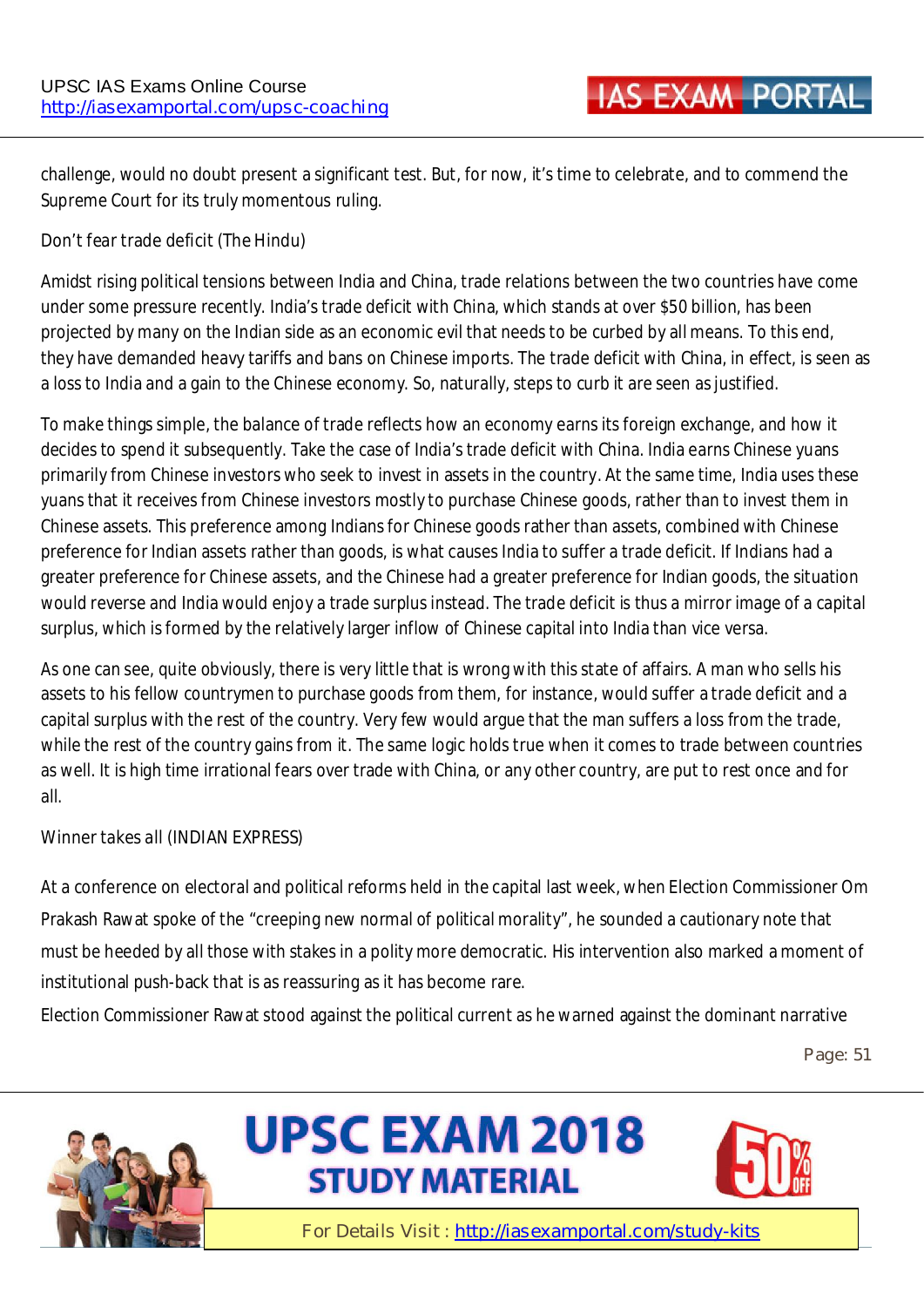that places "maximum premium on winning at all costs — to the exclusion of ethical considerations", in which "poaching of legislators is extolled as smart political management" and use of money and state machinery to bribe and to intimidate the political opponent is "commended as resourcefulness", and "the winner can commit no sin".

Rawat's comments come barely days after the Rajya Sabha election for one seat in Gujarat became prime-time theatre, riveting the nation's attention with its mix of high-profile players and low tactics. Six Congress MLAs crossed over to the BJP ahead of the August 8 poll. The Congress subsequently herded 44 MLAs to a resort in Karnataka to ward off a predatory BJP, whose government at the Centre then presided over income tax raids on one of the Congress's prominent crisis managers involved in minding the Gujarat MLAs in the state. Fortunately, the high-voltage political drama did not have a murky ending: It climaxed in Nirvachan Sadan, with the EC using its constitutional powers under Article 324 to invalidate the votes by two rebel Congress MLAs, pointing to a breach of due process. Yet, till the EC stepped in, the Gujarat RS poll unfolded as an unscrupulous no-holds-barred fight, in which parties played to win — by any means, no penalties paid. Rawat is right to warn that the normalising, even extolling, of the poaching of MLAs and misuse of state machinery as the unexceptionable art of political management will only deepen the people's cynicism and distrust of politics. There is a larger backdrop in which Rawat's intervention must be read. It is not just the Gujarat RS polls, the winner-takes-all approach to politics is mirrored in the wider polity as well, and it is threatening to undermine the careful mosaic of checks and balances of a constitutional framework. Today, a spectre is threatening to become real: A strong and domineering political executive, emboldened by electoral success, is imposing the logic of the numbers game to conquer all spaces and flatten out dissent.

A majority of the vote in the electoral battlefield is threatening to mutate into a spreading majoritarianism in the life of a diverse nation. At a moment like this one, Rawat's words are an important and valuable reminder of the need for institutions to speak up and speak back to the powers that be — to act as a corrective, to reassert and reclaim their role in a layered and intricate polity.

#### **The whole verdict (INDIAN EXPRESS)**

The Supreme Court has spoken on triple talaq and the verdict is enormously welcome for the outcome. The

**Page: 52** 





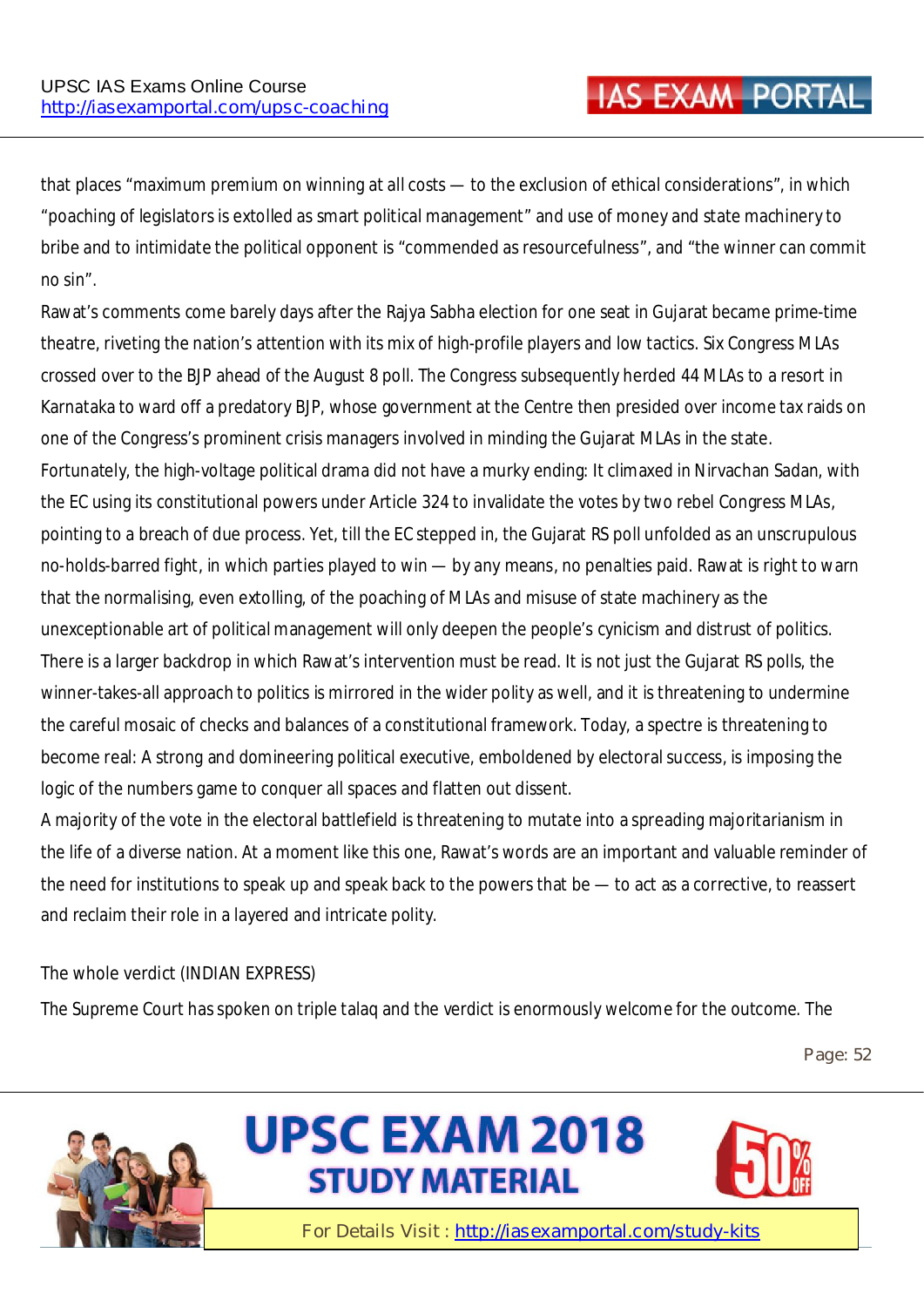practice, discriminatory and unjust to women, rightly stands struck down by the court. But the verdict is illuminating and valuable also because of the deliberative process that led to it, the issues and arguments that the 5-judge constitution bench agreed upon as well as the disagreements within.

Take the differences within the "majority" view on the bench. While emphasising that they are looking at the question before them "in a very narrow compass", Justices Rohinton Fali Nariman and Uday Umesh Lalit held triple talaq to be violative of the fundamental right to equality contained in Article 14 of the Constitution. Justice Kurian Joseph agreed with them that triple talaq must be struck down, but not because it fails the test on the anvil of Article 14. It must go, he said, because it is not an integral part of Islamic religious practice and is "against the basic tenets of the Holy Quran". In effect, no wide, overarching or immutable principle was laid down by the court — it has not held that all personal laws must henceforth meet the constitutionality or fundamental rights or essential practices test.

At the same time, the "minority view" of two judges, which includes, notably, Chief Justice of India J.S. Khehar, urged the courts to approach matters of personal law with "absolute restraint", underlining that these laws have constitutional protection. This verdict of a rainbow bench on a crucial minority and gender issue, needs to be read in its entirety — not by dividing it into its "majority" and "minority" components and privileging the former over the latter. It must be heeded as a plural whole, every strand of which is an essential part, necessary to take forward the debate.

There is a political context to the triple talaq debate. This verdict comes three decades after a government with a decisive majority in Parliament overturned a progressive court intervention on Muslim personal law in the Shah Bano case. Since that moment in 1986, the demand for reform has only grown louder within the Muslim community, particularly among its women, and it has compelled even the All India Personal Law Board to pay attention, and, in many cases, to bend.

But more recently, the coming to power of another government with a large mandate has sparked fears of majoritarianism among the minority. The several voices in which the five-judge bench of the Supreme Court has spoken on a practice seen as intolerable to all, therefore, mirrors and speaks to the complexity of the matter and its fraught political environment — and in doing so, offers perhaps the best chance for reform. That the court has not unanimously or starkly framed the issue as an opposition between the constitution and

**Page: 53** 





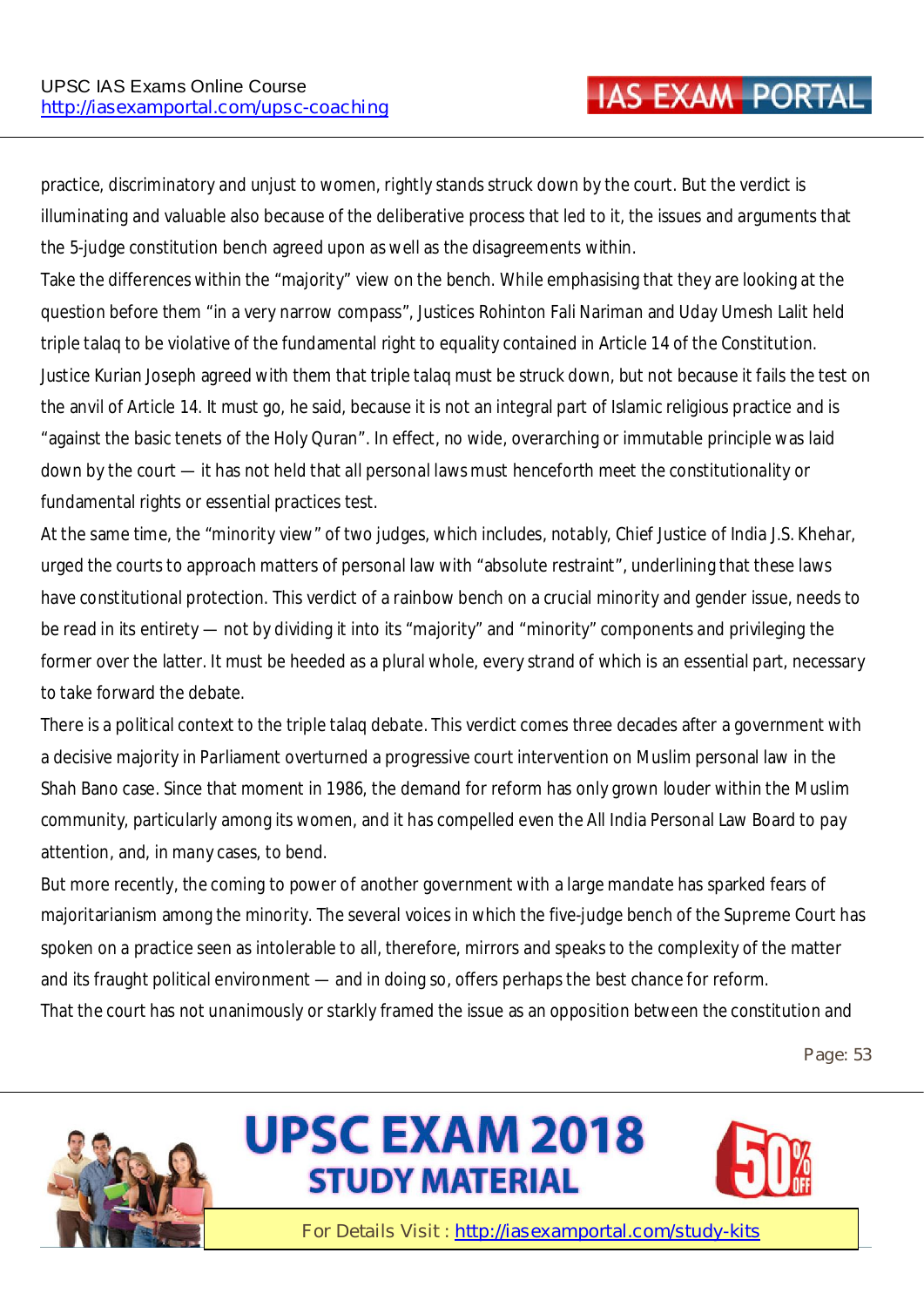personal law, may seem to some to be a missed chance to uphold constitutional values. But the lack of stridency and grand claims — while striking down the abominable practice of triple talaq — serves a valuable end: By acknowledging a minority's community's aspirations without being disrespectful of its apprehensions, it keeps open crucial spaces for reform.

#### **Game is on(INDIAN EXPRESS)**

The teenager, hunched over a smartphone, hermetically sealed from the "real" world, is the stuff of parental anxiety. It is hardly surprising, then, that news of the Blue Whale challenge has brought on a panic attack across the world. The idea of a Pied Piper-like game, arising from the unknown spaces of the interwebz and leading vulnerable young people to self-harm and suicide, has rattled governments into action.

In the face of this viral paranoia, the facts are rather shaky. Reports of 80 Russian teens killing themselves after having accepted the challenge have been debunked by fact-checking sites such as Snopes.com. Closer home, in India, there has yet been no evidence to link recent teen suicides to the challenge. The spread of this faceless fear, from Brazil to the US and India, has been compared to the blitzkrieg of fake news.

The Blue Whale is a mirror to a tumultuous time. It reveals our ambivalence about technology and social media, which have never before shaped the intimacies of human life to this extent. It has given us a morality-play like template to deal with the rebellion of adolescent life — all we need to rescue our children is to slay the dementor of the internet (and not by talking to them, or trying to understand their unspoken alienation). But, most of all, it reveals a crisis of societies in the throes of dizzying, incomprehensible social and political change. It reflects a longing for a more innocent time, when teenagers stayed home and watched state television — or, best of all, deferred to parental authority to discern the good from the predatory. But the real and the fake, in our brave new world, are welded into a mashup. That is, perhaps, why we need bogeys such as the Blue Whale challenge to make sense of these interesting times.

On Thursday, the fundamental rights of the Indian citizen got more teeth against arbitrary action of the state. The Supreme Court's ruling that the "Right to Privacy is an integral part of the Right to Life and Personal Liberty

**Page: 54** 





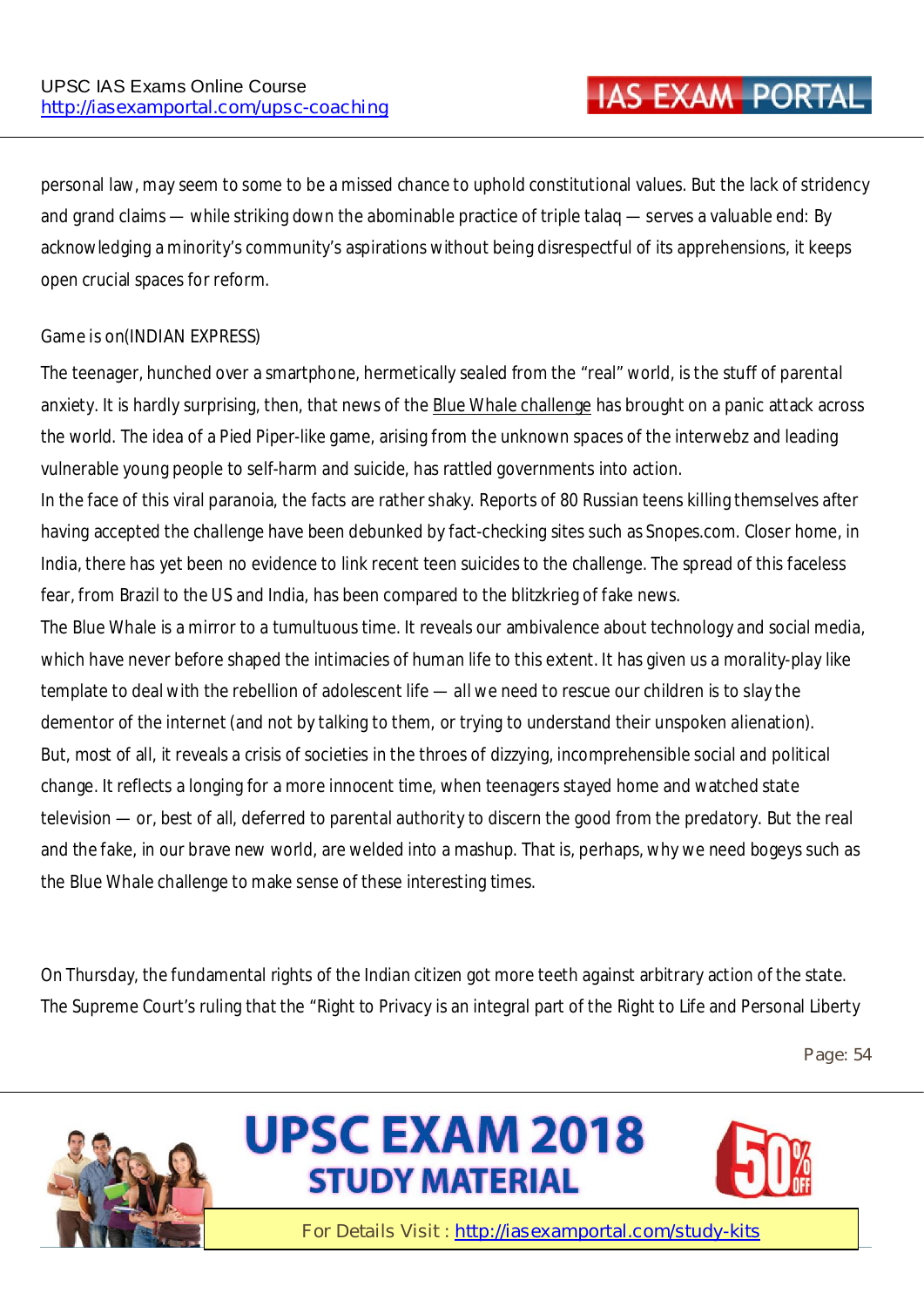guaranteed in Article 21 of the Constitution" will be seen in the light of its immediate context — the Aadhaar case. But the unanimous verdict of the nine-judge bench is much more far-reaching than that. "Privacy enables each individual to take crucial decisions which find expression in the human personality. It enables individuals to preserve their beliefs, thoughts, expressions, ideas, ideologies, preferences and choices against societal demands of homogeneity. Privacy is an intrinsic recognition of heterogeneity, of the right of the individual to be different and to stand against the tide of conformity in creating a zone of solitude," the court said. At a time when individuals are being told what to eat, who to love and marry, to respect or oppose, this assertion of the citizen's autonomy sends out an important message to both society and the state. The nine-judge bench was necessitated because while several judgments in the past 40 years have held that there is a common law right to privacy — against other individuals and entities — these rulings did not unequivocally empower the citizen vis-a-vis the state. In 2015, during the litigation on the Aadhaar scheme, Attorney General Mukul Rohatgi had argued that the "legal position regarding the existence of the fundamental right to privacy is doubtful". Drawing on two Supreme Court verdicts — M.P. Sharma vs Satish Chandra, 1954 and Kharak Singh vs State of UP, 1962 — the attorney general had argued that the Constitution does not guarantee a right to privacy. Thursday's judgment is a departure from such narrow — and textual interpretations of the Constitution.

"Privacy with its attendant values assures dignity to the individual and it is only when life can be enjoyed with dignity can liberty be of true substance. Privacy ensures the fulfillment of dignity and is a core value which the protection of life and liberty is intended to achieve," it states. At another place, it notes, "The dignity of the individual, equality between human beings and quest for liberty are the foundational pillars of the Indian Constitution".

#### **Right To Privacy Is A Fundamental Right, Says SC**

DEFINING fundamental rights in a manner that expands their scope has been an evolutionary process in most mature democracies. The US, for example, has moved away from mooring its Right to Privacy in the Fourth Amendment — fundamentally about property rights — to situating the right under other guarantees in the country's Constitution. Since the 1970s, its highest court has drawn out the Right to Privacy from the "Concept

**Page: 55** 





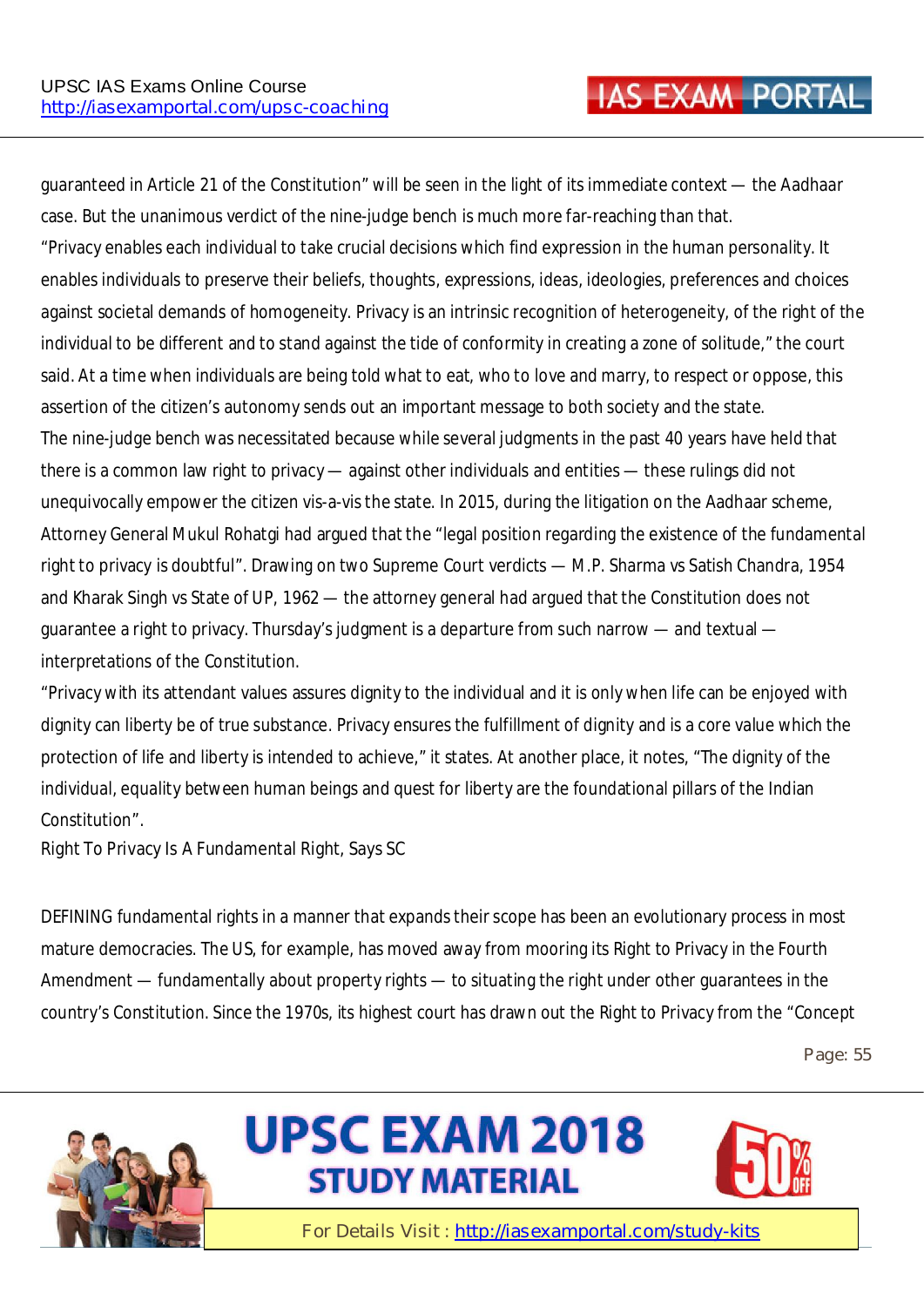of Ordered Liberty", the Right to Freedom of Association and the Right Against Self-Incrimination. Thursday's Supreme Court verdict is in the same spirit: "The attempt of the court should be to expand the reach and ambit of the fundamental rights rather than attenuate their meaning and content by process of judicial construction", it says. This articulation should shine the light on future jurisprudence pertaining to fundamental rights.

There is another important lesson for future juries — democratic societies require their judiciary to self-correct. Thursday's verdict subjects some past decisions of the Supreme Court to the test of constitutional propriety and annuls the ones found wanting. The ADM Jabalpur v Shivakant Shukla case, in 1976, for example. The court had then ruled that presidential consent was sufficient to annul the right to liberty of a person who was under preventive detention. This 41-year old verdict was critiqued by the court on Thursday as "seriously flawed. Life and personal liberty are inalienable to human existence. These rights are primordial rights. They constitute rights under natural law".

The spirit of self-correction — and commitment to human dignity — are also behind the court's decision to set aside its 2013 verdict that resuscitated Section 377. In 2009, the Delhi High Court had revoked the criminalisation of homosexuality. Criticising its earlier verdict, the court has vindicated the Delhi High Court ruling which held Section 377 to be a denial of the dignity of an individual. Now, the court's remarks will be seen as a long-awaited course correction: "In a democratic Constitution founded on the rule of law, their [minority] rights are as sacred as those conferred on other citizens to protect their freedoms and liberties. Sexual orientation is an essential attribute of privacy. Discrimination against an individual on the basis of sexual orientation is deeply offensive to the dignity and self-worth of the individual".

THE court does impose reasonable restrictions on the Right to Privacy. But governments would do well to heed the caveat it sets: "The nature and content of the law which imposes the restriction falls within the zone of reasonableness mandated by Article 14, which is a guarantee against arbitrary state action". A democracy can survive when citizens have an undiluted assurance that the rule of law will protect their rights and liberties against any invasion by the state and that judicial remedies would be available. Thursday's ruling is a landmark in that respect. This verdict owes, in no small measure, to the persistence and diligence of lawyers, activists, academics — the people of India owe them a debt of gratitude.

**Page: 56** 





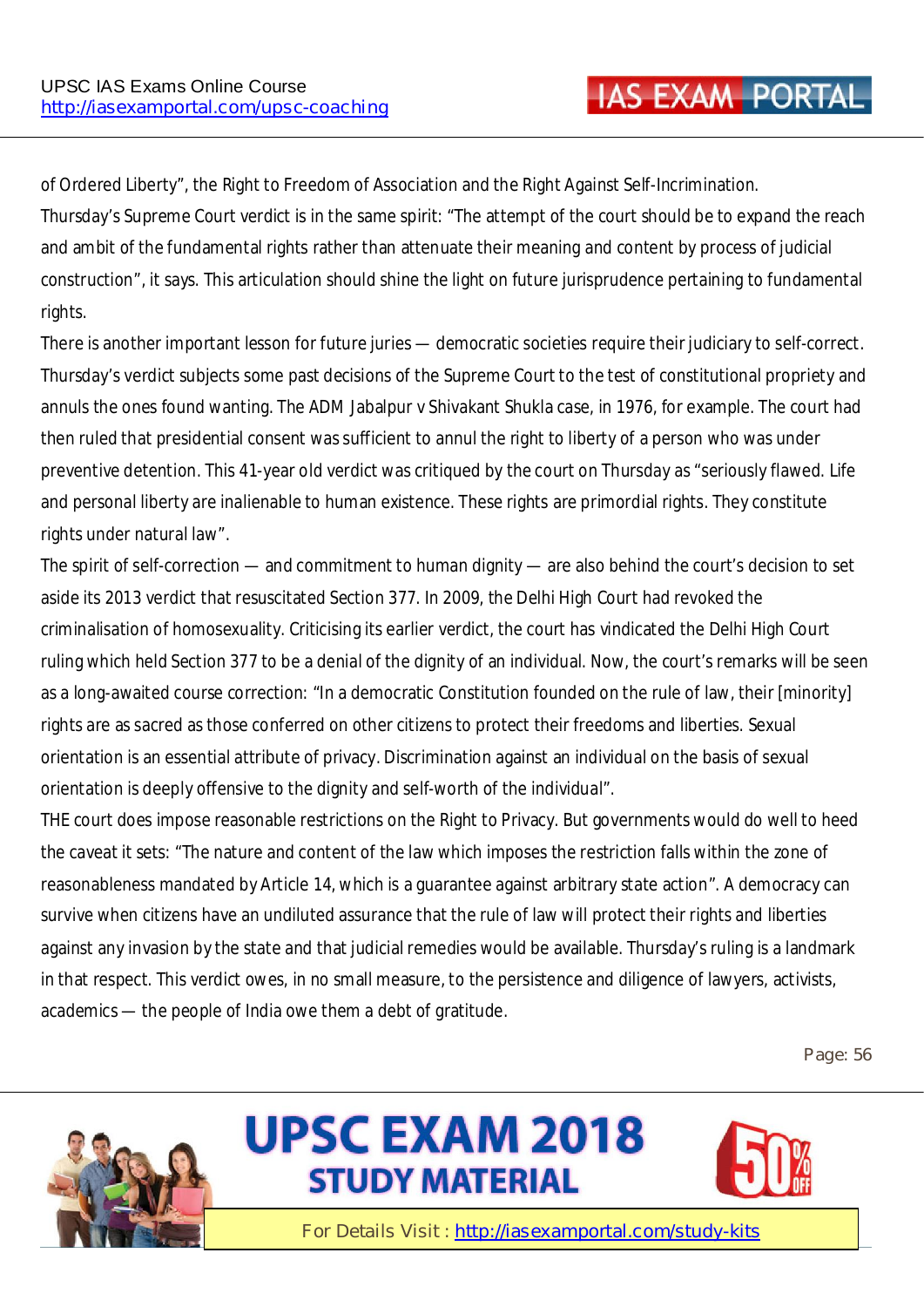#### **Caste in new moulds (INDIAN EXPRESS)**

The Union cabinet's decision to set up a commission to explore the creation of subcategories in the central list of the Other Backward Classes is a move in the right direction. It is in step with the proposals submitted by the Ministry of Social Justice and Empowerment, the National Commission for Backward Classes and a Parliamentary Standing Committee towards addressing grievances among OBCs regarding reservations in central government jobs and educational institutions. Many state OBC lists have subcategories and the system has, by and large, worked. Besides, there are no legal restrictions towards creating subcategories in the OBC list: The Indira Sawhney judgment (1992) states there is no constitutional bar to further classification of OBCs on degrees of social and educational backwardness.

The OBC is an umbrella category that, at the Centre, clubs together nearly 5,000 castes that are at different stages of social, political and economic advancement. It is a reasonable assumption that the better empowered castes in the OBC list have cornered the benefits of reservation to the exclusion of the rest. The creation of subcategories could go some way in addressing the problem. However, the subcategorisation needs to be done systematically and after rigorous scrutiny of the necessary data regarding income, education, employment etc, as required by the law. The process must be shielded from various pressure groups, considering that reservation is a politically fraught subject.

The first central OBC list was a compromise between the list of OBCs in the Mandal Commission Report (1980) and the various state lists that existed when the V.P. Singh government decided to implement the Mandal recommendations. To avoid political contestation, only castes common to both the lists made the cut. The Centre has since expanded the list, often including castes to meet political exigencies and courting controversy. The failure of the "creamy layer" concept to make reservations more equitable should serve as a lesson: Governments, under pressure from influential sections, have frequently raised the income bar to defeat the Supreme Court's intervention to eliminate the well-off among OBCs from monopolising reservations. Ram Rahim convicted in rape case, quantum of sentence on Aug 28

As it happened after Mandal, creating OBC subcategories may force a reconfiguration of OBC politics and end

**Page: 57**